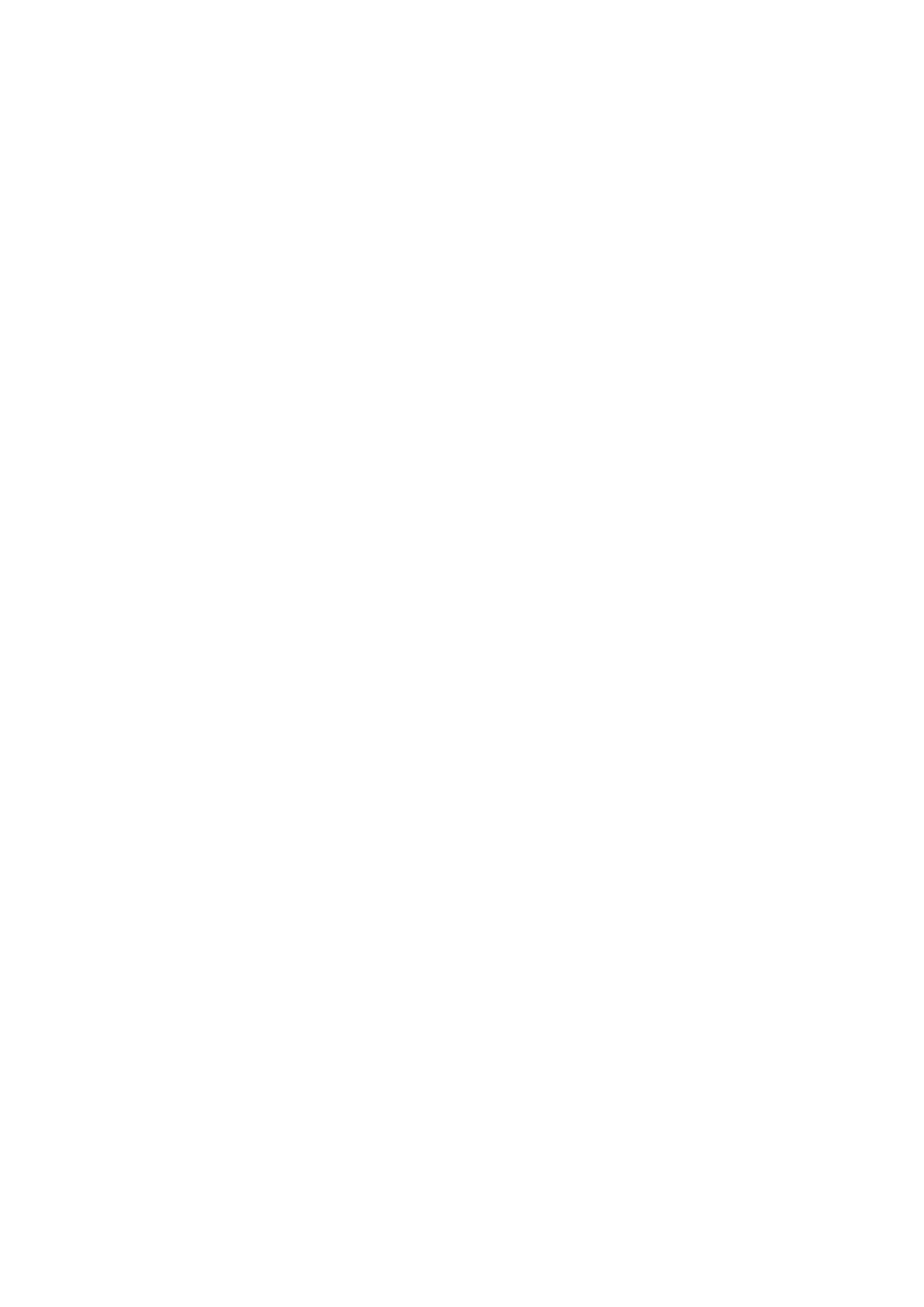# **CONTENTS**

# Half-Yearly Board Report -

| - Financial Highlights, Performance Summary and Dividend History  2 |
|---------------------------------------------------------------------|
|                                                                     |
|                                                                     |
|                                                                     |
|                                                                     |
|                                                                     |
|                                                                     |
|                                                                     |
|                                                                     |
|                                                                     |
|                                                                     |
|                                                                     |
|                                                                     |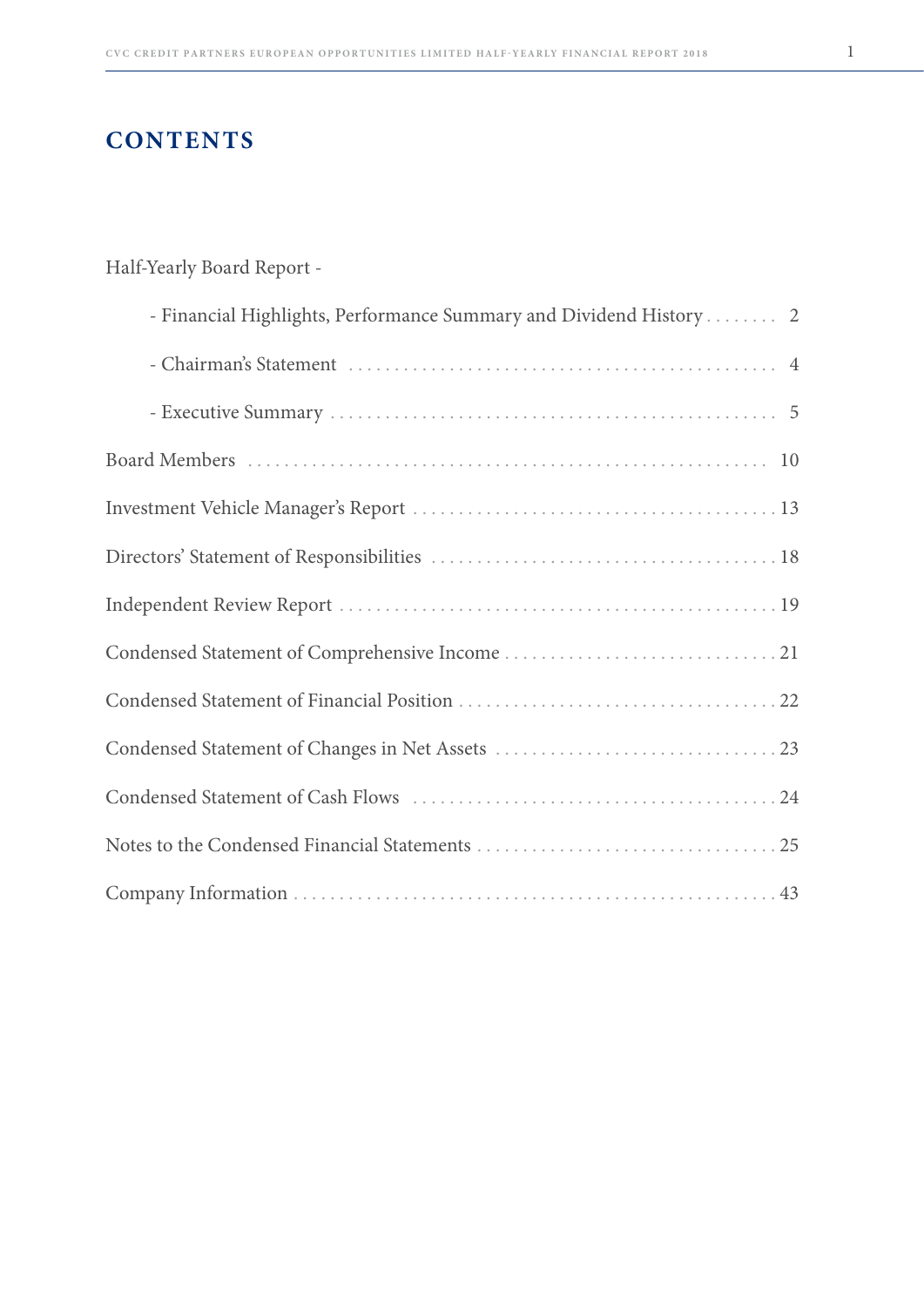# **HALF-YEAR LY BOARD R EPORT FINANCIAL HIGHLIGHTS, PERFOR MANCE SUMMARY AND DIVIDEND HISTORY**

## **Financial highlights**

#### **Performance summary**

|                                                      | As at<br>30 June<br>2018 | As at<br>31 December<br>2017 |
|------------------------------------------------------|--------------------------|------------------------------|
| Net Asset Value ("NAV") per Euro Share               | €1.0962                  | €1.0933                      |
| Euro Share price (bid price) $1$                     | €1.1100                  | €1.1000                      |
| Premium to NAV (based on published NAV) <sup>2</sup> | 1.26%                    | 0.61%                        |
| Net Asset Value per Sterling Share                   | £1.1273                  | £1.1190                      |
| Sterling Share price (bid price) $1$                 | £1.1300                  | £1.1250                      |
| Premium to NAV (based on published NAV) <sup>2</sup> | 0.24%                    | 0.53%                        |

#### **Period highs and lows**

|                                               | Six months ended<br><b>30 June 2018</b> |         |         | <b>Year ended</b><br><b>31 December 2017</b> |
|-----------------------------------------------|-----------------------------------------|---------|---------|----------------------------------------------|
|                                               | High                                    | Low     | High    | Low                                          |
| Net Asset Value per Euro Share                | €1.1024                                 | €1.0878 | €1.1085 | €1.0560                                      |
| Euro Share price (bid price) <sup>1</sup>     | €1.1100                                 | €1.0500 | €1.1300 | €1.0080                                      |
| Net Asset Value per Sterling Share            | £1.1313                                 | £1.1149 | £1.1314 | £1.0720                                      |
| Sterling Share price (bid price) <sup>1</sup> | £1.1400                                 | £1.0950 | £1.1550 | £1.0200                                      |

#### **Number of shares in issue as at 30 June 2018:**

121,344,131 Euro Shares (31 December 2017: 122,972,583 Euro Shares)3

300,948,694 Sterling Shares (31 December 2017: 296,201,850 Sterling Shares)4

#### **Market capitalisation as at 30 June 2018:**

Euro Share class: €134,691,985 (31 December 2017: €135,269,841)

Sterling Share class: £340,072,024 (31 December 2017: £333,227,081) .

<sup>&</sup>lt;sup>1</sup> - Source: Bloomberg.

<sup>&</sup>lt;sup>2</sup> - As the Company ordinary shares are traded on the London Stock Exchange's Main Market, the share price may be higher or lower than the NAV. The difference is known as a discount or premium. The Company's premium to NAV is calculated by expressing the difference between the period end Euro and Sterling Share price (bid price) and the period end NAV per share as a percentage of the NAV per share.

<sup>3</sup> - Excludes 10,000,000 (31 December 2017: 49,856,335) Euro Shares held as treasury shares.

<sup>4</sup> - Excludes 56,926,490 (31 December 2017: 25,810,040) Sterling Shares held as treasury shares.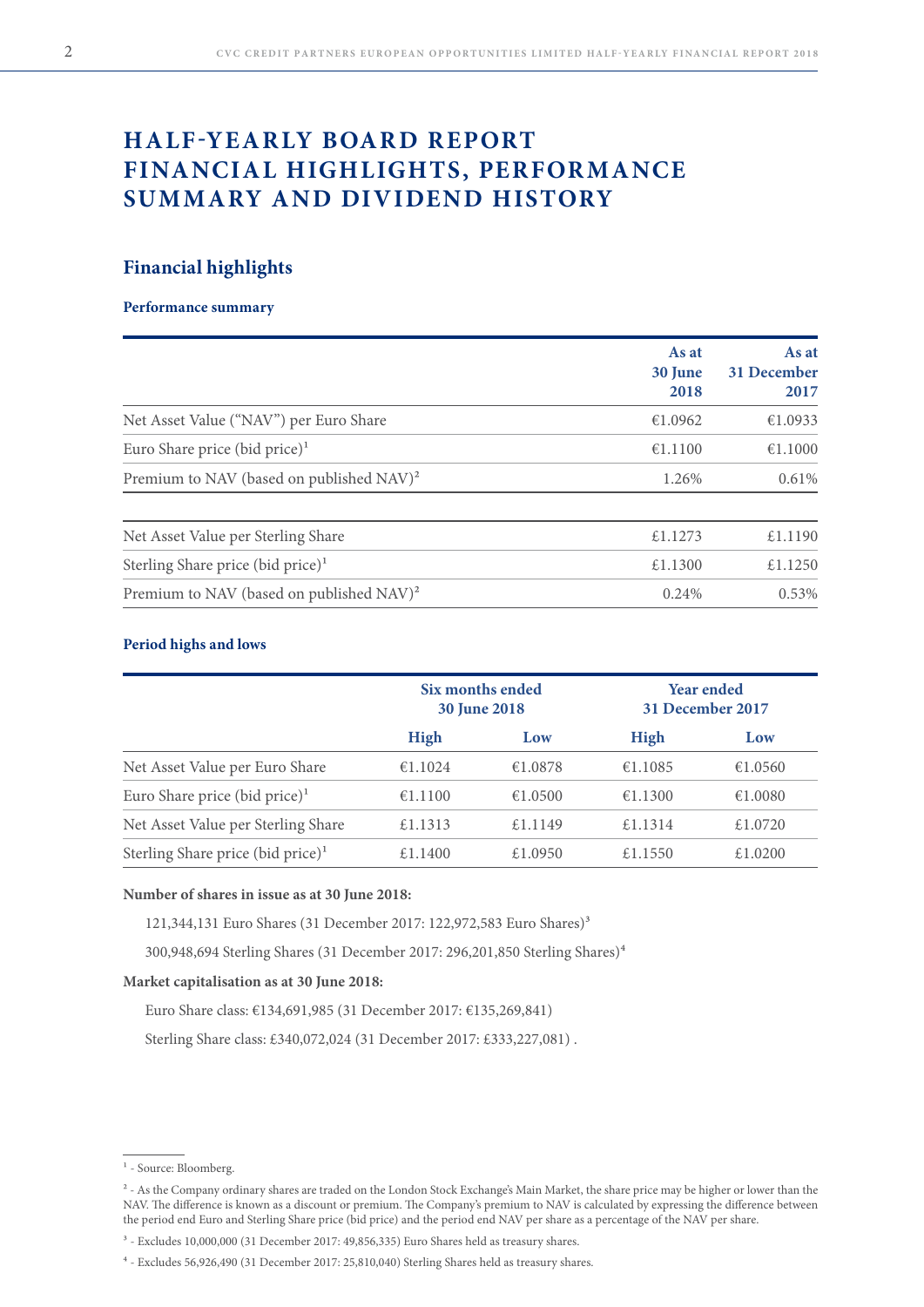# **HALF-YEAR LY BOARD R EPORT (CONTINUED) FINANCIAL HIGHLIGHTS, PERFOR MANCE SUMMARY AND DIVIDEND HISTORY (CONTINUED)**

### **Dividend history**

| Year ended        | <b>Total dividend paid</b><br>per Euro Share | <b>Total dividend paid</b><br>per Sterling Share |
|-------------------|----------------------------------------------|--------------------------------------------------|
| 2014              | €0.0350                                      | £0.0350                                          |
| 2015              | €0.0500                                      | £0.0500                                          |
| 2016 <sup>5</sup> | €0.0625                                      | £0.0625                                          |
| 2017 <sup>6</sup> | €0.0525                                      | £0.0525                                          |

#### **Dividends paid during the period ended 30 June 2018**

| Payment date | Dividend paid<br>per Euro Share | Dividend paid<br>per Sterling Share |
|--------------|---------------------------------|-------------------------------------|
| 16/03/2018   | €0.01375                        | £0.01375                            |
| 15/06/2018   | €0.01375                        | £0.01375                            |

Please refer to note 14 for further information subsequent to the reporting period.

<sup>&</sup>lt;sup>5</sup> - As a result of the Company amending the frequency of its dividend payments to a quarterly basis rather than a semi-annual basis during 2016, shareholders received an additional €0.0125 and £0.0125 dividend per Euro and Sterling Share respectively.

<sup>6</sup> - During the prior year the Company increased its target annual dividend to 5.5 cents per Euro Share and 5.5 pence per Sterling Share.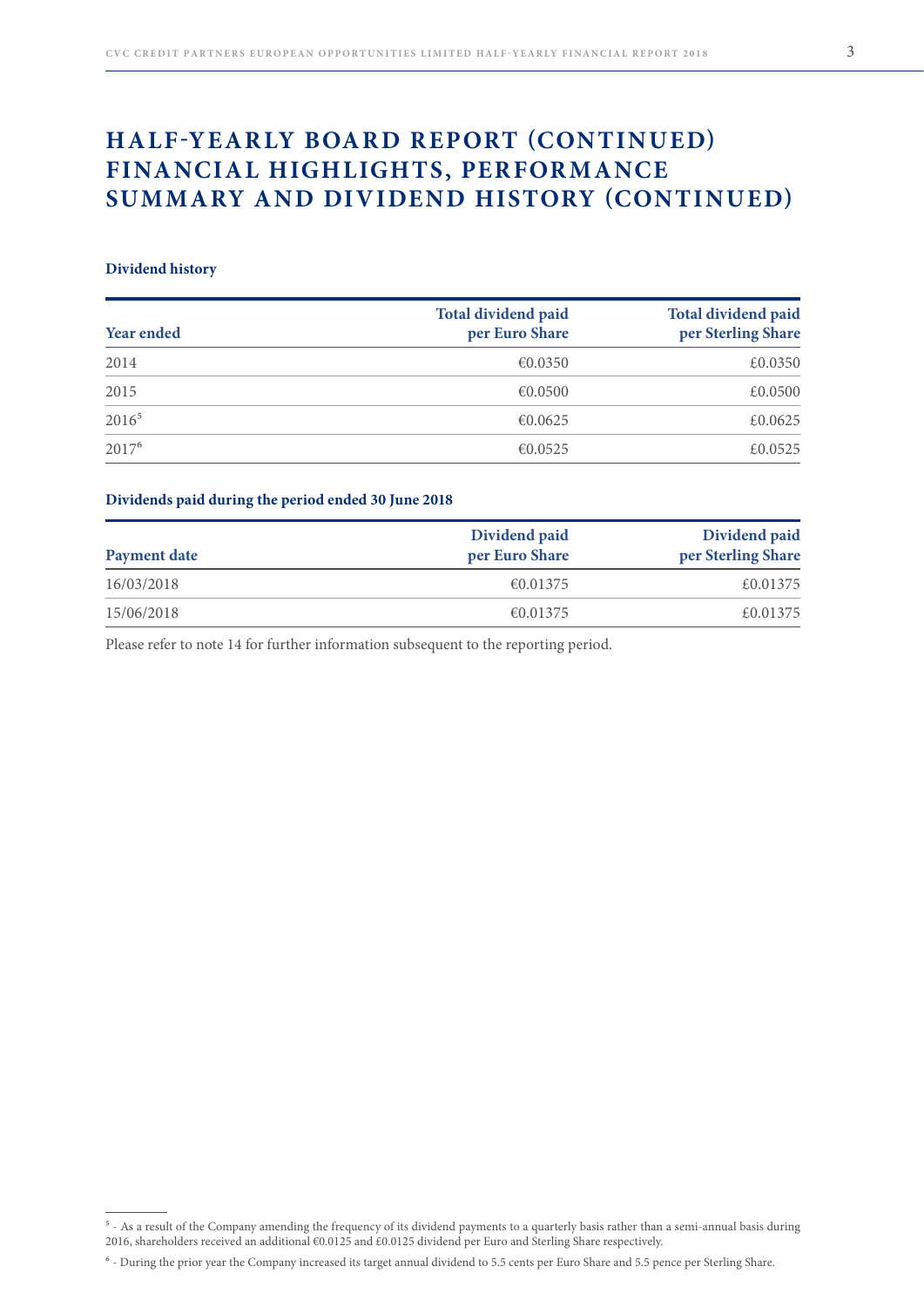# **HALF-YEAR LY BOARD R EPORT (CONTINUED) CHAIRMAN'S STATEMENT**

### **Introduction**

I am pleased to be able to write to you to report another successful six months for the Company. The EUR and GBP class net asset values per share increased by 0.26% and 0.74% respectively over the period. A detailed analysis of the performance of the Investment Vehicle's portfolio is set out in the Investment Vehicle Manager's report on pages 13 to 17 and is thus not repeated here, but it is notable that once again the credit opportunity sub-class delivered significant returns, whilst performing credit yields continued to track at historically low levels, albeit showing improvement from the previous half-year.

#### **Performance in Context**

I reflected in my statement accompanying the audited financial statements for the year ended 31 December 2017 that the future economic direction of developed markets would depend on the reaction of monetary policy makers to global growth. We have seen, and expect to continue to see, monetary tightening in the US through rate rises and the EU through constrained QE, and thus far the pace of adjustments seems commensurate with a controlled and measured economic expansion. This continues to provide a benign economic backdrop to our asset class, with this view tempered only by the UK's continuing inability to bring Brexit negotiations to a satisfactory close, with increasing potential for economic disruption arising from an uncontrolled exit from the EU, and the ongoing attempts by the Trump administration to structurally change the US's terms of trade with the international community. We have seen no material negative effects from these features within our portfolio to date, but continue to monitor both carefully. As anticipated in our base case for 2018, the positive macro environment has seen new primary supply via M&A activity along with a strong secondary underpinning through the macro environment, and we have not varied our base case during the year to date.

As a result, we continue to be of the opinion that the Investment Vehicle Manager is well placed to continue to source attractive risk adjusted positions for the Investment Vehicle that have the capacity to continue to deliver target total returns.

### **Corporate Activities**

The Company has continued to see demand for its shares during 2018 to date, resulting in ongoing issuance from our stock of treasury shares. As a result, the Company has instructed its advisors to prepare a placing programme prospectus for release in September 2018, thus enabling the Company to continue to expand the Company's market capitalisation and diversify the share register, should market conditions permit.

### **Dividend Yield**

The Company's dividend yield has remained stable during the period.

#### **Other Matters**

As always, I would like to thank my fellow Directors, the portfolio management team at CVC Credit Partners Investment Management Limited, our advisors and investment bankers for their support and wise counsel, and would also like to extend thanks to all of our shareholders for your continuing commitment to the Company.

**Richard Michael Boléat Chairman** 20 September 2018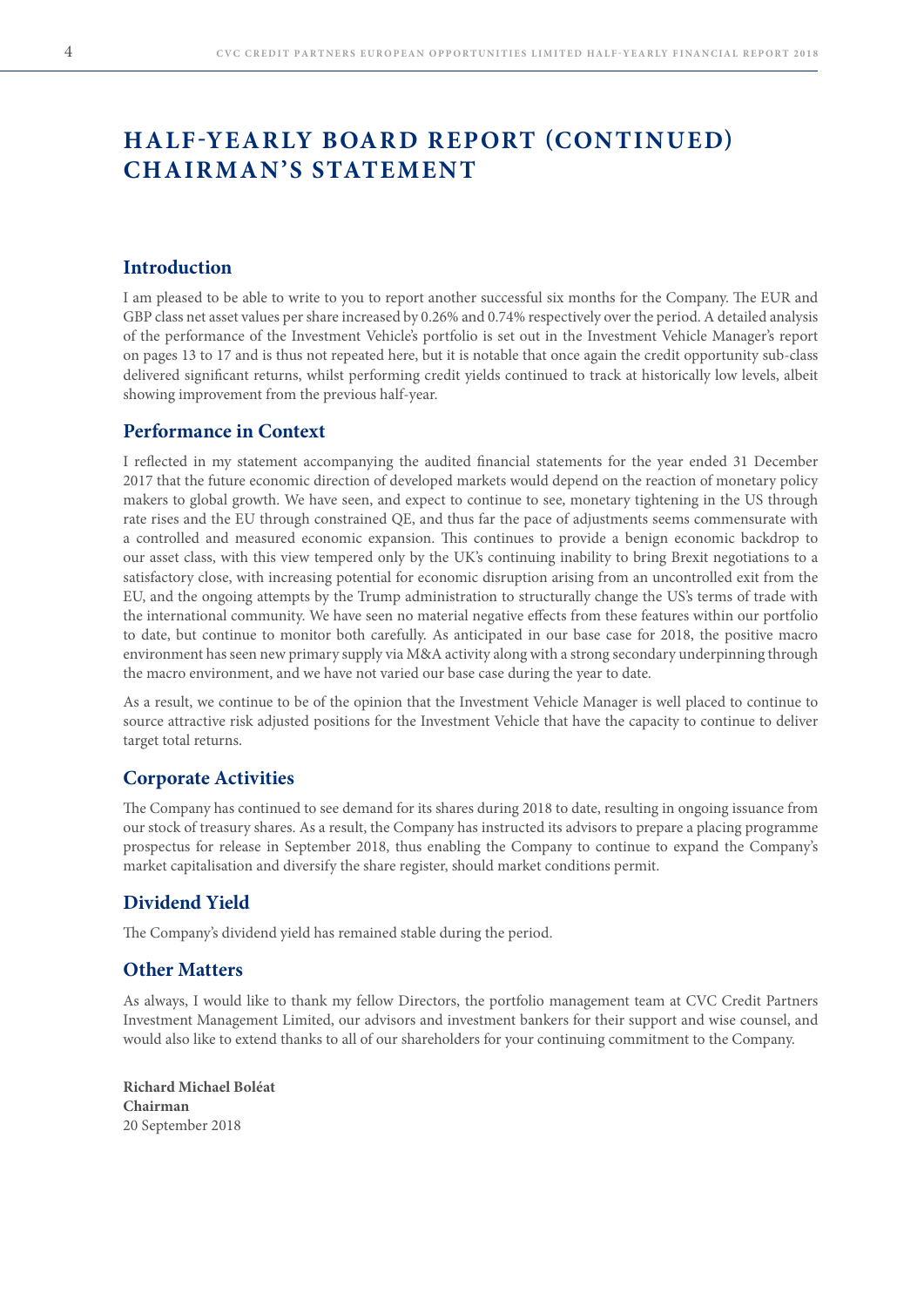### **Corporate summary**

The Company is a closed-ended investment company limited by shares, registered and incorporated in Jersey under the Companies (Jersey) Law 1991 on 20 March 2013, with registration number 112635. The Company's Share capital consists of Euro Shares and Sterling Shares and is denominated in Euro and Sterling respectively. The Company's Euro Shares and Sterling Shares are listed on the Official List of the UK Listing Authority and admitted to trading on the Main Market of the London Stock Exchange. Details of the shares in issue are detailed within the financial highlights section on page 2.

The Company is self-managed and the Directors have invested the net proceeds from share issues into Compartment A of an existing European credit opportunities investment vehicle, CVC European Credit Opportunities S.à r.l. (the "Investment Vehicle"), managed by CVC Credit Partners Investment Management Limited (the "Investment Vehicle Manager").

The Company is a member of the Association of Investment Companies ("AIC") and is regulated by the Jersey Financial Services Commission.

#### **Significant events during the six months ended 30 June 2018**

#### *Sale of treasury shares*

Excluding shares sold to Conversion SPV Limited (the "Conversion Vehicle") as detailed on page 6, the Company completed the following sale of Euro and Sterling treasury shares during the period. All treasury shares were sold at a premium to the relevant published NAV.

|                         | <b>Euro Shares</b> | <b>Sterling Shares</b> |
|-------------------------|--------------------|------------------------|
| Treasury shares sold    | 2,225,000          | 4,400,000              |
| Gross proceeds received | €2,455,813         | £4,965,180             |

#### *Contractual quarterly tenders*

The Company completed the following tenders under its Contractual Quarterly Tender mechanism during the period. All of the shares tendered were transferred into the Company's name and held in treasury.

| <b>Quarterly tender Settlement date</b> |            | <b>Euro Shares</b><br>tendered | tender price             | Euro Share Sterling Shares Sterling Share<br>tendered | tender price |
|-----------------------------------------|------------|--------------------------------|--------------------------|-------------------------------------------------------|--------------|
| December 2017                           | 12/02/2018 | -                              | $\overline{\phantom{a}}$ | 14,660                                                | £1.1090      |
| March 2018                              | 15/05/2018 | 3,933,091                      | €1.0855                  | 24,433                                                | £1.1135      |

Please refer to note 6 and note 10 for further details.

#### *Scrip dividend*

The Company issued the following shares under the scrip dividend scheme during the period.

| Scrip issue date | Euro scrip<br>reference price | <b>Euro Shares</b> | <b>Sterling scrip Sterling Shares</b><br>issued reference price | issued  |
|------------------|-------------------------------|--------------------|-----------------------------------------------------------------|---------|
| 16/03/2018       | €1.1020                       | 311,042            | £1.1275                                                         | 105,310 |
| 15/06/2018       | €1.0930                       | 71,534             | £1.1340                                                         | 20,912  |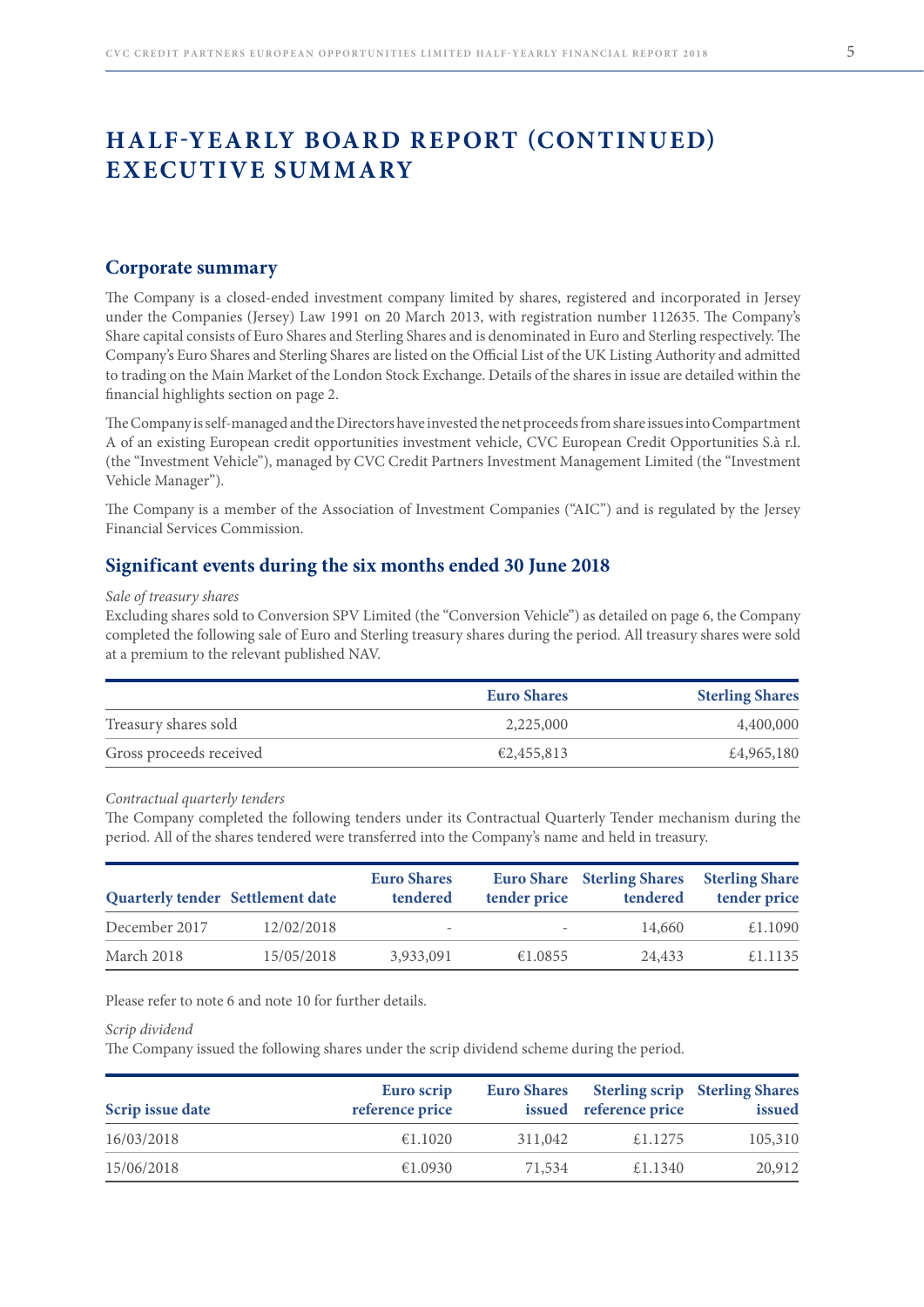#### **Significant events during the six months ended 30 June 2018 (continued)**

#### *Announcement of placing of treasury shares*

On 5 June 2018, the Company announced a placing of the Company's shares that were held in treasury. Ahead of the placing close, the Company converted all but 10,000,000 Euro treasury shares into Sterling Shares (see below). The placing closed on 5 July 2018 (refer to note 14 for further detail).

#### *Treasury share convertor mechanism*

At the 2016 Annual General Meeting the Company requested, and received, shareholder approval to create a mechanism whereby treasury shares held by the Company be converted from one currency denomination to another in accordance with the procedure set out in the Articles. As the conversion cannot take place while the treasury shares are held by the Company it was proposed that a facility be created so that some or all of the treasury shares be sold to a related party, who would be willing to facilitate the conversion of the treasury shares from one currency denomination to another. The treasury share convertor mechanism was put in place to provide the Company with a means of converting one class into another to meet the demand in the market from time to time.

Accordingly on the 11 September 2017, the Company established the CCPEOL Purpose Trust (the "Trust"), a business purpose trust established under Jersey law. The purpose of the Trust is the facilitation of the conversion of the treasury shares by the incorporation of a company, Conversion SPV Limited (the "Conversion Vehicle"), who would purchase the treasury shares from the Company, convert them into shares of the other currency denomination and sell those converted shares back to the Company. The Chairman of the Company was appointed as the enforcer of the Trust.

The Company completed the following share conversions under the treasury share convertor mechanism during the period:

On 21 June 2018, the Company announced the sale of 41,564,426 Euro treasury shares to the Conversion Vehicle, which completed on 22 June 2018. Subsequently, the Company issued a facilitation request pursuant to the Share Subscription, Conversion and Repurchase Agreement to the Conversion Vehicle requiring the Conversion Vehicle to convert those 41,564,426 Euro Shares held by it into Sterling Shares. The 41,564,426 Euro Shares were converted into 35,477,357 Sterling Shares at a ratio of 0.853551, calculated in accordance with the share conversion provisions appearing in the Company's Articles.

On 28 June 2018, the conversion process was completed with the Company purchasing 35,477,357 Sterling Shares from the Conversion Vehicle and holding them in treasury. The transactions had no material impact on the Company's liquidity or its NAV.

#### **Investment Objective and Policy**

#### **Company investment objective**

The Company's investment objective is to provide shareholders with regular income returns and capital appreciation from a diversified portfolio of predominantly sub-investment grade debt instruments.

#### **Company asset allocation**

On 26 June 2018, the shareholders approved an amendment to the Company's investment policy whereby the minimum level of the Investment Vehicle's gross assets invested in obligations of companies/borrowers domiciled, or with material operations, in Western Europe was reduced from 70 per cent. to 60 per cent. The revised investment policy is detailed below:

The Company's investment policy is to invest predominantly in companies domiciled, or with material operations in Western Europe across various industries. The Company's investments are focused on senior secured obligations of such companies but investments are also made across the capital structure of such borrowers.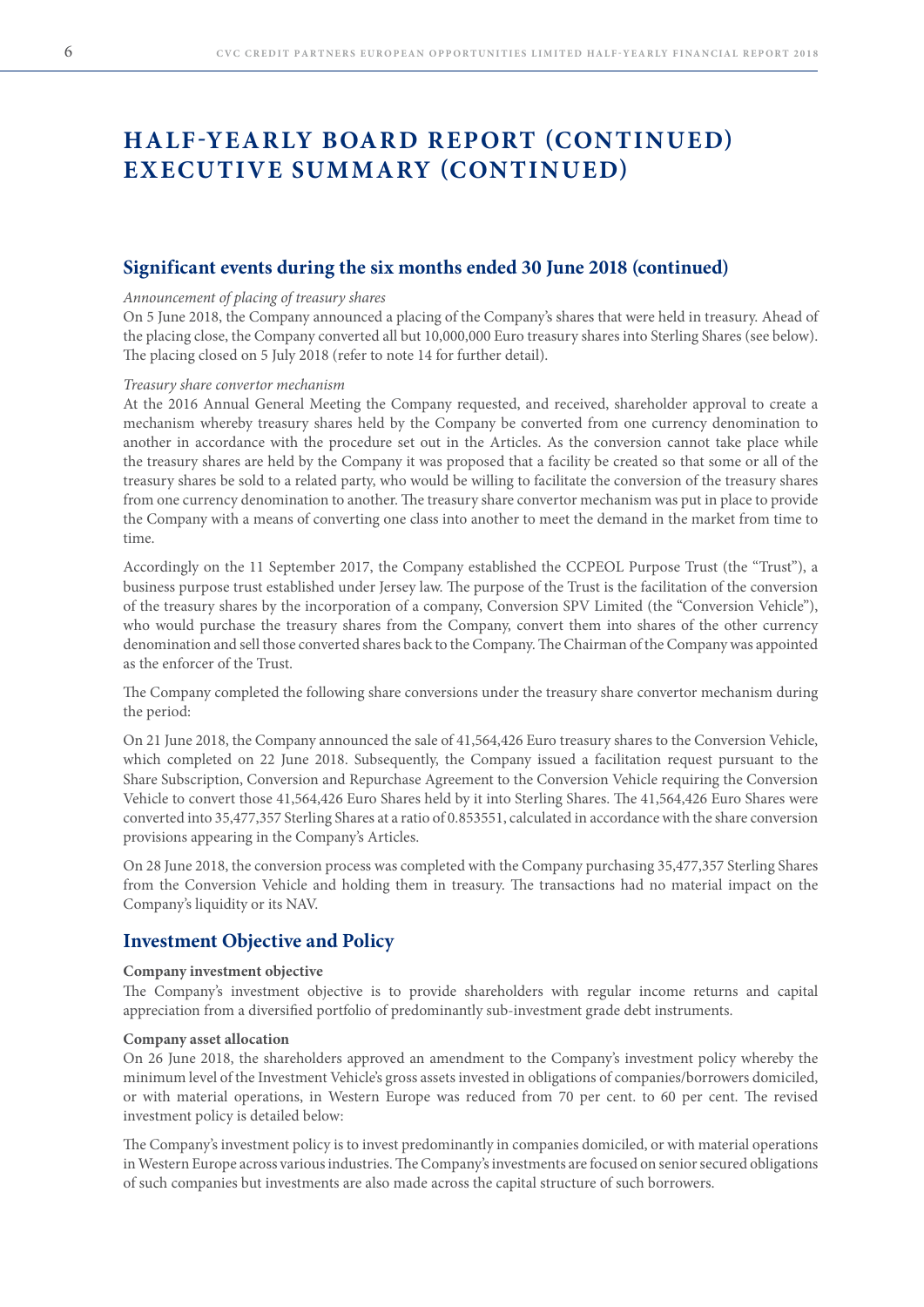### **Investment Objective and Policy (continued)**

#### **Company asset allocation (continued)**

The investment policy of the Investment Vehicle is subject to the following limits (the "investment limits"):

- A minimum of 50 per cent. of the Investment Vehicle's gross assets will be invested in senior secured obligations (which, for the purposes of this investment limit will include cash and cash equivalents).
- A minimum of 60 per cent. of the Investment Vehicle's gross assets will be invested in obligations of companies/borrowers domiciled, or with material operations, in Western Europe.
- A maximum of 7.5 per cent. of the Investment Vehicle's gross assets will be invested at any given time in obligations of a single borrower subject to a single exception at any one time permitting investment of up to 15 per cent. in order to participate in a loan to a single borrower, provided the exposure is sold down to a maximum of 7.5 per cent. within 12 months of acquisition.
- A maximum of 7.5 per cent. of the Investment Vehicle's gross assets will be invested in credit loan obligation securities.
- A maximum of 25 per cent. of the Investment Vehicle's gross assets will be invested in CVC Capital Portfolio Company debt obligations calculated as invested cost as a percentage of the Investment Vehicle's gross assets.

The Investment Vehicle is permitted to borrow up to an amount equal to 100 per cent. of the NAV of the Investment Vehicle at the time of borrowing (the "borrowing limit").

#### **General**

The investment objective and investment policy of the Investment Vehicle are consistent with the investment objective and investment policy of the Company. In the event that changes are made to the investment objective or investment policy of the Company or of the Investment Vehicle (including the investment limits and/or the borrowing limit), the Directors will seek Shareholder approval of changes which are either material in their own right or, when viewed as a whole, together with previous non-material changes, constitute a material change from the published investment objective or policy of the Company.

#### **Company borrowing limit**

The Company may borrow up to 15 per cent. of the NAV of the Company for the sole purpose of purchasing or redeeming its own shares otherwise than pursuant to Contractual Quarterly Tenders.

#### **Investment strategy and approach**

The Company gave effect to its investment policy by subscribing for Preferred Equity Certificates, (the "PEC's"), Series 4 and 5, issued by the Investment Vehicle. Series 4 and 5 PECs are denominated in Euro and Sterling respectively and are income distributing.

The Investment Vehicle Manager's investment strategy for the Investment Vehicle is to make loan or bond investments in companies based on detailed fundamental analysis of the operations and market position of each company and its capital structure.

The Investment Vehicle invests in the debt of larger companies which offer a number of differing characteristics relative to the broader market, including but not limited to:

- (i) larger, more defensive market positions;
- (ii) access to broader management talent;
- (iii) multinational operations which may reduce individual customer, sector or geographic risk and provide diverse cashflow;
- (iv) working capital and capital expenditure which can be managed in the event of a slowdown in economic growth; and
- (v) wider access to both debt and equity capital markets.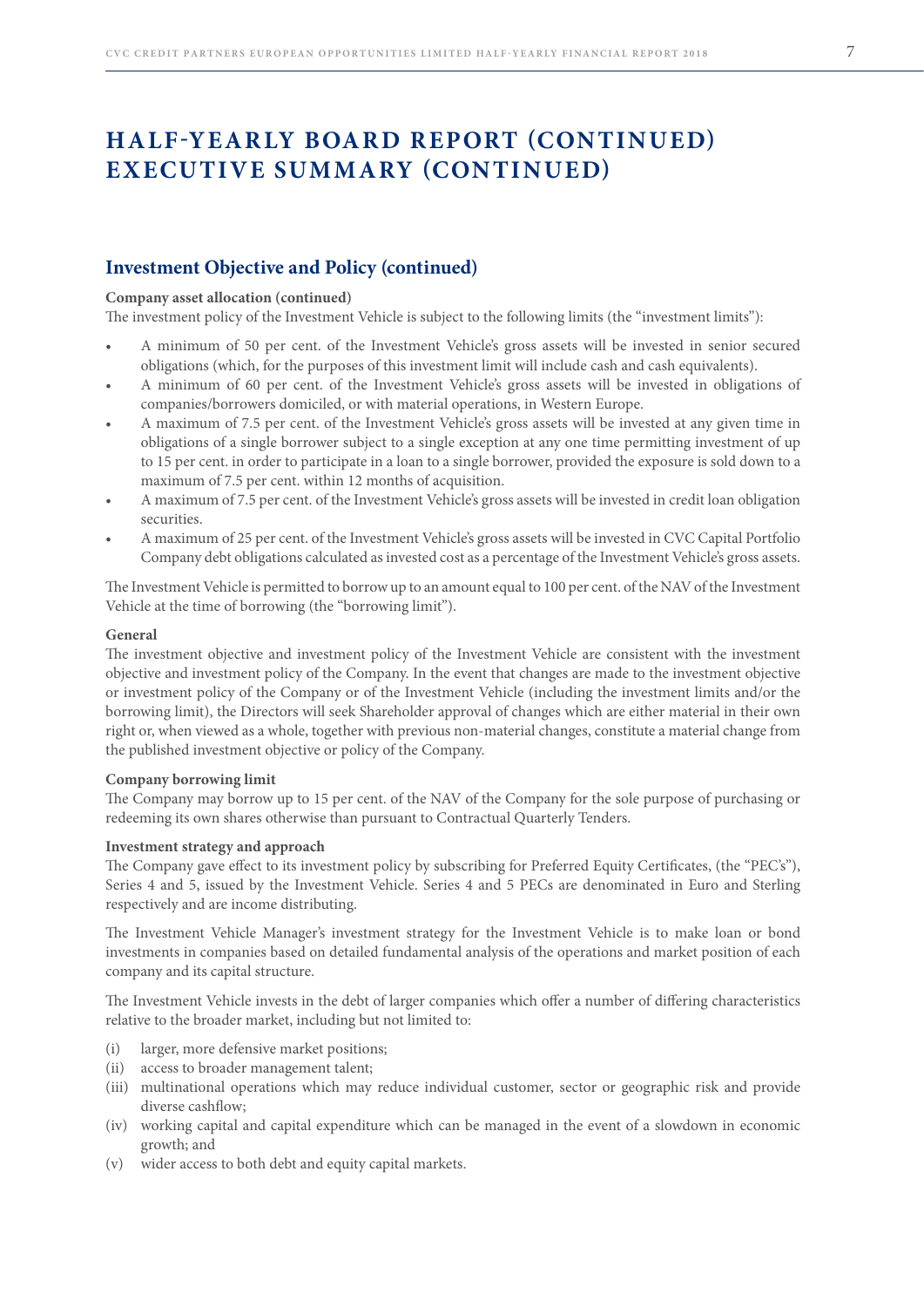### **Investment Objective and Policy (continued)**

#### **Investment strategy and approach (continued)**

Based on the market opportunity and relative value, the Investment Vehicle invests in a range of different credit instruments across the capital structure of target companies (including but not limited to senior secured, second lien and mezzanine loans and senior secured, unsecured and subordinated bonds).

Assets are sourced in both the new issue and secondary markets, using the sourcing networks of the Investment Vehicle Manager and CVC Group generally.

The Investment Vehicle Manager's access to deals is supported by the network of contacts and relationships of its leadership team and investment professionals, as well as the strong positioning of the CVC Group in the European leveraged finance markets. The Investment Vehicle Manager analyses the risk of credit loss for each investment on the basis it will be held to maturity but takes an active approach to the sale of investments once the investment thesis has been realised.

The liquidity terms of the Investment Vehicle are also an important factor considered in determining the composition of the investment portfolio.

Further information in respect to the Investment Vehicle Manager portfolio and performance as at 30 June 2018 can be found in the Investment Vehicle Manager Report which is incorporated within this Half-Yearly Financial Report on pages 13 to 17.

### **Director interests**

Information on each Director is shown on pages 10 and 11.

No Director has any other interest in any contract to which the Company is a party and no Director has held or holds any management or ordinary shares in the Company.

### **Principal risks and uncertainties**

When considering the total return of the Company, the Directors take account of the risk which has been taken in order to achieve that return. The Directors have carried out a robust assessment of the principal risks facing the Company including those which would threaten its business model, future performance, solvency or liquidity. The following risk factors have been identified and are listed below:

- Supply and demand
- Investment portfolio concentration
- **Liquidity**
- Foreign exchange risk
- Macro-economic factors
- Capital management risks

Information on these risks and how they are managed is given in the Annual Financial Report for the year ended 31 December 2017. In the view of the Board these principal risks and uncertainties are as applicable to the remaining six months of the current financial year as they were in the six months under review.

### **Events after the reporting date**

The Directors are not aware of any developments that might have a significant effect on the operations of the Company in subsequent financial periods not already disclosed in this report or the condensed attached financial statements.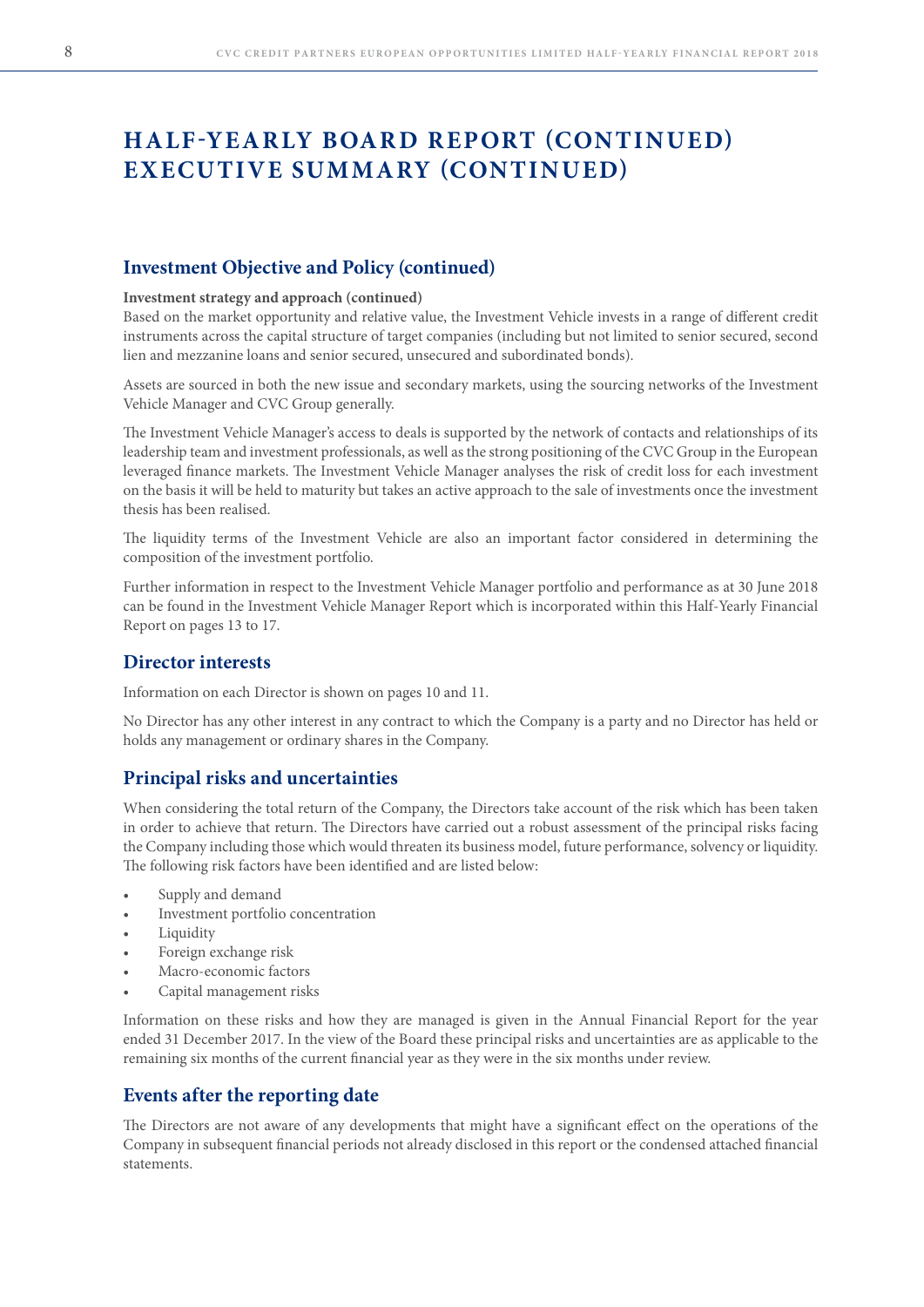### **Going concern**

Under the AIC Code of Corporate Governance ("AIC Code") and applicable regulations, the Directors are required to satisfy themselves that it is reasonable to assume that the Company is a going concern from the date of approval of this Half-Yearly Financial Report.

After reviewing the Company's budget and cash flow forecast for the next twelve months, the Directors are satisfied that, at the time of approving these condensed financial statements, no material uncertainties exist that may cast significant doubt concerning the Company's ability to continue for a period of at least twelve months from the date of approval of the condensed financial statements. The Directors consider it is appropriate to adopt the going concern basis in preparing this Half-Yearly Financial Report.

#### **Future strategy**

The Board continues to believe that the investment strategy and policy adopted by the Investment Vehicle is appropriate for and is capable of meeting the Company's objectives. The overall strategy remains unchanged and it is the Directors' assessment that the Investment Vehicle Manager's resources are appropriate to properly manage the Investment Vehicle's portfolio in the current and anticipated investment environment.

Please refer to the Investment Vehicle Manager's report for detail regarding performance to date of the Investment Vehicle's investments and the main trends and factors likely to affect the future development, performance and position of those investments.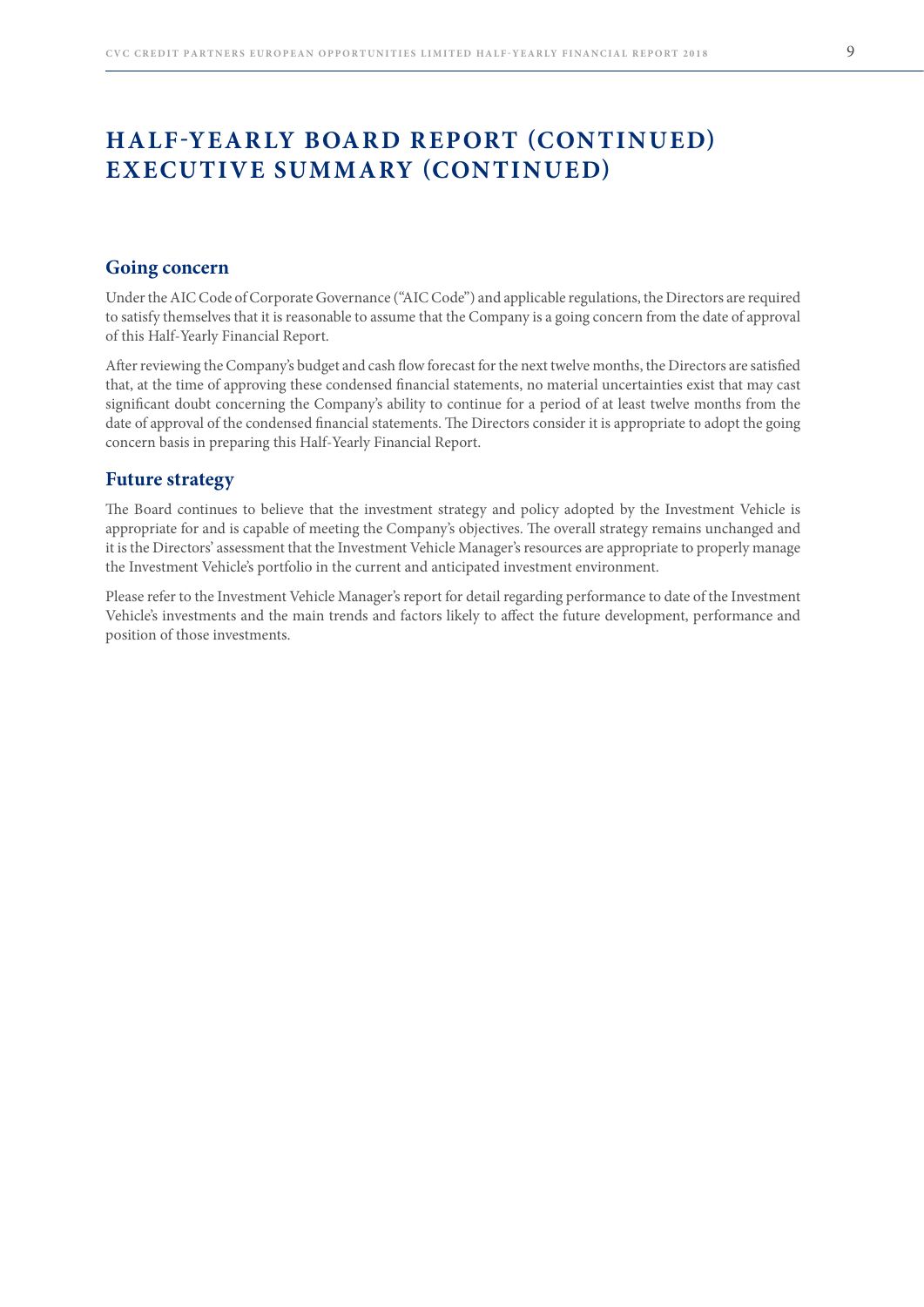# **BOARD MEMBERS**

All the Directors are non-executive.

## **CHAIRMAN**

## **Richard Michael Boléat**

#### **Appointed 20 March 2013**

Richard qualified as a Chartered Accountant with Coopers & Lybrand in the United Kingdom in 1987 and subsequently worked in the Middle East, Africa and the United Kingdom for a number of commercial and financial services groups, during which time he acted as a buy-side high yield credit analyst for an Arabian investment bank.

From 1996 he was a Principal of Channel House, a Jersey based financial services group, which was acquired by Capita Group plc in September 2005 and led their financial services client practice in Jersey until September 2007.

He currently acts as a non-executive director of a number of substantial collective investment and investment management entities and is active in a number of asset classes including global macro, super-senior



corporate CDS, long/short equity, fund of funds and EM real estate. He presently acts as Chairman of Yatra Capital Limited, which is listed on Euronext, and Phaunos Timber Fund Limited and Funding Circle SME Income Fund Limited both of which are listed on the London Stock Exchange. He is personally regulated by the Jersey Financial Services Commission in the conduct of financial services business and is a member of the Alternative Investment Management Association (AIMA).

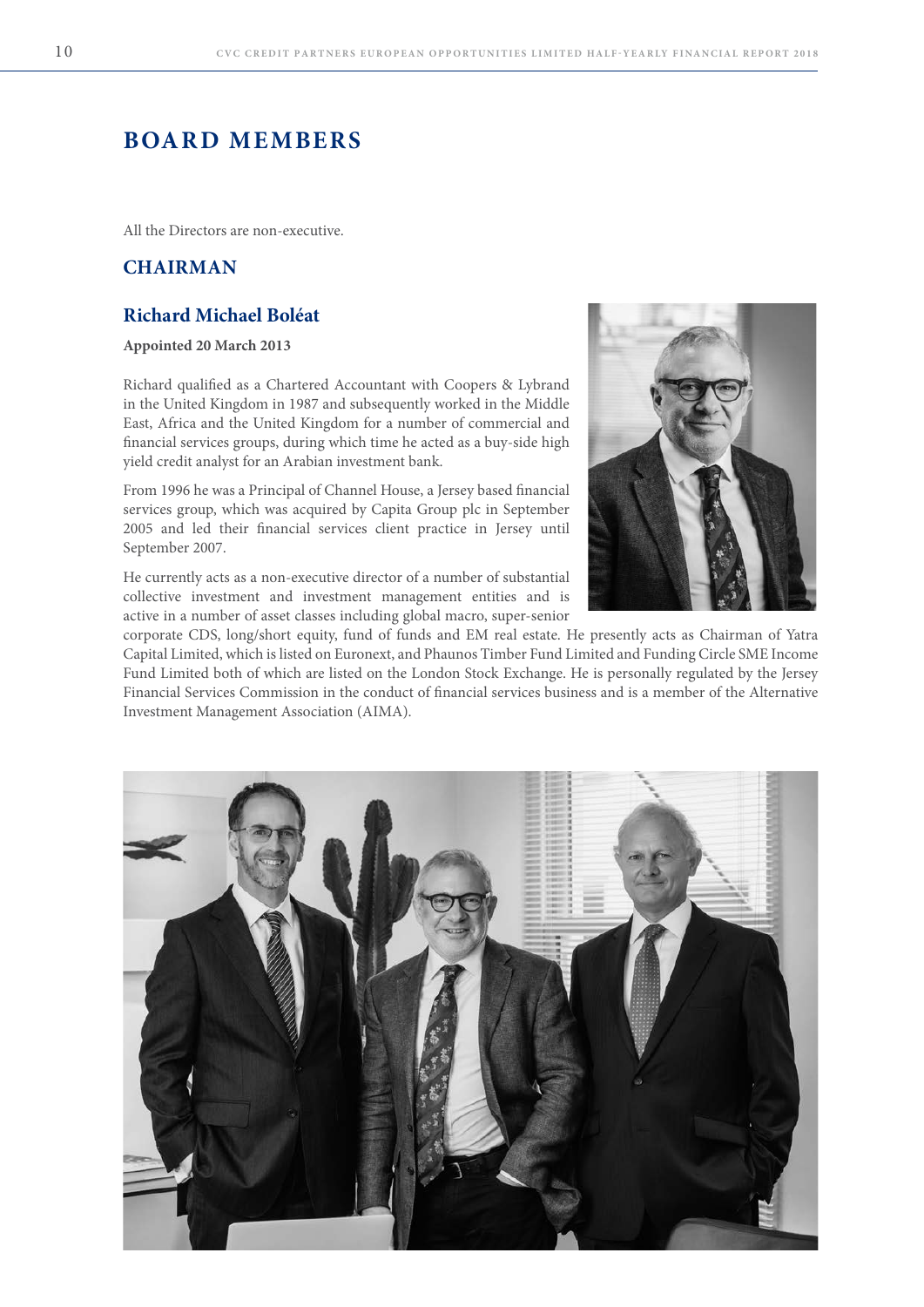# **BOARD MEMBERS (CONTINUED)**

## **DIRECTORS**

### **Mark Richard Tucker**

#### **Appointed 20 March 2013**

In 1997 Mark joined Arborhedge Investments, Inc. (formally HFR Investments, Inc.) a Chicago based, boutique broker dealer specialising in the placement of hedge fund interests to institutions globally. Mark served as the President and Chief Executive Officer of Arborhedge until his return to Jersey in 2002, after which he remained a director and shareholder until 2012. Previously, Mark held a variety of retail and private banking roles in Jersey with both HSBC and Cater Allen Bank.

In 1988 Mark relocated first to London, where he joined GNI Limited in a financial futures business development role, and later to New York where he was responsible for the alternative investment program of Gresham Asset Management, Inc. and later for the asset allocation and manager selection activities of Mitsui & Company.



Mark is personally regulated by the Jersey Financial Services Commission in the conduct of financial services business, and he is an Associate of the Chartered Institute of Bankers, a Chartered Fellow of the Chartered Institute for Securities and Investment and a member of the Institute of Directors. Mark also serves as a non-executive director to several other offshore structures.

### **David Alan Wood**

#### **Appointed 20 March 2013**

David was a founding partner of CVC Cordatus (a predecessor to CVC Credit Partners Group) in 2006, but retired in April 2012. He was a member of CVC Credit Partners Advisory Board until April 2015. With 36 years of industry experience, David joined from Deutsche Bank where he was Co-Head of European Leveraged Finance. Prior to this, he was a Managing Director at JP Morgan/Chase Manhattan where he worked in leveraged finance and corporate banking. Mr Wood continues to sit on the CVC Credit Partners Conflicts Committee.

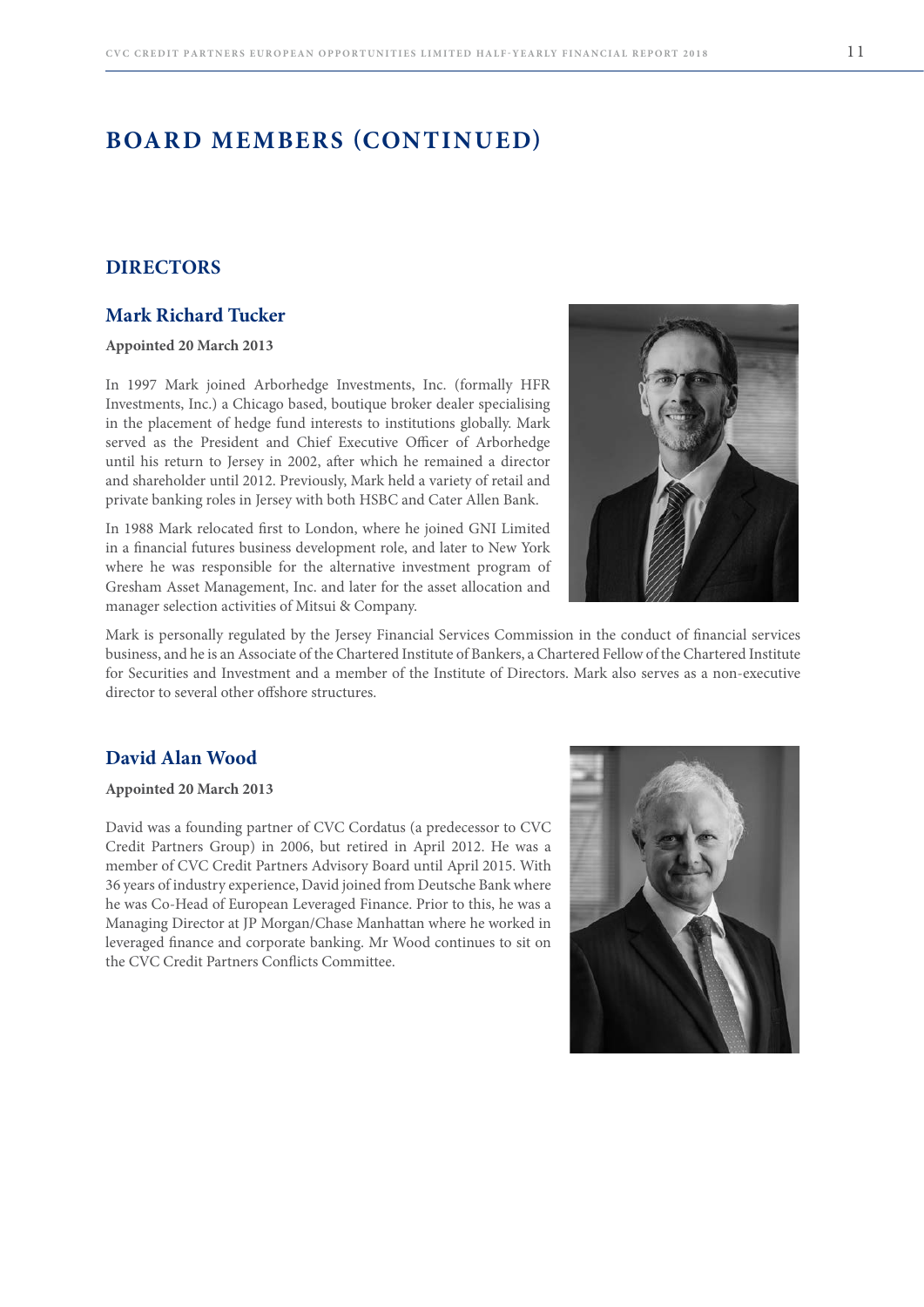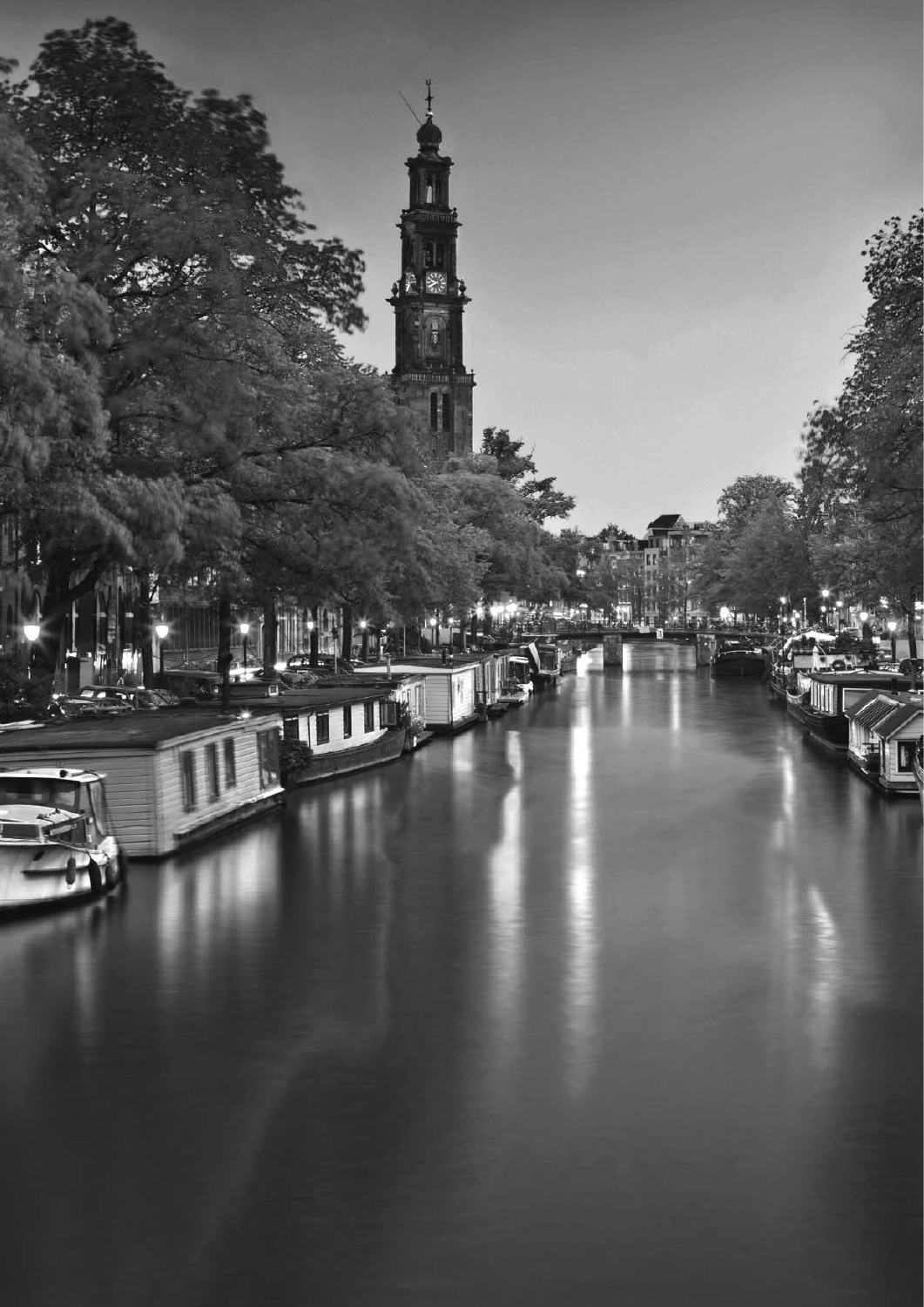### **Summary**

The Investment Vehicle Manager is pleased with the portfolio performance for the period ended 30 June 2018. Each strategy has performed to expectations and the Investment Vehicle Manager remains optimistic with regards to the growing opportunity within the Performing Credit and Credit Opportunities segments of the portfolio given the continued flow of assets seen across the desk.

### **Portfolio**

As at 30 June 2018 the Investment Vehicle portfolio was invested in-line with investment policy, was diversified with 80 issuers<sup>1</sup> across 29 different industries and 14 different countries, and had exposure of no more than 5.2% to any single issuer.

# **Portfolio Statistics<sup>2</sup>**

|                                                 | As at<br>30 June<br>2018 | As at<br>31 December<br>2017 |
|-------------------------------------------------|--------------------------|------------------------------|
| Percentage of Portfolio in Floating Rate Assets | 91.5%                    | 87.6%                        |
| Percentage of Portfolio in Fixed Rate Assets    | 8.5%                     | 12.3%                        |
| Percentage of Portfolio in Other                |                          | $0.1\%$                      |
| Weighted Average Price <sup>3</sup>             | 95.3                     | 94.9                         |
| Yield to Maturity                               | 8.2%                     | 7.1%                         |
| Current Yield                                   | 6.3%                     | 5.8%                         |
| Weighted Average Fixed Rate Coupon              | 7.6%                     | 7.1%                         |
| Weighted Average Floating Rate plus Margin      | 5.0%                     | 5.0%                         |

#### **5 Largest Issuers as at 30 June 20181**

| <b>Issuer</b> | % of Gross Assets | <b>Industry</b> | <b>Country</b> |
|---------------|-------------------|-----------------|----------------|
| Saur          | 5.2               | Ecological      | France         |
| Camaieu       | 3.1               | Retail          | France         |
| Zodiac        | 3.1               | Leisure         | France         |
| Ambac         | 3.0               | Finance         | U.S.           |
| Celsa         | 2.9               | Metals & Mining | Spain          |

<sup>1</sup> - Excludes 6 (31 December 2017: 11) structured finance positions.

<sup>2</sup> - Note: all metrics exclude cash unless otherwise stated.

<sup>&</sup>lt;sup>3</sup> - Average market price of the portfolio weighted against the size of each position.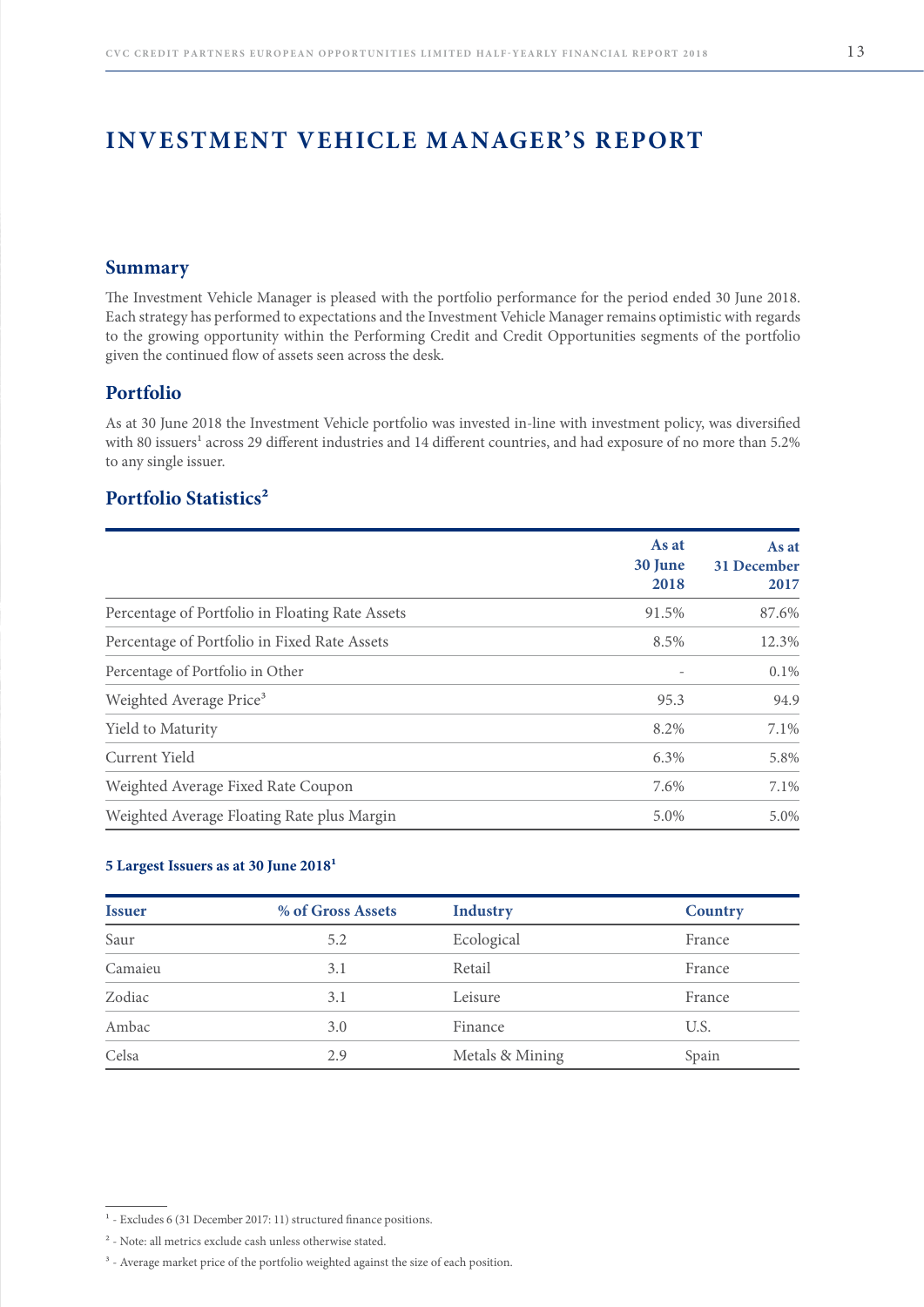# Portfolio Statistics<sup>2</sup> (continued)

### **5 Largest Issuers as at 31 December 20171**

| <b>Issuer</b> | % of Gross Assets | <b>Industry</b>                      | <b>Country</b> |
|---------------|-------------------|--------------------------------------|----------------|
| Saur          | 5.1               | Ecological                           | France         |
| Camaieu       | 3.2               | Retail                               | France         |
| Ambac         | 3.0               | Finance                              | U.S.           |
| Ceva          | 2.9               | Transport & Logistics                | UK             |
| Dubai World   | 2.9               | Diversified/Conglomerate Service UAE |                |

### **5 Largest Industry Positions as at 30 June 20181**

| Retail Store                     | 13.6%   |
|----------------------------------|---------|
| Diversified/Conglomerate Service | 9.1%    |
| Broadcasting and Entertainment   | 7.5%    |
| Electronics                      | 6.8%    |
| Chemicals, Plastics and Rubber   | $6.0\%$ |

#### **5 Largest Industry Positions as at 31 December 20171**

| Diversified/Conglomerate Service | 11.0% |
|----------------------------------|-------|
| Retail Store                     | 11.0% |
| Electronics                      | 10.0% |
| Finance                          | 6.0%  |
| Ecological                       | 6.0%  |

<sup>1</sup> - Excludes 6 (31 December 2017: 11) structured finance positions.

<sup>2</sup> - Note: all metrics exclude cash unless otherwise stated.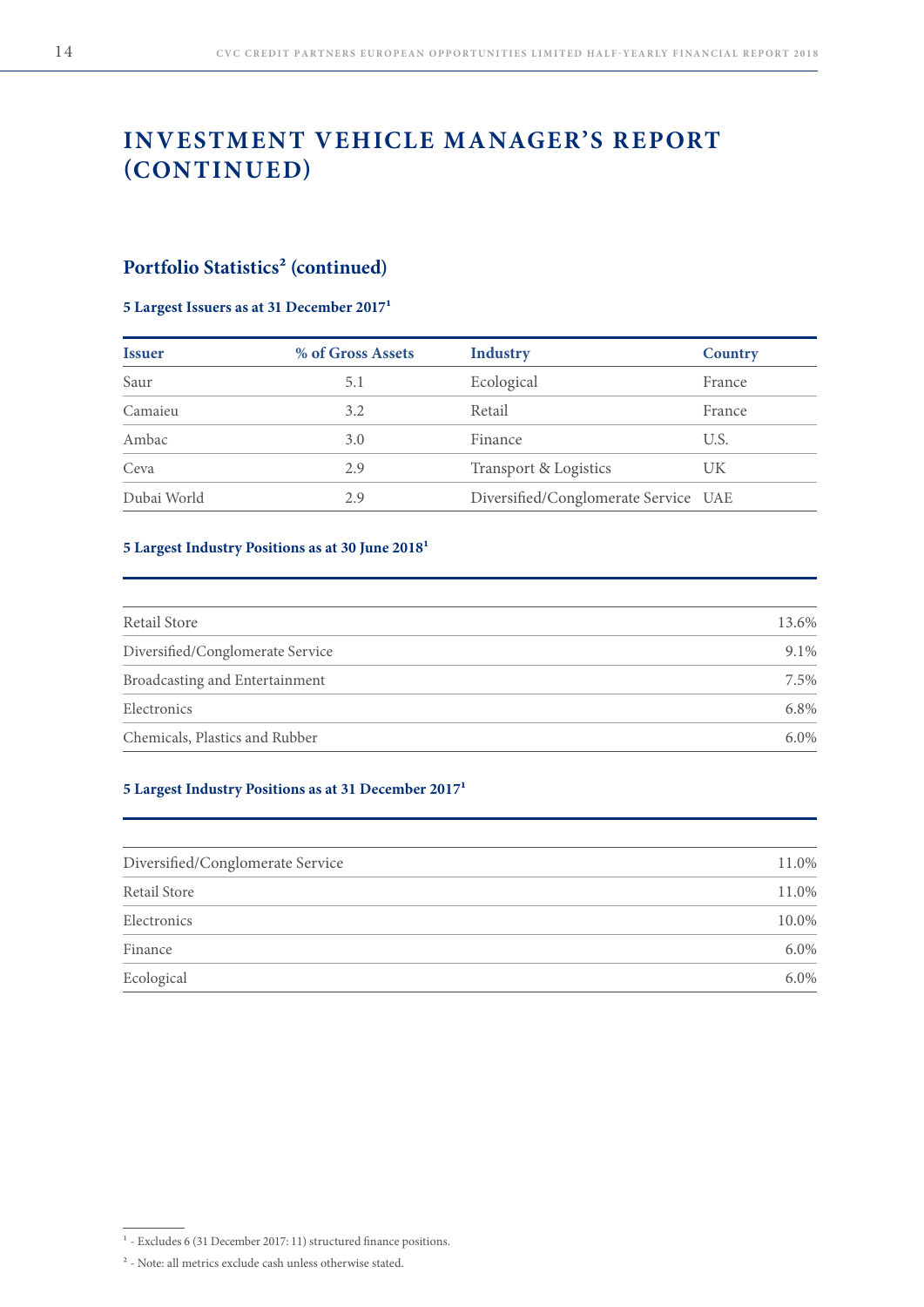# Portfolio Statistics<sup>2</sup> (continued)

**Geographical Breakdown by issuer country1**

|             | As at<br>30 June<br>2018 | As at<br>31 December<br>2017 |
|-------------|--------------------------|------------------------------|
| France      | 22.2%                    | 24.0%                        |
| UK          | 21.9%                    | 21.8%                        |
| U.S.        | 17.7%                    | 22.8%                        |
| Spain       | 9.4%                     | 5.6%                         |
| Netherlands | 8.9%                     | 7.1%                         |
| Luxembourg  | 7.5%                     | 4.9%                         |
| Germany     | 4.1%                     | 6.3%                         |
| <b>UAE</b>  | 3.0%                     | 3.5%                         |
| Other       | 5.3%                     | 4.0%                         |

#### **Currency Breakdown**

|            | As at<br>30 June<br>2018 | As at<br>31 December<br>2017 |
|------------|--------------------------|------------------------------|
| <b>EUR</b> | 51.5%                    | 43.1%                        |
| <b>USD</b> | 33.2%                    | 39.8%                        |
| <b>GBP</b> | 15.3%                    | 17.1%                        |

### **Asset Breakdown**

|                      | As at<br>30 June<br>2018 | As at<br>31 December<br>2017 |
|----------------------|--------------------------|------------------------------|
| Loans (1st Lien)     | 70.9%                    | 59.1%                        |
| Senior Secured Bonds | 15.4%                    | 11.4%                        |
| Loans (2nd Lien)     | 7.4%                     | 8.9%                         |
| <b>PIK</b>           | 3.1%                     | 2.9%                         |
| Structured           | 1.2%                     | 3.6%                         |
| Cash                 | 3.7%                     | 14.3%                        |
| Other                | $-1.7\%$                 | $-0.2\%$                     |

<sup>1</sup> - Excludes 6 (31 December 2017: 11) structured finance positions.

2 - Note: all metrics exclude cash unless otherwise stated.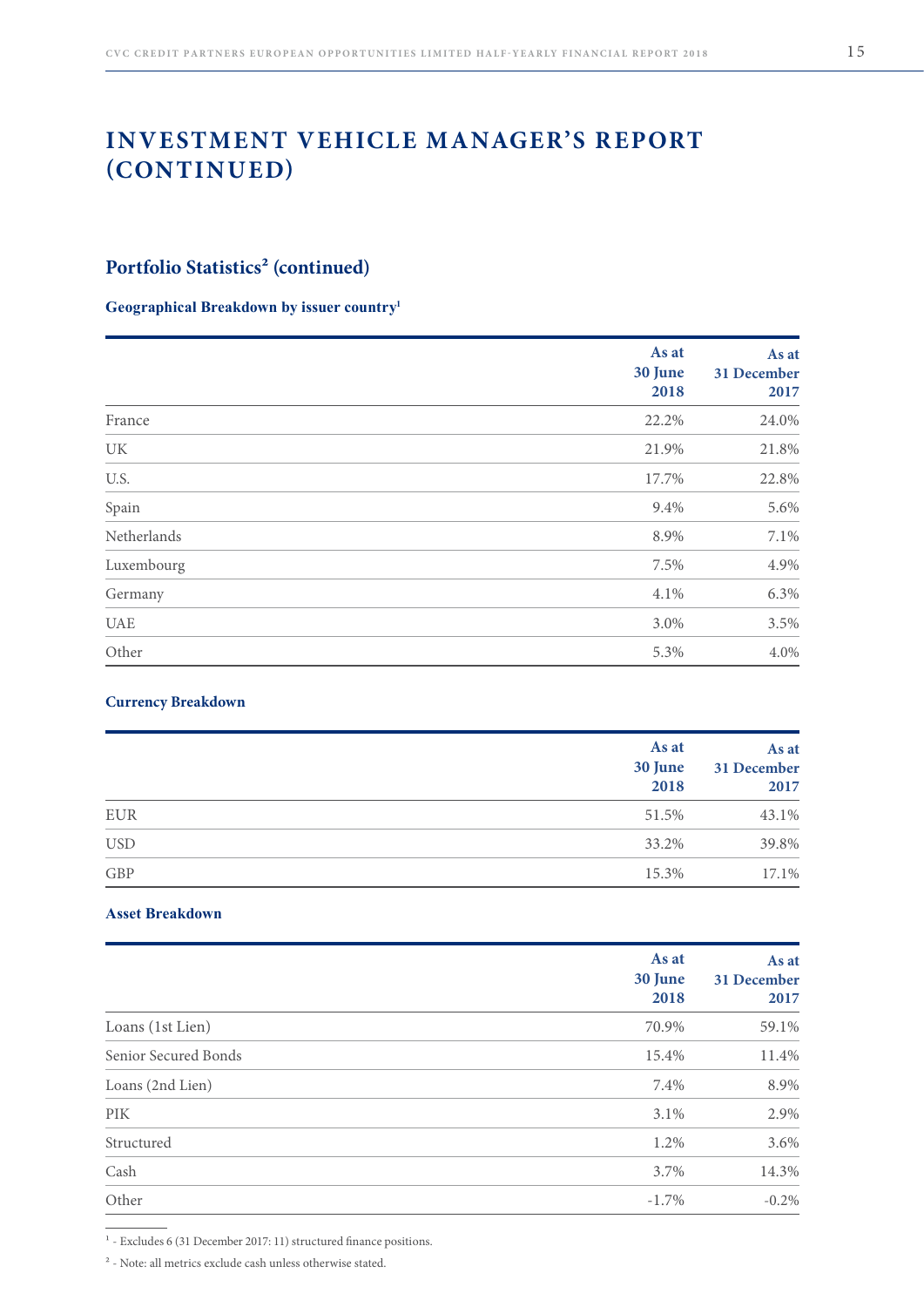## **Performance**

As at the end of June 2018, floating rate instruments comprised 91.5% of the portfolio. Current yield of the asset pool at period end was 6.3%.

The Investment Vehicle Manager was pleased with the performance through H1 2018. The portfolio's total return (net of fees, including dividends reinvested) was 2.8% to Euro investors and 3.3% to Sterling investors. The Credit Suisse Western European HY Index hedged to Euro was down 1.37% for the year to date and the Credit Suisse European Leveraged Loan Index hedged to Euro was up 0.90% for the year to date.

The Core Income segment of the portfolio delivered 0.3% to gross portfolio performance based on a 42% average allocation of the portfolio. The Credit Opportunities segment of the portfolio delivered a gross 7% return, which equates to a 3.5% gross portfolio performance contribution based on a 49% average allocation of the portfolio.

### **Market Review and Outlook**

Through the first half of the year, the divergent monetary policy across the US and Europe continued to impact markets. A strong US economy gave the Fed the reason to raise interest rates again in June and signal 2 further hikes to come this year, followed by 3 more next year. In contrast, after more disappointing data and low core inflation, the ECB guided that while quantitative easing would come to an end, interest rates will be held until mid-2019. In the UK, the BoE was expected to raise rates in May following positive UK retail sales and the lowest unemployment measure since 1975 indicating firming wage pressure, however, the BoE took until early August to implement a 25bp increase with further rises likely to be tied to the outcome of Brexit negotiations.

Despite a sharp increase in Italian government borrowing, costs post elections (and expected fiscal largesse from the new government), contagion to other European bond markets was minimal. Surveys suggest that support for the Euro in Italy has actually risen, with only 29% in favour of leaving the Euro, 61% in favour of staying and the rest unsure. As a result, it feels as though Italian politics is unlikely to become a systemic issue for European markets but it could remain a source of volatility in the near term. The other area of weight on markets through 2018 has been the initiation of protectionist trade policies. This impacted emerging market equities and European equities, specifically in automobiles which are suffering from fears that US tariffs could be applied to car imports. The conclusion of this posturing is hard to predict, but the longer this drags on the greater the risk that it starts to impact sentiment more broadly.

Year to date ("YTD") issuance of €104.5bn (€104.5bn last year) comprises €62.5bn loans (€58.4bn) and €42.0bn High Yield ("HY") (€46.1bn). YTD loan volumes have been 70% acquisition, 23% refinancing with the balance being recaps. YTD bond volumes have been 59% refinancing, 31% acquisitions with the balance being recaps and general corporate purposes. a

Term Loan B new issue spreads leading into the end of H1 were E+375 which compares with E+364 at the start of the year (Jun'18 Yield to Maturity ("YTM") 4.06% vs. 3.75% Jan'18) while total leverage stats have actually declined, from 5.56x to 5.16x (first Lien leverage down from 4.84x to 4.48x).<sup>a</sup>

In the HY space, single B new issue YTMs on a rolling 3 month basis widened out to 6.24% from 5.31% at the end of 2017 (+93bps), with BB new issue hitting 3.80% versus 2.91% (+89bps). YTD'18 has seen 47% of single B deal prices at or wide of guidance versus 15% for YTD'17 (42% versus 17% for BB deals). Again, as seen in loans, the actual leverage for bond deals have declined over the period, being 4.5x for Q2'18, 5.2x for Q4'17 and 4.9x Q2'17. B versus BB spread differential has remained at 240-245bps throughout the period.<sup>8</sup>

a - Source: S&P LCD – July 2018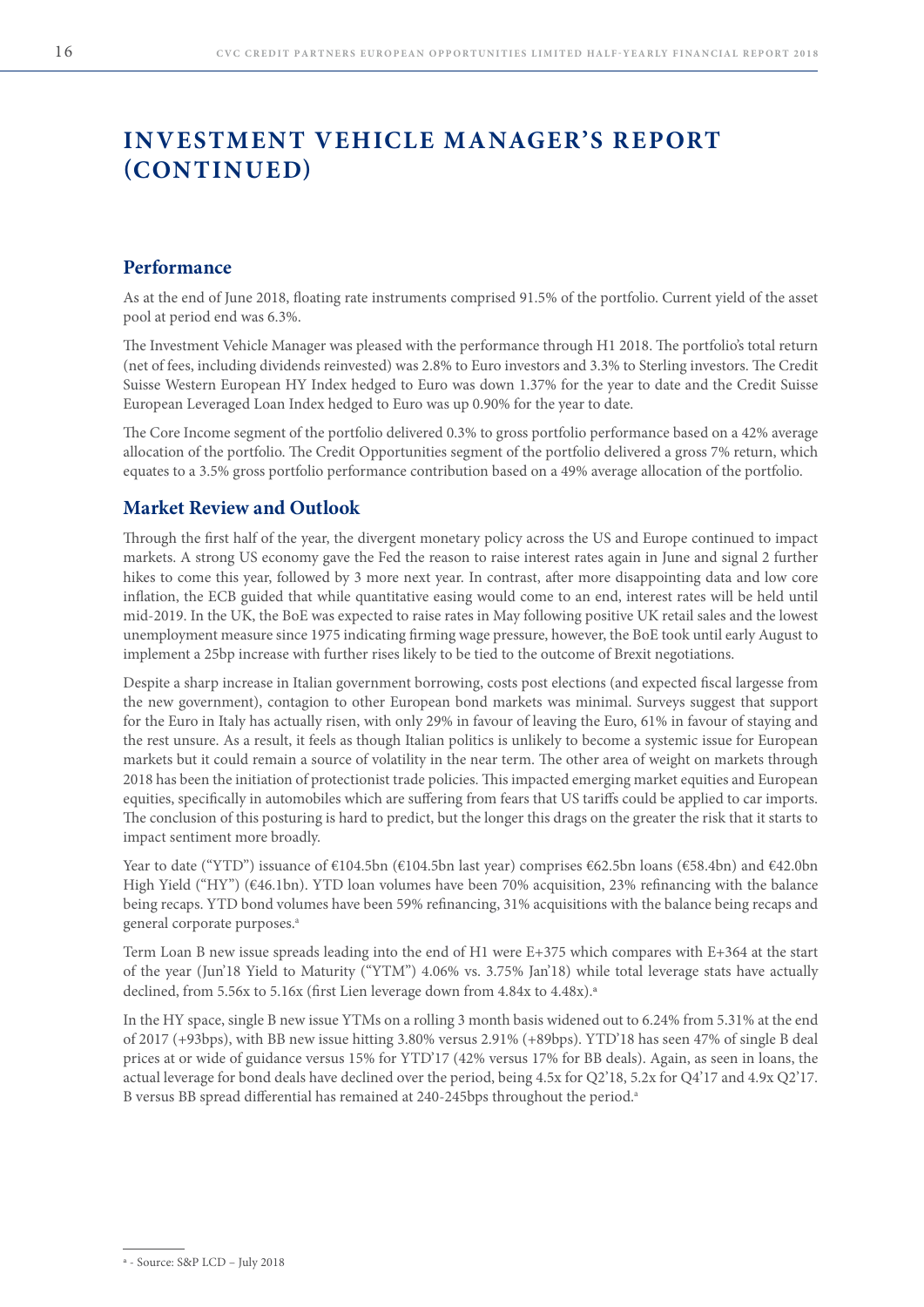### **Market Opportunity in Credit Opportunities**

As highlighted at the start of 2018, the Investment Vehicle Manager continues to identify opportunities in the credit markets.

Most notably, the themes across industry segments (Retail, Energy) and geography (UK, Italy) continue to create periods of asset price volatility and this is expected to continue through the year. Protectionist trade policies are also becoming a consideration as the impact for now, although relatively small, may change the operating model of a number of industries as this evolves.

In addition, the impact of continued divergent monetary policy in developed economies is driving investors to consider asset allocations - in particular as the US economy sees positive momentum giving the Fed room to normalise rates and now also in Europe where the ECB has begun the gradual reduction in stimulus and looks towards 2019 for a policy change. In context, the US economy is showing signs of moving towards a late credit cycle where higher rates (although somewhat mitigated by other fiscal reforms) may build stress on levered balance sheets as the cycle continues to mature and corporates adjust.

The Investment Vehicle Manager continues to evaluate credits in the Telecom, Steel, Construction, Industrials, Manufacturing, Energy, Pharma and Retail space across multiple geographies.

By taking advantage of the growing CVC global network, the Investment Vehicle Manager expects to be able to continue to identify investment opportunities and deploy capital for this strategy.

#### **Conclusion**

The portfolio has once again outperformed broader market indices. The combination of Performing Credit providing stable yield exposure alongside the higher yielding Credit Opportunities strategy provides a balanced portfolio risk profile in differing market environments.

Overall, economic growth still looks broadly healthy across geographies and corporate earnings are growing, but we see a number of risks going into H2 2018, particularly political and rate risks. Both of these are building opportunities across the credit spectrum for the strategy.

**CVC Credit Partners Investment Management Limited** Investment Vehicle Manager 20 September 2018

*The indices referred to herein (including the Credit Suisse Western European HY Index hedged to Euro and the Credit Suisse Western ELLI hedged to Euro) are widely recognised, unmanaged indices of market activity and have been included as general indicators of market performance. There are significant differences between the types of investments made or expected to be made by funds under management and the investments covered by the indices, and the methodology for calculating returns. For example, the Credit Suisse Western European HY Index is designed as an objective proxy for the investable universe of the Western European high yield debt market. Additionally, the Credit Suisse Western ELLI is designed to mirror the investable universe of the Western European leveraged loan market where the loans eligible for inclusion must be denominated in US\$ or Western European currencies and must have a minimum outstanding amount of 100m (in local currency). In contrast, CVC Credit Partners may have discretion whether to reinvest such payments during any relevant commitment period. Moreover, coupon payments received by a fund after the expiration of any commitment period typically will not be reinvested. It should not be assumed that a fund will invest in any specific equity or debt investments, such as those that comprise the indices, nor should it be understood that there will be a correlation between any fund's returns and those of the indices. It should not be assumed that correlations to the indices based on historical returns will persist in the future. No representation is made that a fund will replicate the performance of any of the indices. The indices are included for general, background informational purposes only and recipients should use their own judgment to appropriately weight or discount their relevance to the fund.*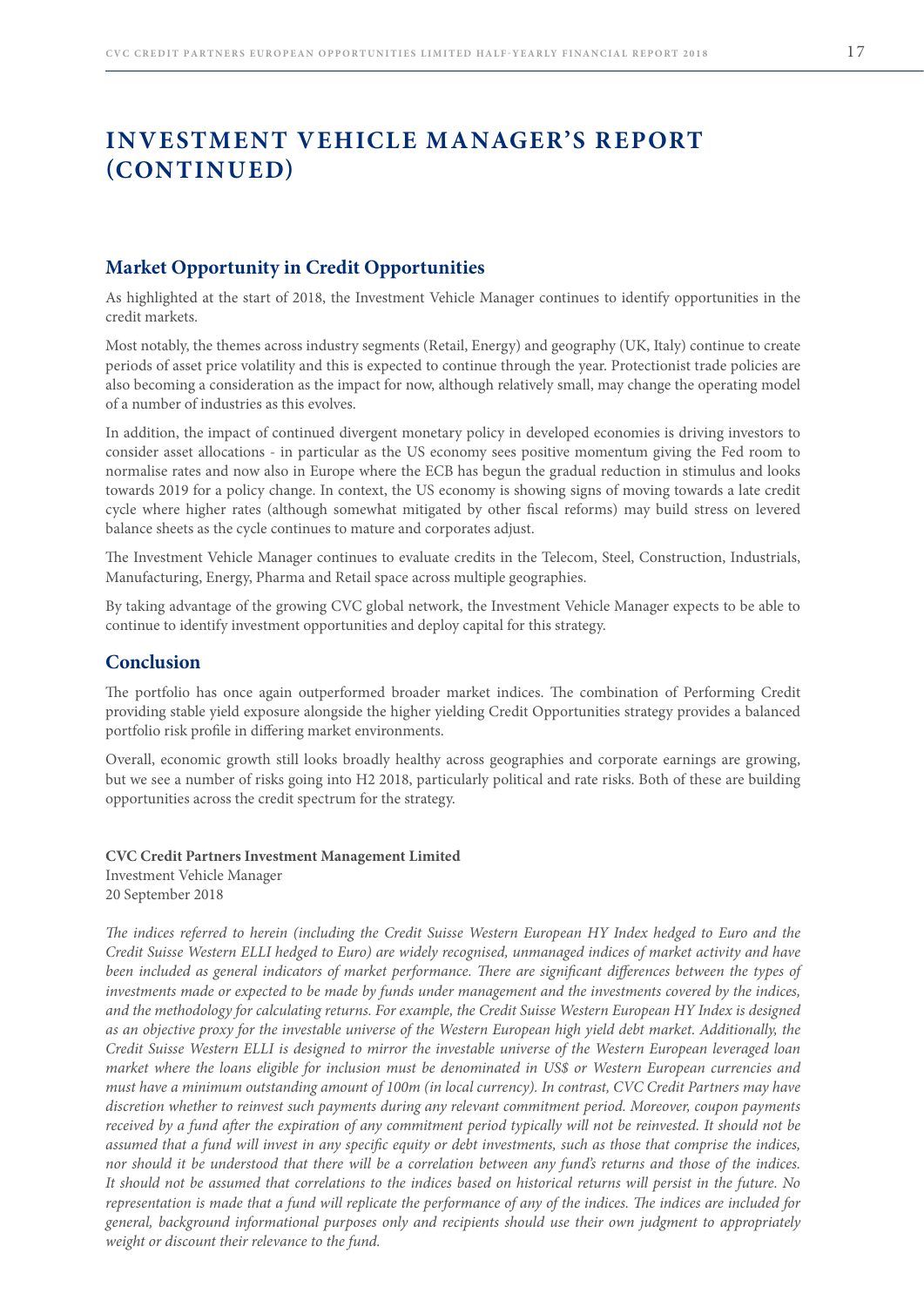# **DIRECTORS' STATEMENT OF RESPONSIBILITIES**

The Directors are responsible for preparing the Half-Yearly Financial Report in accordance with applicable Jersey law and regulations.

The Directors confirm to the best of their knowledge that:

- the unaudited condensed financial statements within the Half-Yearly Financial Report have been prepared in accordance with IAS 34 – Interim Financial Reporting, as adopted by the European Union ("EU") and give a true and fair view of the state of the affairs of the Company as at 30 June 2018, as required by the Financial Conduct Authority's ("FCA") Disclosure Guidance and Transparency Rule ("DTR") 4.2.4R;
- the Chairman's Statement, the Investment Vehicle Manager's Report, the Executive Summary and the notes to the condensed financial statements include a fair review of the information required by:

a) DTR 4.2.7R, being an indication of important events that have occurred during the six months ended 30 June 2018 and their impact on the unaudited condensed financial statements; and a description of the principal risks and uncertainties for the remaining six months of the year; and

b) DTR 4.2.8R, being related party transactions that have taken place during the six months ended 30 June 2018 and that have materially affected the financial position or performance of the Company during that period.

**Richard Michael Boléat Mark Richard Tucker** 20 September 2018

Chairman Audit Committee Chairman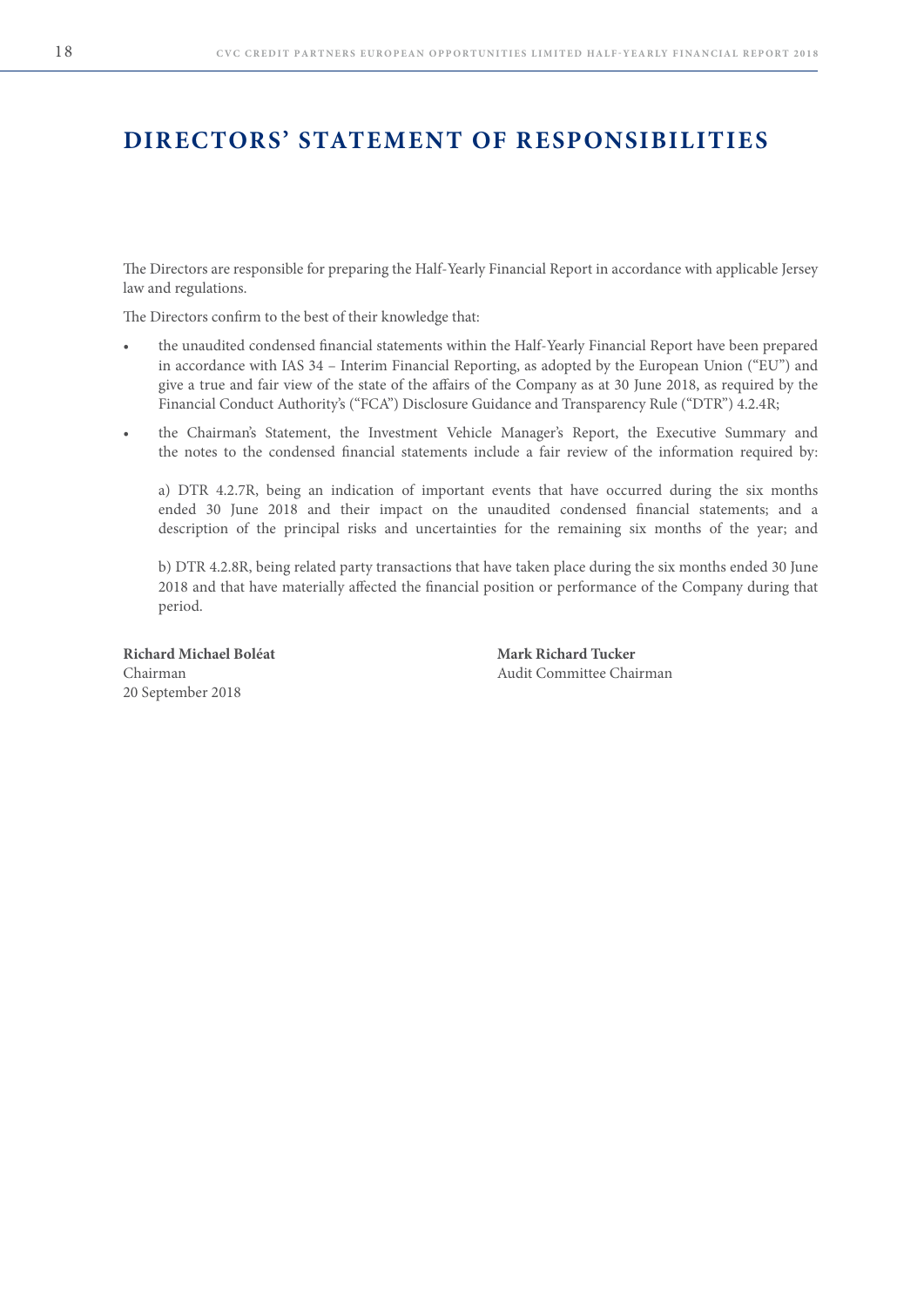# **INDEPENDENT REVIEW REPORT TO CVC CREDIT PARTNERS EUROPEAN OPPORTUNITIES LIMITED**

### **Introduction**

We have been engaged by the CVC Credit Partners European Opportunities Limited (the 'Company') to review the condensed set of financial statements in the Half-Yearly financial report for the six months ended 30 June 2018 which comprises the Condensed Statement of Comprehensive Income, the Condensed Statement of Financial Position, the Condensed Statement of Changes in Net Assets, the Condensed Statement of Cash Flows, and the related notes 1 to 15 to the Condensed Financial Statements. We have read the other information contained in the Half-Yearly financial report and considered whether it contains any apparent misstatements or material inconsistencies with the information in the condensed set of financial statements.

This report is made solely to the Company in accordance with guidance contained in International Standard on Review Engagements 2410 (ISRE) "Review of Interim Financial Information Performed by the Independent Auditor of the Entity" issued by the Auditing Practices Board. To the fullest extent permitted by law, we do not accept or assume responsibility to anyone other than the Company, for our work, for this report, or for the conclusions we have formed.

### **Directors' Responsibilities**

The Half-Yearly financial report is the responsibility of, and has been approved by, the directors. The directors are responsible for preparing the Half-Yearly financial report in accordance with the Disclosure Guidance and Transparency Rules of the United Kingdom's Financial Conduct Authority.

As disclosed in note 2, the annual financial statements of the Company are prepared in accordance with International Financial Reporting Standards as adopted by the European Union. The condensed set of financial statements included in this Half-Yearly financial report has been prepared in accordance with International Accounting Standard 34, "Interim Financial Reporting" as adopted by the European Union.

### **Our Responsibility**

Our responsibility is to express to the Company a conclusion on the condensed set of financial statements in the Half-Yearly financial report based on our review.

### **Scope of Review**

We conducted our review in accordance with International Standard on Review Engagements 2410 (ISRE), "Review of Interim Financial Information Performed by the Independent Auditor of the Entity" issued by the Auditing Practices Board for use in the United Kingdom. A review of interim financial information consists of making enquiries, primarily of persons responsible for financial and accounting matters, and applying analytical and other review procedures. A review is substantially less in scope than an audit conducted in accordance with International Standards on Auditing (UK) and consequently does not enable us to obtain assurance that we would become aware of all significant matters that might be identified in an audit. Accordingly, we do not express an audit opinion.

### **Conclusion**

Based on our review, nothing has come to our attention that causes us to believe that the condensed set of financial statements in the Half-Yearly financial report for the six months ended 30 June 2018 is not prepared, in all material respects, in accordance with International Accounting Standard 34 as adopted by the European Union and the Disclosure Guidance and Transparency Rules of the United Kingdom's Financial Conduct Authority.

**Ernst & Young LLP** London 20 September 2018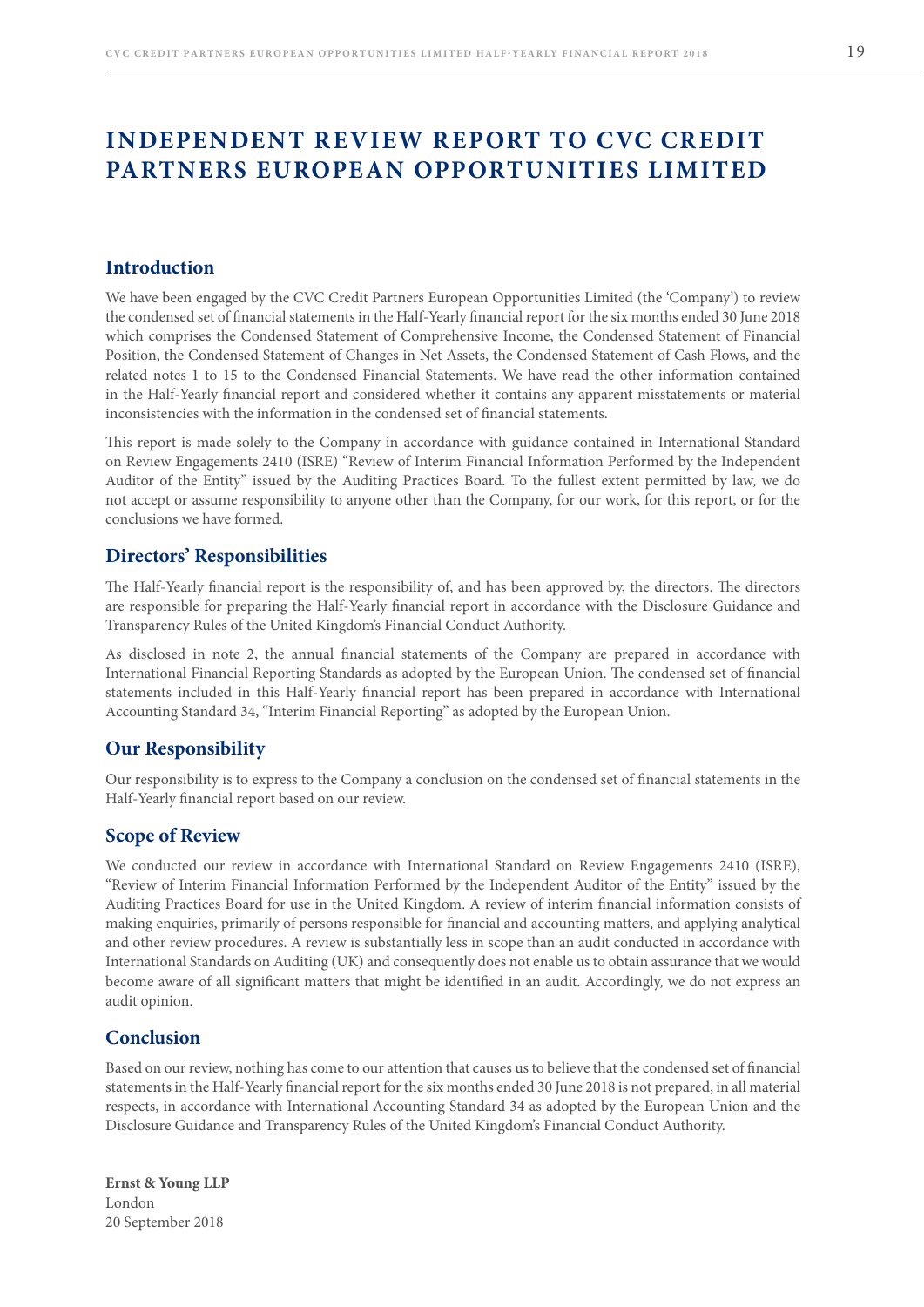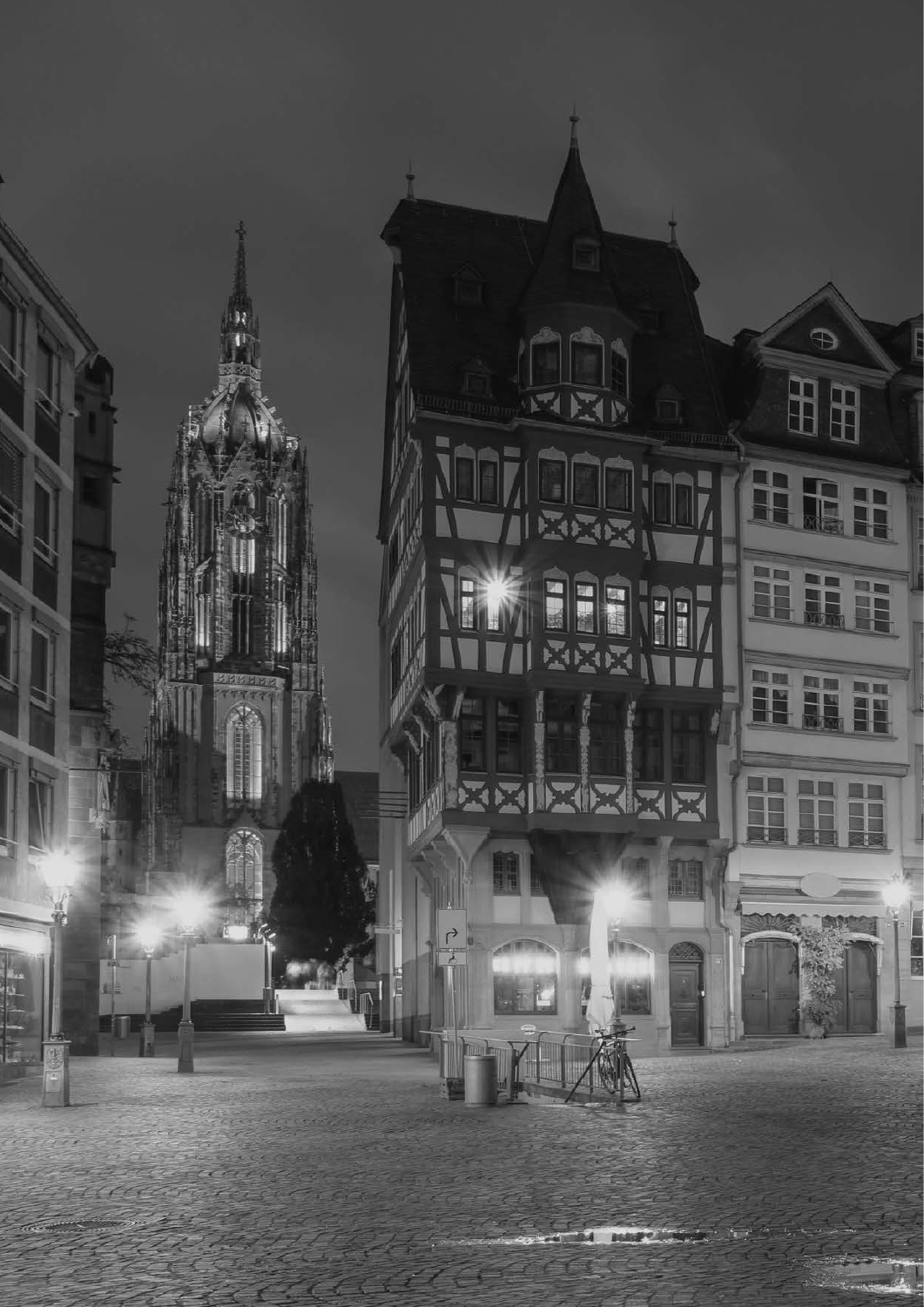# **CONDENSED STATEMENT OF COMPREHENSIVE INCOME**

#### *For the six months ended 30 June 2018*

|                                                                                               |                | <b>Six months</b><br>ended<br><b>30 June 2018</b><br>(Unaudited) | Six months<br>ended<br><b>30 June 2017</b><br>(Unaudited) |
|-----------------------------------------------------------------------------------------------|----------------|------------------------------------------------------------------|-----------------------------------------------------------|
|                                                                                               | <b>Notes</b>   | €                                                                | €                                                         |
| Income                                                                                        |                |                                                                  |                                                           |
| Investment income                                                                             | $\mathfrak{Z}$ | 14,094,301                                                       | 9,737,677                                                 |
| Net gains on financial assets held at fair value through profit or<br>loss                    | 6              | 2,340,454                                                        | 15,707,173                                                |
| Foreign exchange gain/(loss) on financial assets held at fair<br>value through profit or loss | 6              | 1,409,989                                                        | (7,209,075)                                               |
| Foreign exchange (loss)/gain on ordinary shares                                               | 12             | (1,418,284)                                                      | 7,204,361                                                 |
| Other net foreign currency exchange gain/(loss) through profit or loss                        |                | 4,937                                                            | (16,241)                                                  |
|                                                                                               |                | 16,431,397                                                       | 25,423,895                                                |
| <b>Expenses</b>                                                                               |                |                                                                  |                                                           |
| Operating expenses                                                                            | 4              | (545, 465)                                                       | (408, 953)                                                |
| Partial termination fee                                                                       | 7              | (19, 804)                                                        | (291, 829)                                                |
|                                                                                               |                | (565,269)                                                        | (700, 782)                                                |
| Profit before finance costs and taxation                                                      |                | 15,866,128                                                       | 24,723,113                                                |
| <b>Bank</b> charges                                                                           |                | (6, 565)                                                         | (4,630)                                                   |
| Share issue costs                                                                             | 4              | (81, 014)                                                        | (31,066)                                                  |
| Finance costs - dividend payment                                                              | 10             | (12,715,721)                                                     | (8,941,379)                                               |
| Profit before taxation                                                                        |                | 3,062,828                                                        | 15,746,038                                                |
| Taxation                                                                                      |                |                                                                  |                                                           |
| Increase in net assets attributable to shareholders from operations                           |                | 3,062,828                                                        | 15,746,038                                                |
| Earnings per Euro Share                                                                       | $10\,$         | €0.007231                                                        | €0.048516                                                 |
| Earnings per Sterling Share (Sterling equivalent)                                             | 10             | £0.006362                                                        | £0.035172                                                 |

All items in the above statement are derived from continuing operations.

The Company has no items of other comprehensive income, and therefore the increase in net assets attributable to ordinary shareholders for the period is also the total comprehensive income.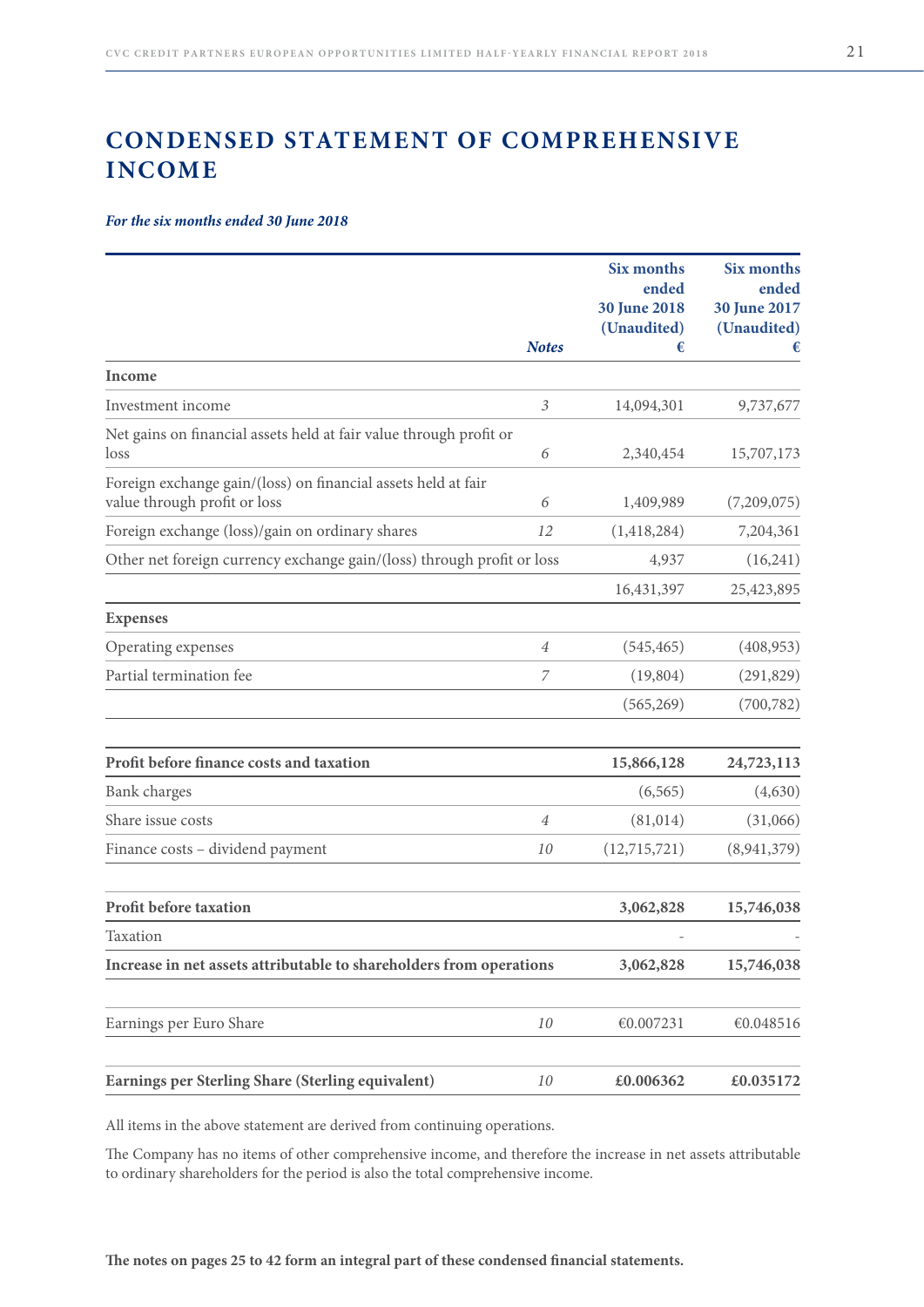# **CONDENSED STATEMENT OF FINANCIAL POSITION**

#### *As at 30 June 2018*

|                                                            |              | 30 June<br>2018<br>(Unaudited) | 31 December<br>2017<br>(Audited) |
|------------------------------------------------------------|--------------|--------------------------------|----------------------------------|
|                                                            | <b>Notes</b> | €                              | €                                |
| <b>Assets</b>                                              |              |                                |                                  |
| Cash and cash equivalents                                  |              | 1,303,308                      | 588,911                          |
| Prepayments                                                |              | 65,540                         | 36,856                           |
| Financial assets held at fair value through profit or loss | 6            | 515,341,685                    | 507,308,415                      |
| <b>Total assets</b>                                        |              | 516,710,533                    | 507,934,182                      |
| <b>Liabilities</b>                                         |              |                                |                                  |
| Payables                                                   | 7            | (211, 134)                     | (256,050)                        |
| <b>Total liabilities</b>                                   |              | (211, 134)                     | (256, 050)                       |
| Net assets attributable to shareholders                    | 11           | 516,499,399                    | 507,678,132                      |

The condensed financial statements on pages 21 to 42 were approved by the Board of Directors on 20 September 2018 and signed on its behalf by:

**Richard Michael Boléat Mark Richard Tucker**<br> **Mark Richard Tucker**<br> **Mark Richard Tucker**<br> **Mark Richard Tucker** 

Audit Committee Chairman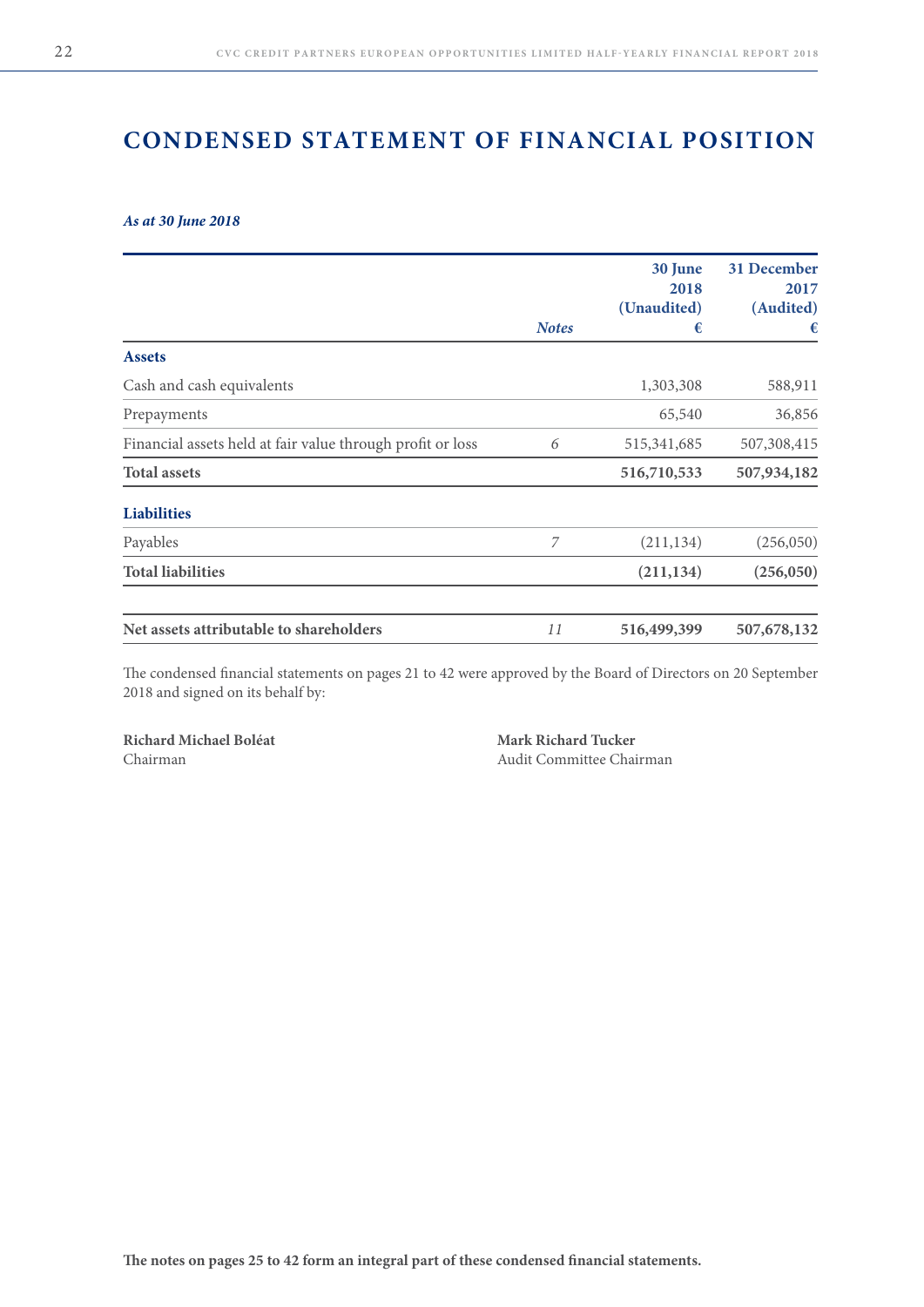# **CONDENSED STATEMENT OF CHANGES IN NET ASSETS**

#### *For the six months ended 30 June 2018 (Unaudited)*

|                                                                                                             | <b>Notes</b> | <b>Net assets</b><br>attributable to<br>shareholders<br>€ |
|-------------------------------------------------------------------------------------------------------------|--------------|-----------------------------------------------------------|
| As at 1 January 2018                                                                                        |              | 507,678,132                                               |
| Issuance and subscriptions arising from conversion of ordinary shares                                       | 10           | 9,340,054                                                 |
| Redemption payments arising on conversion and tender of ordinary shares                                     | 10           | (4,999,899)                                               |
| Increase in net assets attributable to shareholders from operations                                         |              | 3,062,828                                                 |
| Net foreign currency exchange loss on opening ordinary shares and ordinary<br>shares issued during the year |              | 1,418,284                                                 |
| As at 30 June 2018                                                                                          |              | 516,499,399                                               |

#### *For the six months ended 30 June 2017 (Unaudited)*

|                                                                                                             | <b>Notes</b> | <b>Net assets</b><br>attributable to<br>shareholders<br>€ |
|-------------------------------------------------------------------------------------------------------------|--------------|-----------------------------------------------------------|
| As at 1 January 2017                                                                                        |              | 405,526,279                                               |
| Subscriptions arising from sale of treasury shares                                                          | 10           | 3,472,906                                                 |
| Redemption payments arising on conversion and tender of ordinary shares                                     | 10           | (31,211,030)                                              |
| Increase in net assets attributable to shareholders from operations                                         |              | 15,746,038                                                |
| Net foreign currency exchange gain on opening ordinary shares and ordinary<br>shares issued during the year |              | (7,204,361)                                               |
| As at 30 June 2017                                                                                          |              | 386, 329, 832                                             |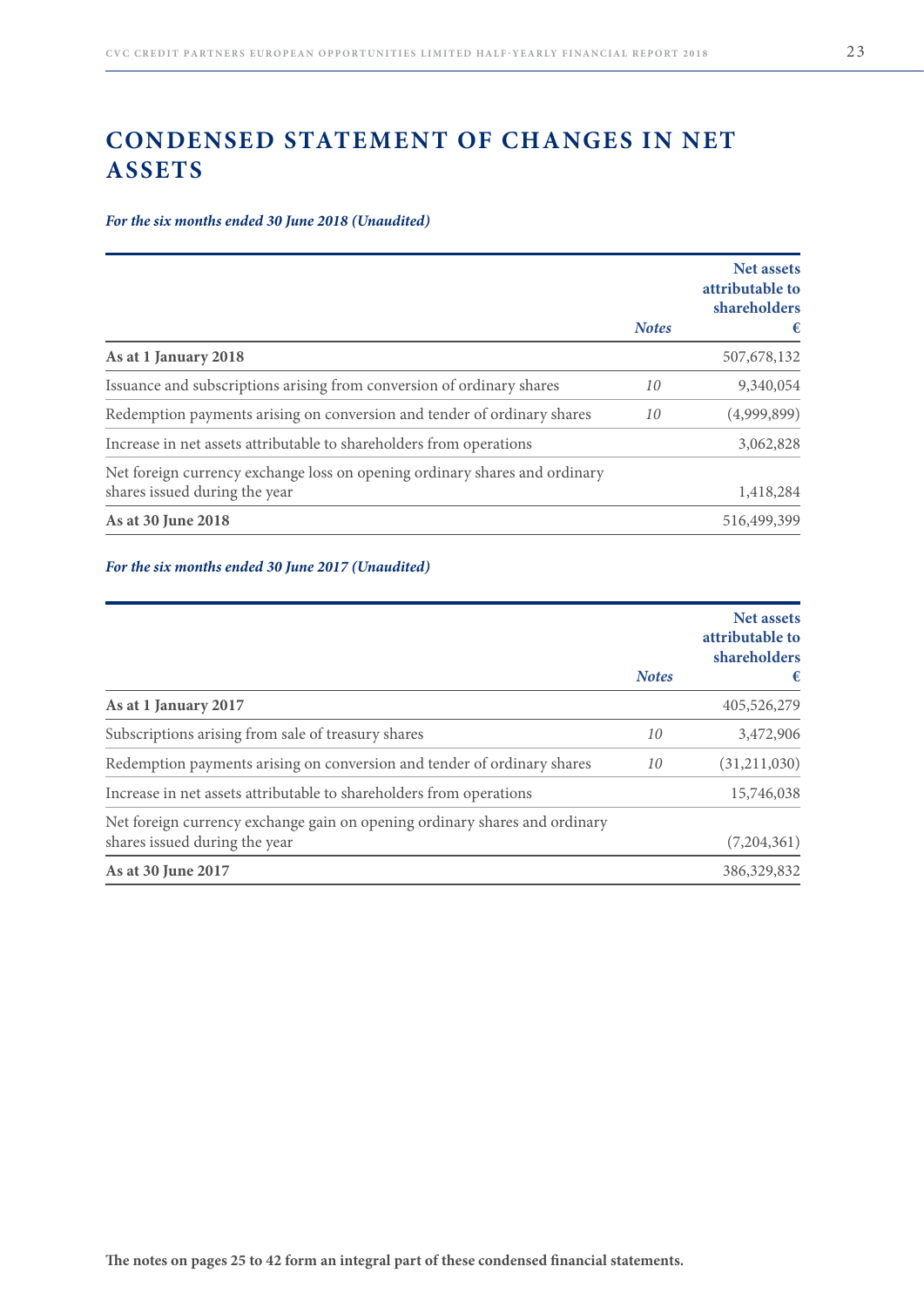# **CONDENSED STATEMENT OF CASH FLOWS**

#### *For the six months ended 30 June 2018*

|                                                                                          |              | Six months<br>ended<br><b>30 June 2018</b> | Six months<br>ended<br>30 June 2017 |
|------------------------------------------------------------------------------------------|--------------|--------------------------------------------|-------------------------------------|
|                                                                                          | <b>Notes</b> | (Unaudited)<br>€                           | (Unaudited)<br>€                    |
| Cash inflow from operating activities                                                    |              |                                            |                                     |
| Profit from ordinary activities before taxation <sup>1</sup>                             |              | 3,062,828                                  | 15,746,038                          |
| Adjustments to reconcile profit before tax to net cash flows:                            |              |                                            |                                     |
| Net gain on financial assets held at fair value through profit<br>or loss                | 6            | (2,340,454)                                | (15,707,173)                        |
| Foreign exchange (gain)/loss on investments held at fair value<br>through profit or loss | 6            | (1,409,989)                                | 7,209,075                           |
| Foreign currency exchange loss/(gain) on ordinary shares                                 | 12           | 1,418,284                                  | (7,204,361)                         |
| <b>Bank</b> charges                                                                      |              | 6,565                                      | 4,630                               |
| Share issue costs                                                                        | $\sqrt{4}$   | 81,014                                     |                                     |
| Finance costs - dividend payment                                                         | 10           | 12,715,721                                 | 8,941,379                           |
|                                                                                          |              | 13,533,969                                 | 8,989,588                           |
| Changes in working capital                                                               |              |                                            |                                     |
| (Increase)/decrease in prepayments                                                       |              | (28, 684)                                  | 2,888                               |
| (Decrease)/increase in payables                                                          |              | (44, 916)                                  | 101,222,110                         |
| Cash provided by operations                                                              |              | 13,460,369                                 | 110,214,586                         |
| Purchase of financial assets held at fair value through profit or loss                   | 6            | (9,267,021)                                | (104, 936, 106)                     |
| Proceeds from redemption of financial assets held at fair value                          |              |                                            |                                     |
| through profit or loss                                                                   | 6            | 4,984,194                                  | 31,162,304                          |
| Net cash provided by operating activities                                                |              | 9,177,542                                  | 36,440,784                          |
| <b>Financing activities</b>                                                              |              |                                            |                                     |
| Proceeds from issuance and/or subscription arising from<br>conversion of ordinary shares | 10           | 9,340,054                                  | 3,472,906                           |
| Payments for redemption of ordinary shares                                               | 10           | (4,999,899)                                | (31,211,030)                        |
| Share issue costs paid                                                                   | 4            | (81, 014)                                  |                                     |
| Dividends paid                                                                           | 10           | (12,715,721)                               | (8,941,379)                         |
| Bank charges paid                                                                        |              | (6, 565)                                   | (4,630)                             |
| Net cash used in financing activities                                                    |              | (8, 463, 145)                              | (36, 684, 133)                      |
|                                                                                          |              |                                            |                                     |
| Net increase/(decrease) in cash and cash equivalents in the period                       |              | 714,397                                    | (243, 349)                          |
| Cash and cash equivalents at beginning of the period                                     |              | 588,911                                    | 1,567,742                           |
| Cash and cash equivalents at the end of the period                                       |              | 1,303,308                                  | 1,324,393                           |

<sup>1</sup> - Includes investment income of €14,094,301 (2017: €9,737,270) and interest income of  $\epsilon$ nil (2017: €407).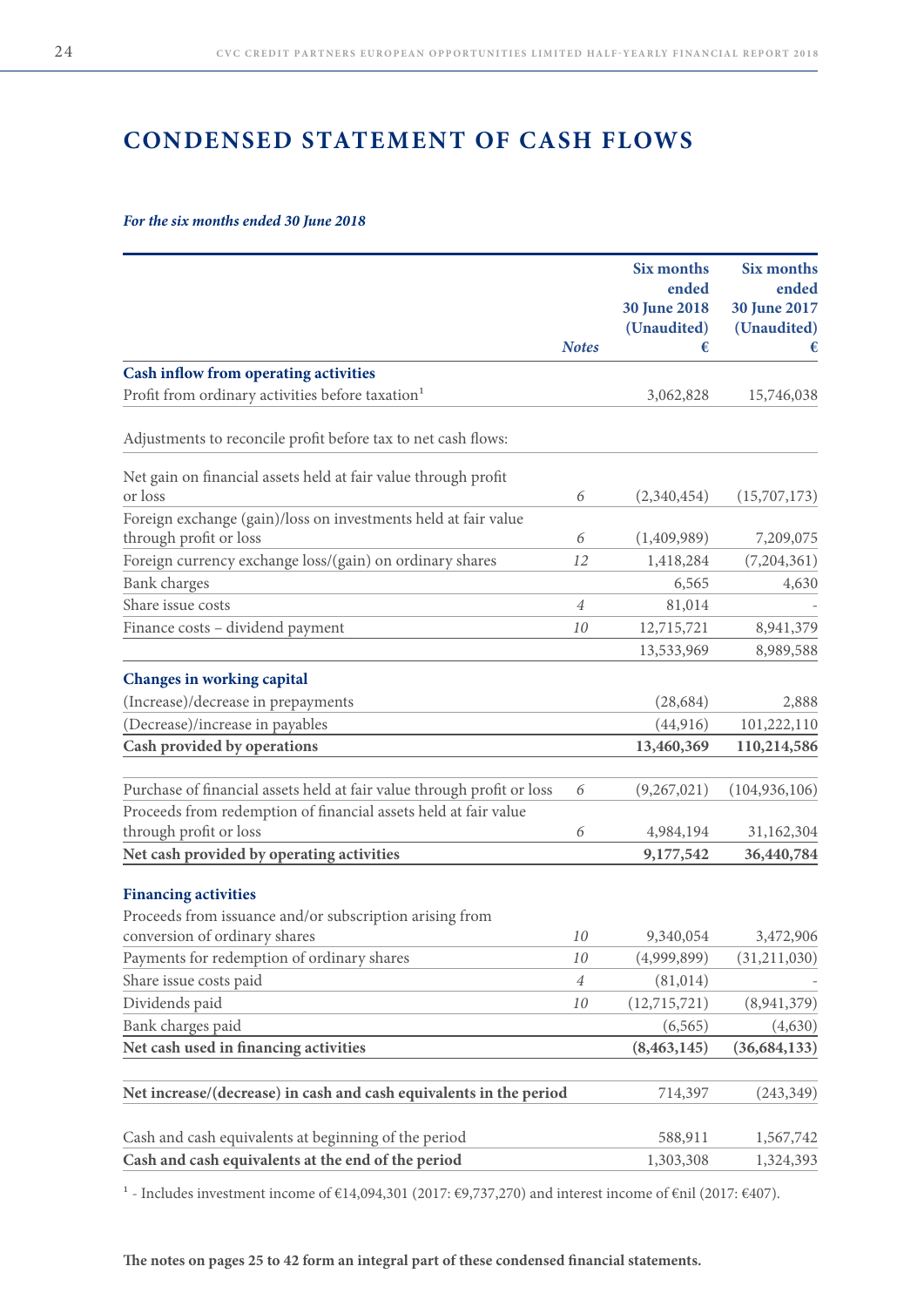# **NOTES TO THE CONDENSED FINANCIAL STATEMENTS**

### **1. General information**

The Company was incorporated on 20 March 2013 and is registered in Jersey as a closed-ended Investment Company. Euro Shares and Sterling Shares were admitted to the Official List of the UK Listing Authority and admitted to trading on the Main Market of the London Stock Exchange on 25 June 2013.

The Company's registered address is IFC1, The Esplanade, St Helier, Jersey, JE1 4BP.

#### **2. Accounting policies**

The Annual Financial Report is prepared in accordance with the Disclosure Guidance and Transparency Rules of the Financial Conduct Authority ("FCA") and with International Financial Reporting Standards ("IFRS") as adopted by the European Union which comprise standards and interpretations approved by the International Accounting Standards Board, and interpretations issued by the International Financial Reporting Standards and Standing Interpretations Committee as approved by the International Accounting Standards Committee which remain in effect. The Half-Yearly Financial Report has been prepared in accordance with International Accounting Standards (IAS) 34 – Interim Financial Reporting ("IAS 34") as adopted by the European Union. They have also been prepared using the same accounting policies applied for the year ended 31 December 2017 Annual Financial Report, which was prepared in accordance with IFRS, except for new standards adopted by the Company as set out below. The Company has not early adopted any other standard, interpretation or amendment that has been issued but is not yet effective.

The Company applies, for the first time, *IFRS 15 – Revenue from Contracts with Customers* ("IFRS 15") and *IFRS 9 – Financial Instruments* ("IFRS 9") that became effective on 1 January 2018. These standards do not result in a restatement of previous financial statements. As required by IAS 34, the nature and effect of these changes are disclosed below.

*(a) IFRS 15 replaces IAS 11 – Construction Contracts, IAS 18 – Revenue and related Interpretations* IFRS 15 requires entities to recognise revenue to depict the transfer of promised goods or services to customers in an amount that reflects the consideration to which the entity expects to be entitled in exchange for those goods or services.

As disclosed in the Annual Financial Report, the Directors believe that the application of IFRS 15 will not be applicable as the Company does not have any revenue that should be accounted for under IFRS 15.

#### *(b) IFRS 9 replaces IAS 39 - Financial Instruments: Recognition and Measurement*

IFRS 9 introduced a new approach to the classification of financial assets which is driven by the business model in which the asset is held and their cash flow characteristics. A new business model approach was introduced which does allow certain financial assets to be categorised as "fair value through other comprehensive income" in certain circumstances. IFRS 9 carries forward the derecognition requirements of financial assets and liabilities from IAS 39.

The Board applied IFRS 9 from 1 January 2018 for the first time. As disclosed in the Annual Financial Report, the Board has undertaken an assessment of the impact of IFRS 9 on the Company's financial statements and concluded that there will be no impact to the classification and measurement of the Company's financial assets and financial liabilities. Refer to note 2.3 for the accounting policies on financial instruments.

### **2.1. Going concern**

After reviewing the Company's budget and cash flow forecast for the next financial period, the Directors are satisfied that, at the time of approving the Half-Yearly Financial Report, no material uncertainties exist that may cast significant doubt concerning the Company's ability to continue for a period of at least twelve months from the date of approval of the condensed financial statements. The Directors consider it is appropriate to adopt the going concern basis in preparing the condensed financial statements.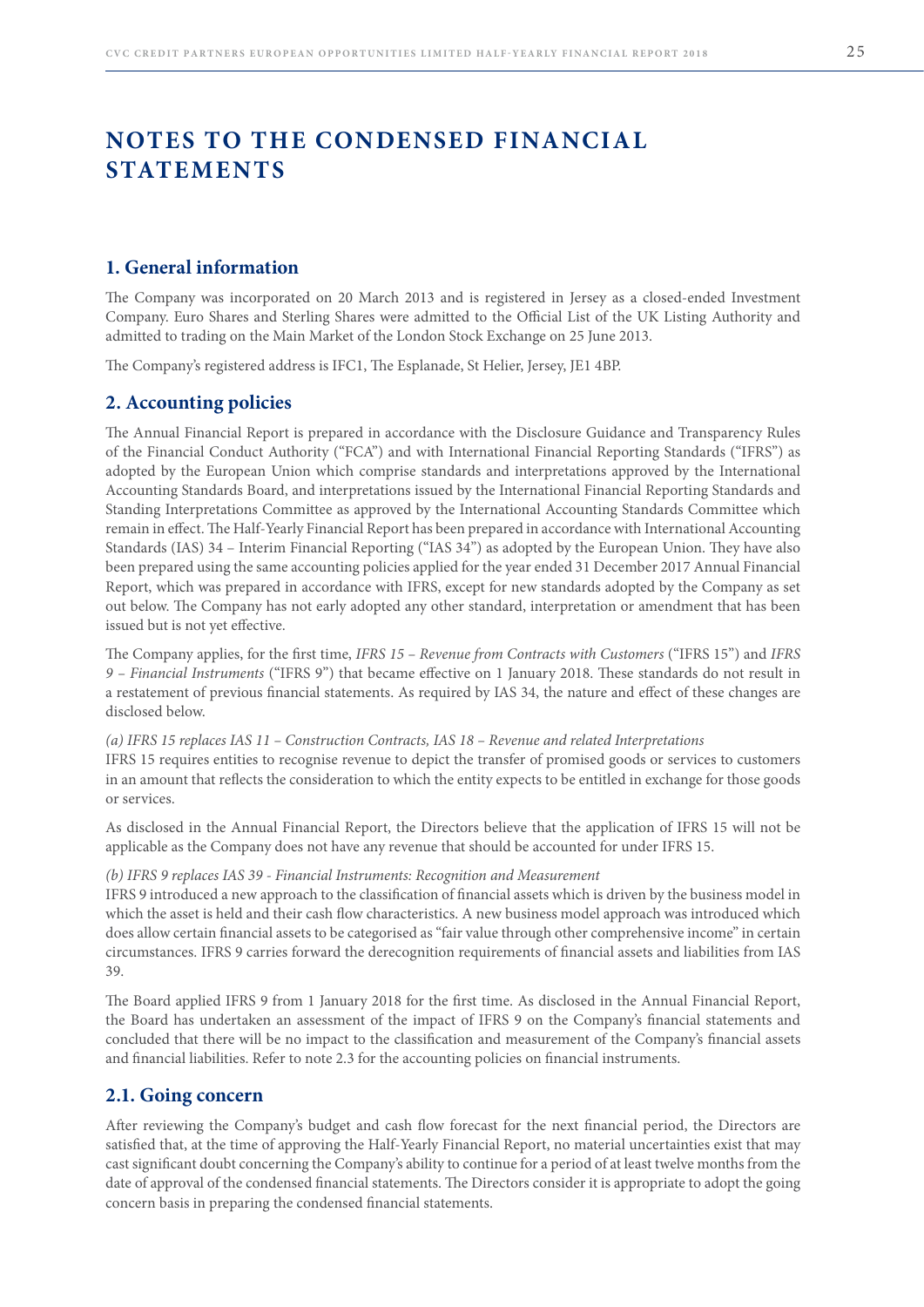### **2.2. Segmental reporting**

The Directors view the operations of the Company as one operating segment, being the investment business. All significant operating decisions are based upon analysis of the Company's investments as one segment. The financial results from this segment are equivalent to the financial results of the Company as a whole, which are evaluated regularly by the chief operating decision-maker (the Board with insight from the Investment Vehicle Manager).

### **2.3 Financial instruments**

#### **Financial assets**

#### *(a) Classification*

The Company classifies its investments as financial assets held at fair value through profit or loss. These debt securities do not possess contractual terms which give rise to cash flows on specified dates that are solely payments of principal and interest on the principal amount outstanding. Financial assets also include cash and cash equivalents as well as other receivables which are measured at amortised cost.

#### *Debt securities at fair value through profit or loss at inception*

Debt securities at fair value through profit or loss at inception are financial instruments that are managed, and their performance is evaluated on a fair value basis in accordance with the Company's documented investment strategy. These financial assets are neither held to collect contractual cash flows nor to sell the financial assets.

The Company's policy requires the Investment Vehicle Manager and the Board to evaluate the information about these financial assets on a fair value basis together with other related financial information.

#### *(b) Recognition, measurement and derecognition*

Purchases and sales of investments are recognised on the trade date – the date on which the Company commits to purchase or sell the investment. Financial assets at fair value through profit or loss are measured initially and subsequently at fair value. Transaction costs are expensed as incurred and movements in fair value are recorded in the Statement of Comprehensive Income.

Financial assets are derecognised when the rights to receive cash flows from the investments have expired or the Company has transferred substantially all risks and rewards of ownership.

#### *(c) Fair value estimation*

Fair value is the price that would be received to sell an asset or paid to transfer a liability in an orderly transaction between market participants at the measurement date. The Company holds Preferred Equity Certificates ("PECs") issued by the Investment Vehicle. These investments are not listed or quoted on any securities exchange and are not traded regularly and, on this basis, no active market exists.

The Company relies on the board of the Investment Vehicle making fair value estimates of an equivalent basis to those that would be made under IFRS. As at 30 June 2018, the Directors reviewed documentary evidence of the valuation of Investment Vehicle investments and scrutinised fair value estimates used to gain assurances as to the appropriateness and robustness of the valuation methodology applied by the Investment Vehicle to its underlying portfolio assets and hence to the Company investments in the Investment Vehicle. The Directors then incorporated those fair value estimates into the Company's Statement of Financial Position.

#### *(d) Valuation process*

The Directors met with representatives of the Investment Vehicle Manager in order to verify how the PECs are valued and the composition of the NAV of the PECs as of the date of the Statement of Financial Position.

The Directors are in regular communications with the Investment Vehicle Manager and receive monthly performance reports from the Investment Vehicle Manager in respect of the Investment Vehicle and its underlying investments, which are presented to the Directors by the Investment Vehicle Manager and discussed by these parties.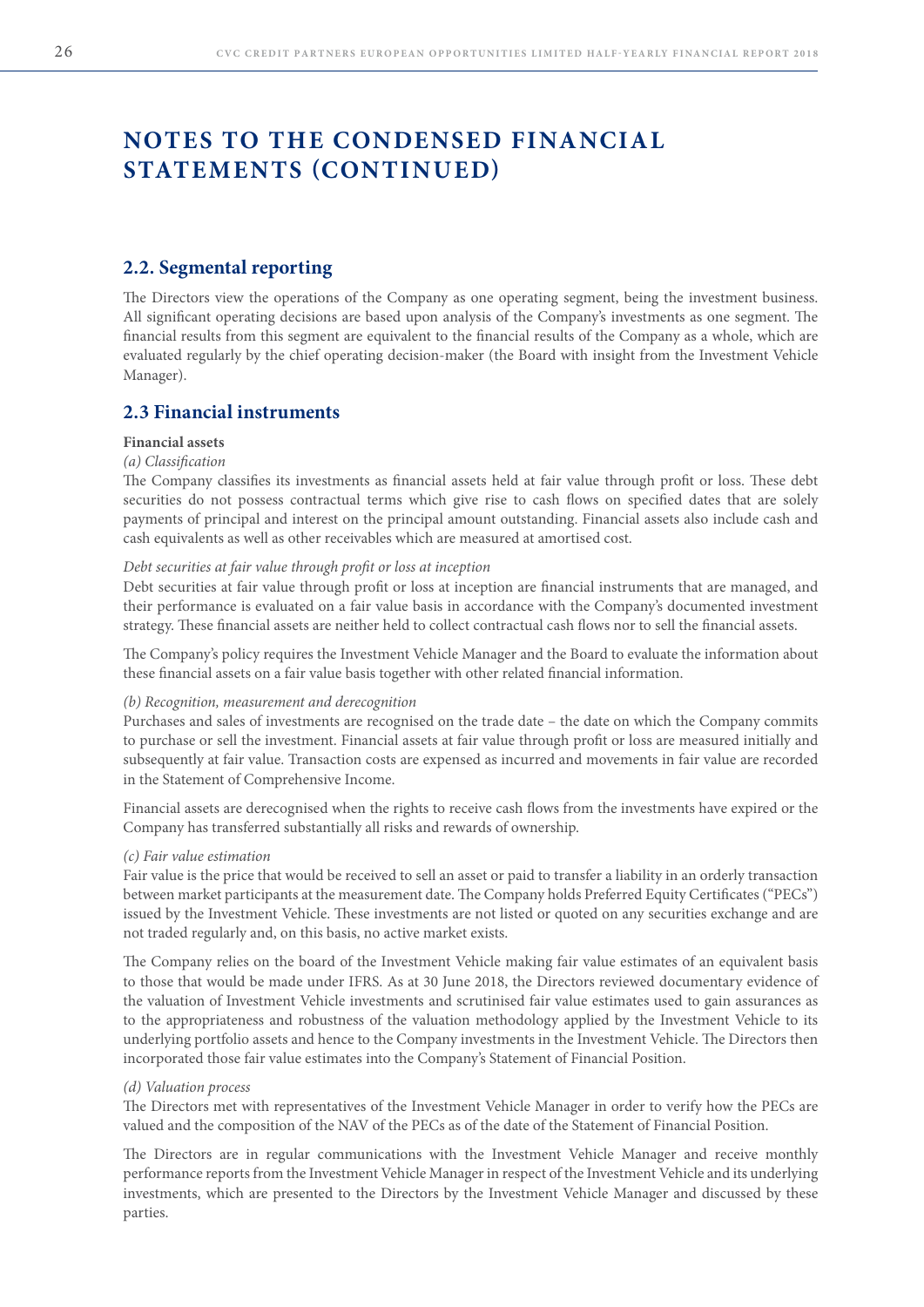### **2.3 Financial instruments (continued)**

#### **Financial assets (continued)**

#### *(d) Valuation process (continued)*

The Directors consider the impact of general credit conditions on the valuation of both the PECs and Investment Vehicle portfolio, as well as specific credit events in the European corporate environment. The Directors also analyse the Investment Vehicle portfolio in terms of both investment mix and fair value hierarchy.

#### *PECs*

The PECs are valued taking into consideration a range of factors including the audited NAV of the Investment Vehicle as well as available financial and trading information of the Investment Vehicle and of its underlying portfolio; the price of recent transactions of PECs redeemed and advice received from the Investment Vehicle Manager; and such other factors as the Directors, in their sole discretion, deem relevant in considering a positive or negative adjustment to the valuation.

The estimated fair values may differ from the values that would have been realised had a ready market existed and the difference could be material.

The fair value of investments is assessed on an ongoing basis by the Board.

#### *Investment Vehicle Portfolio*

The Directors also discuss the Investment Vehicle Manager's monthly valuation process to understand the valuation methodology of Level 3 debt securities and collateralised loan obligations (CLOs) held in the Investment Vehicle portfolio. As part of this they consider the assumptions used and significant fair value changes during the period.

Investments in CLOs are primarily valued based on the bid price as provided by a third party pricing service and may be amended following consideration of the NAV published by the administrator of the CLOs. Furthermore, such a NAV is adjusted when necessary, to reflect the effect of the time passed since the calculation date, liquidity risk, limitations on redemptions and other factors. Depending on the fair value level of a CLO's assets and liabilities and on the adjustments needed to the NAV published by that CLO, the Investment Vehicle classifies the fair value of these investments as Level 3.

Investments in debt securities for which there are limited broker quotes and no other evidence of existing liquidity are classified as Level 3. These Level 3 securities are valued by considering in detail the limited broker quotes available for evidence of outliers that may skew the average. Any such outliers are removed and then the range of the remaining quotes is considered. If there are no broker quotes, the Investment Vehicle Manager produces a pricing memorandum for the Company's holding in the Investment Vehicle underlying portfolio drawing on the International Private Equity Valuation guidelines, which is discussed, reviewed and accepted by the board of the Investment Vehicle and the independent service provider.

If the Investment Vehicle Manager and the relevant independent service provider have difficulty in establishing an agreed upon valuation for an asset, they will discuss and agree alternative valuation methods.

#### **Financial liabilities**

#### *(e) Classification*

The Company classifies its ordinary shares as financial liabilities held at amortised cost. Financial liabilities also include payables which are also held at amortised cost.

#### *(f) Recognition, measurement and derecognition*

Financial liabilities are recognised initially at fair value plus any directly attributable incremental costs of acquisition or issue and are subsequently carried at amortised cost. Financial liabilities are derecognised when the obligation specified in the contract is discharged, cancelled or expires.

Ordinary shares are carried at amortised cost being the carrying amount of ordinary share value at which investors have the opportunity to partially tender their shareholding in accordance with the Company's Quarterly Contractual Tender facility.

Gains and losses are recognised in the Statement of Comprehensive Income when the liabilities are derecognised.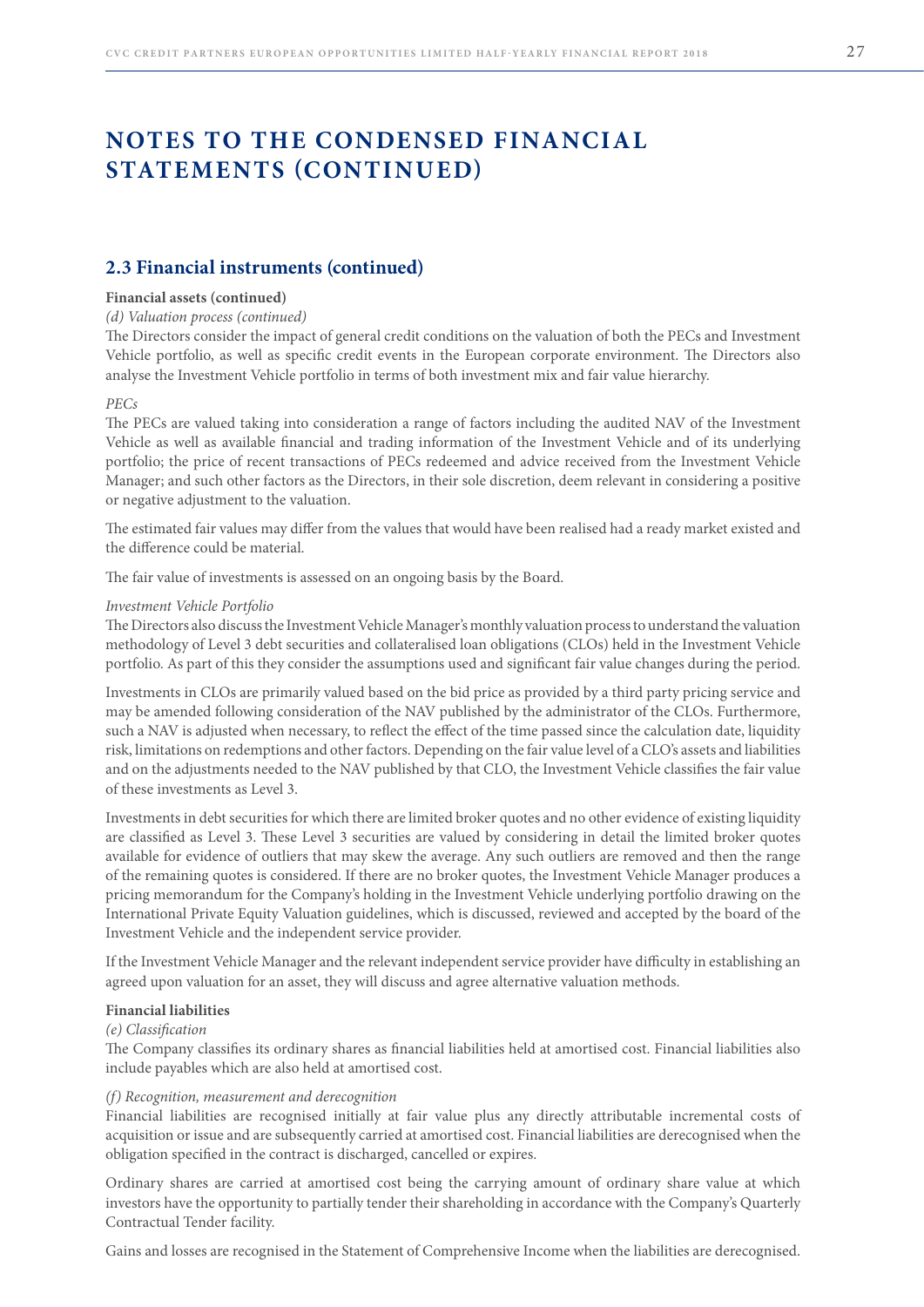### **3. Investment income**

|                         | Six months<br>ended<br><b>30 June 2018</b><br>(Unaudited)<br>€ | Six months<br>ended<br>30 June 2017<br>(Unaudited)<br>€ |
|-------------------------|----------------------------------------------------------------|---------------------------------------------------------|
| Investment income       | 14,094,301                                                     | 9,737,270                                               |
| Bank interest income    |                                                                | 407                                                     |
| Total investment income | 14,094,301                                                     | 9,737,677                                               |

### **4. Operating expenses**

|                                          | Six months<br>ended<br>30 June 2018<br>(Unaudited)<br>€ | Six months<br>ended<br>30 June 2017<br>(Unaudited)<br>€ |
|------------------------------------------|---------------------------------------------------------|---------------------------------------------------------|
| Administration fees                      | 115,494                                                 | 91,506                                                  |
| Directors' fees (see note 5)             | 90,436                                                  | 92,203                                                  |
| Regulatory fees                          | 53,133                                                  | 26,862                                                  |
| Audit fees                               | 20,843                                                  | 30,600                                                  |
| Non-audit fees - interim review services | 11,038                                                  | 10,200                                                  |
| Professional fees                        | 85,129                                                  | 40,639                                                  |
| Brokerage fees                           | 22,772                                                  | 22,735                                                  |
| Registrar fees                           | 44,198                                                  | 30,229                                                  |
| Advisor fees                             | 28,162                                                  |                                                         |
| Commission fees                          | 22,034                                                  |                                                         |
| Sundry expenses                          | 52,226                                                  | 63,979                                                  |
| <b>Total operating expenses</b>          | 545,465                                                 | 408,953                                                 |

The costs and expenses of the sale of treasury shares attributable to the Company have been expensed in the Statement of Comprehensive Income and amounted to a total of €81,014 (30 June 2017: €31,066).

The Corporate Services Manager agreed to provide the services of Mr. Justin Atkinson to assist with the marketing and promotion of the Company's shares (the "Advisor fees"). The Corporate Services Manager recharges the Company for Mr. Atkinson's cost. During the period, Advisor fees incurred were €28,162 (30 June 2017: €nil).

Commission fees relate to the commission payable to the CCPEOL Purpose Trust (the "Trust"). During the period, Commission fees incurred were €22,034 (30 June 2017: €nil). Refer to note 10 for further details on the treasury share convertor mechanism.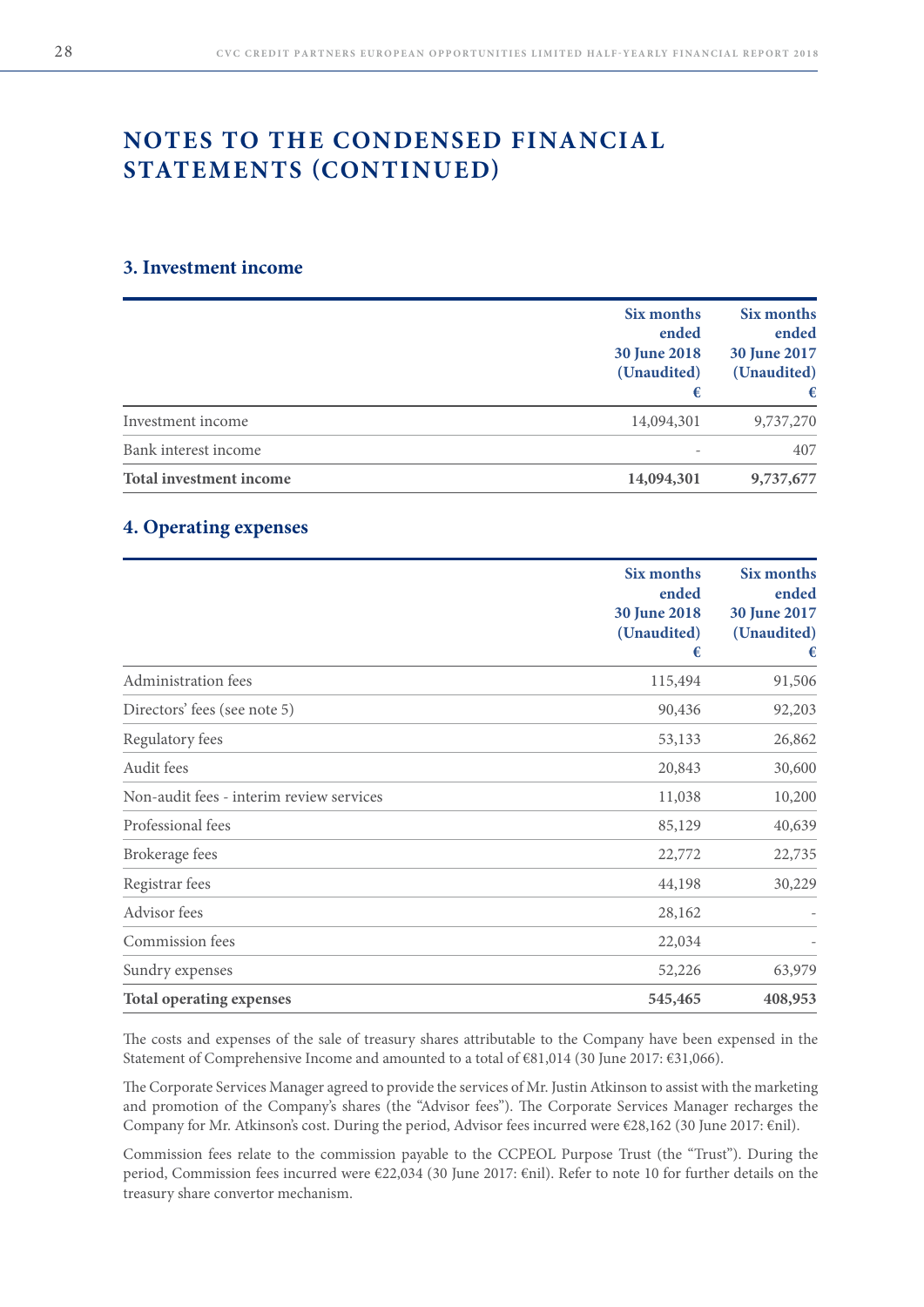## **5. Directors' fees and interests**

Director fees are as follows:

| Richard Boleat (Chairman): | £65,000 per annum |
|----------------------------|-------------------|
| Mark Tucker:               | £43,750 per annum |

David Wood: £42,500 per annum

Mark Tucker in his capacity as the Chairman of the Audit Committee receives an additional £6,250 for his services in this role.

Director's fees payable as at 30 June 2018 were €nil (30 June 2017: €nil).

None of the Directors hold shares in the Company. No pension contributions were payable in respect of any of the Directors.

The Company has no employees.

Richard Boléat acts as the enforcer of the CCPEOL Purpose Trust. Please refer to note 13 for further detail.

David Wood holds an investment in a CVC entity and sits on the CVC Credit Partners Conflicts Committee (the "Conflicts Committee").

CVC Credit Partners Group has established an independent Conflicts Committee of independent directors drawn from its group board and the boards of certain of its funds and investment vehicles for the purpose of providing review and guidance to the relevant investment committee with respect to any situation where there is the potential for (or perception of) a material conflict of interest.

The Independent Conflicts Committee currently consists of two independent directors from CVC Investment Services' board of directors (being Douglas Maccabe and Stephen Linney), and David Wood. Any such conflict is required to be presented to the Conflicts Committee by the relevant portfolio manager and, if necessary, CVC Credit Partners Group's chief executive officer and/or chief investment officer.

### **6. Financial assets held at fair value through profit or loss**

|                            | 30 June     | 31 December |
|----------------------------|-------------|-------------|
|                            | 2018        | 2017        |
|                            | (Unaudited) | (Audited)   |
|                            |             |             |
| PECs - Unquoted investment | 515,341,685 | 507,308,415 |

During the period, the Company subscribed for 2,227,406.05 Euro PECs (31 December 2017: 14,067,049.99) and 4,373,804.83 Sterling PECs (31 December 2017: 91,973,380.49) issued by the Investment Vehicle. 382,707.42 (31 December 2017: 307,753.43) Euro PECs and 126,472.99 (31 December 2017: 22,105.71) Sterling PECs were subscribed for as a result of the scrip dividend scheme.

During the period, 459,679.64 (31 December 2017: 4,906,918.83) Euro PECs were converted into 395,570.84 Sterling PECs (31 December 2017: 4,231,745.05) and 137,895.02 Sterling PECs (31 December 2017: 292,630.38) were converted into 159,820.35 Euro PECs (31 December 2017: 323,604.10) as part of the monthly share conversion process. 3,905,410.00 Euro PECs (31 December 2017: 15,719,762.00) and 38,854.97 (31 December 2017: 14,837,291.00) Sterling PECs, were redeemed as part of the Quarterly Contractual Tender.

As at 30 June 2018, the Company held 120,192,036.91 (31 December 2017: 121,787,192.73) Euro PECs and 298,830,476.20 (31 December 2017: 294,111,377.53) Sterling PECs. Please refer below for reconciliation of PECs from 1 January 2017: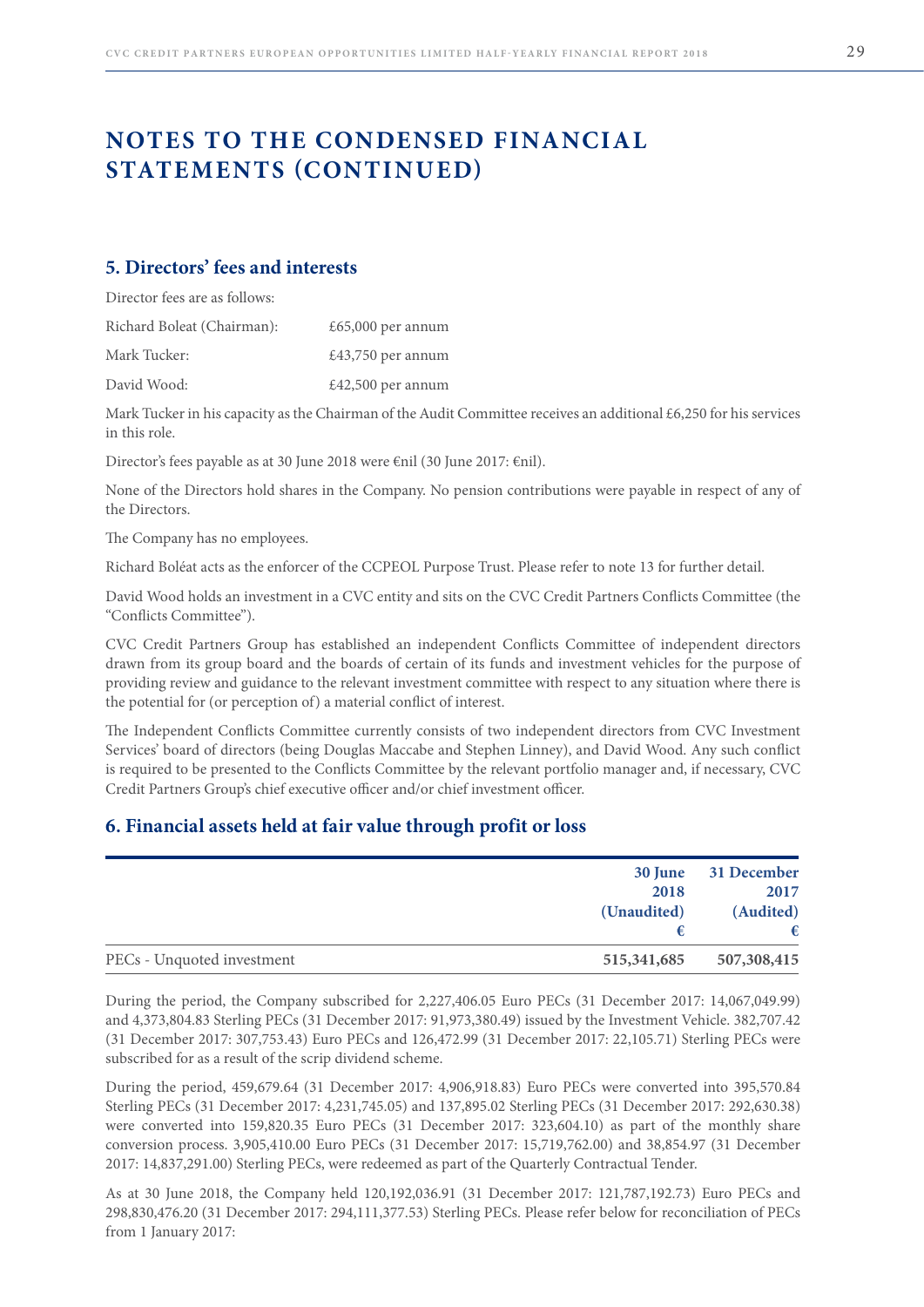# **6. Financial assets held at fair value through profit or loss (continued)**

**Compartment A**

| Date                 | <b>Transaction type</b> | <b>Euro PECs</b> | <b>Sterling PECs</b> |
|----------------------|-------------------------|------------------|----------------------|
| As at 1 January 2017 |                         | 127,715,466.04   | 213,014,064.66       |
| 02/01/2017           | Quarterly tender        | (6,227,806.00)   | (7,920,070.00)       |
| 08/03/2017           | PEC subscription        |                  | 643,093.56           |
| 08/03/2017           | PEC subscription        |                  | 248,155.42           |
| 03/04/2017           | Quarterly tender        | (5,503,287.00)   | (6,917,221.00)       |
| 17/04/2017           | PEC subscription        |                  | 501,278.29           |
| 17/04/2017           | PEC subscription        |                  | 250,638.69           |
| 17/04/2017           | PEC subscription        |                  | 250,638.69           |
| 17/04/2017           | PEC subscription        |                  | 250,638.69           |
| 19/05/2017           | PEC subscription        |                  | 349,180.30           |
| 19/05/2017           | PEC subscription        |                  | 198,594.10           |
| 30/06/2017           | PEC subscription        | 12,526,467.90    | 68,783,681.54        |
| 03/07/2017           | Quarterly tender        | (3,988,669.00)   |                      |
| 18/08/2017           | PEC subscription        |                  | 199,482.83           |
| 12/09/2017           | PEC subscription        | 198,376.46       |                      |
| 12/09/2017           | PEC subscription        |                  | 198,594.07           |
| 12/09/2017           | PEC subscription        |                  | 247,992.31           |
| 29/09/2017           | Monthly conversion      | 323,604.10       | (292, 630.38)        |
| 11/10/2017           | PEC subscription        | 198,216.00       | 390,113.64           |
| 11/10/2017           | PEC subscription        | 100,499.14       | 17,476,724.18        |
| 11/10/2017           | PEC subscription        | 151,089.27       |                      |
| 13/11/2017           | PEC subscription        | 99,540.12        | 199,249.93           |
| 13/11/2017           | PEC subscription        | 792,861.10       | 199,249.93           |
| 13/11/2017           | PEC subscription        |                  | 1,091,208.28         |
| 30/11/2017           | Monthly conversion      | (594, 200.08)    | 510,511.63           |
| 12/12/2017           | Scrip issue             | 307,753.43       | 22,105.71            |
| 12/12/2017           | PEC subscription        |                  | 247,368.52           |
| 12/12/2017           | PEC subscription        |                  | 247,500.52           |
| 29/12/2017           | Monthly conversion      | (4,312,718.75)   | 3,721,233.42         |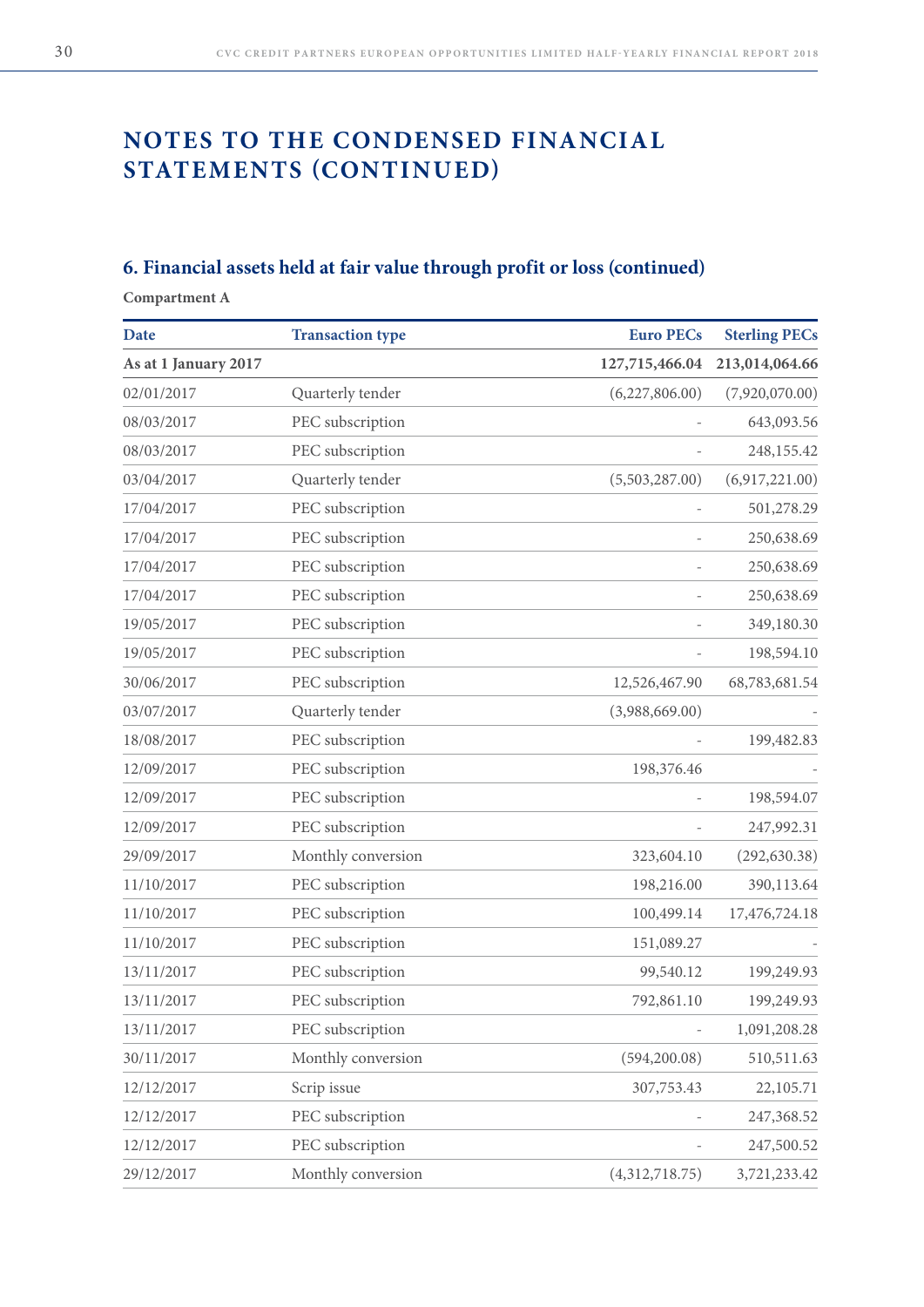### **6. Financial assets held at fair value through profit or loss (continued)**

**Compartment A (continued)**

| Date                   | <b>Transaction type</b> | <b>Euro PECs</b> | <b>Sterling PECs</b> |
|------------------------|-------------------------|------------------|----------------------|
| As at 31 December 2017 |                         | 121,787,192.73   | 294,111,377.53       |
| 08/01/2018             | PEC subscription        | 75,459.00        | 251,692.47           |
| 15/01/2018             | PEC subscription        | 150,919.02       | 151,015.12           |
| 16/01/2018             | PEC subscription        | 553,372.51       |                      |
| 18/01/2018             | PEC subscription        |                  | 249,480.39           |
| 22/01/2018             | PEC subscription        |                  | 250,297.28           |
| 31/01/2018             | Monthly conversion      | (148, 553.58)    | 128,955.00           |
| 01/02/2018             | Quarterly tender        |                  | (14, 561.97)         |
| 13/02/2018             | PEC subscription        | 148,754.20       | 446,800.22           |
| 07/03/2018             | PEC subscription        | 594,337.68       | 148,772.29           |
| 12/03/2018             | PEC subscription        |                  | 1,634,908.90         |
| 14/03/2018             | PEC subscription        |                  | 892,717.28           |
| 16/03/2018             | Scrip issue             | 311,445.47       | 105,410.30           |
| 20/03/2018             | PEC subscription        |                  | 348,120.88           |
| 27/03/2018             | PEC subscription        | 704,563.64       |                      |
| 29/03/2018             | Monthly conversion      | 121,214.24       | (104, 810.90)        |
| 01/04/2018             | Quarterly tender        | (3,905,410.00)   | (24,293.00)          |
| 30/04/2018             | Monthly conversion      | (297, 154.47)    | 254,663.40           |
| 30/04/2018             | Monthly conversion      | 34,754.83        | (29,788.35)          |
| 31/05/2018             | Monthly conversion      | (221.04)         | 189.21               |
| 31/05/2018             | Monthly conversion      | 3,418.17         | (2,925.26)           |
| 15/06/2018             | Scrip issue             | 71,261.95        | 21,062.69            |
| 29/06/2018             | Monthly conversion      | 433.11           | (370.51)             |
| 29/06/2018             | Monthly conversion      | (13,750.55)      | 11,763.23            |
| As at 30 June 2018     |                         | 120,192,036.91   | 298,830,476.20       |

The Investment Vehicle's investment objective is to provide investors with regular income returns and capital appreciation from a diversified portfolio of sub-investment grade debt instruments. The Company is entitled to receive income distributions every quarter, which will equate to not less than 75% of the net income of the Company's investment in the Investment Vehicle.

The Investment Vehicle Manager pursues the Investment Vehicle's investment policy subject to the Investment Vehicle's Investment Limits and Borrowing Limit as explained in the Executive Summary.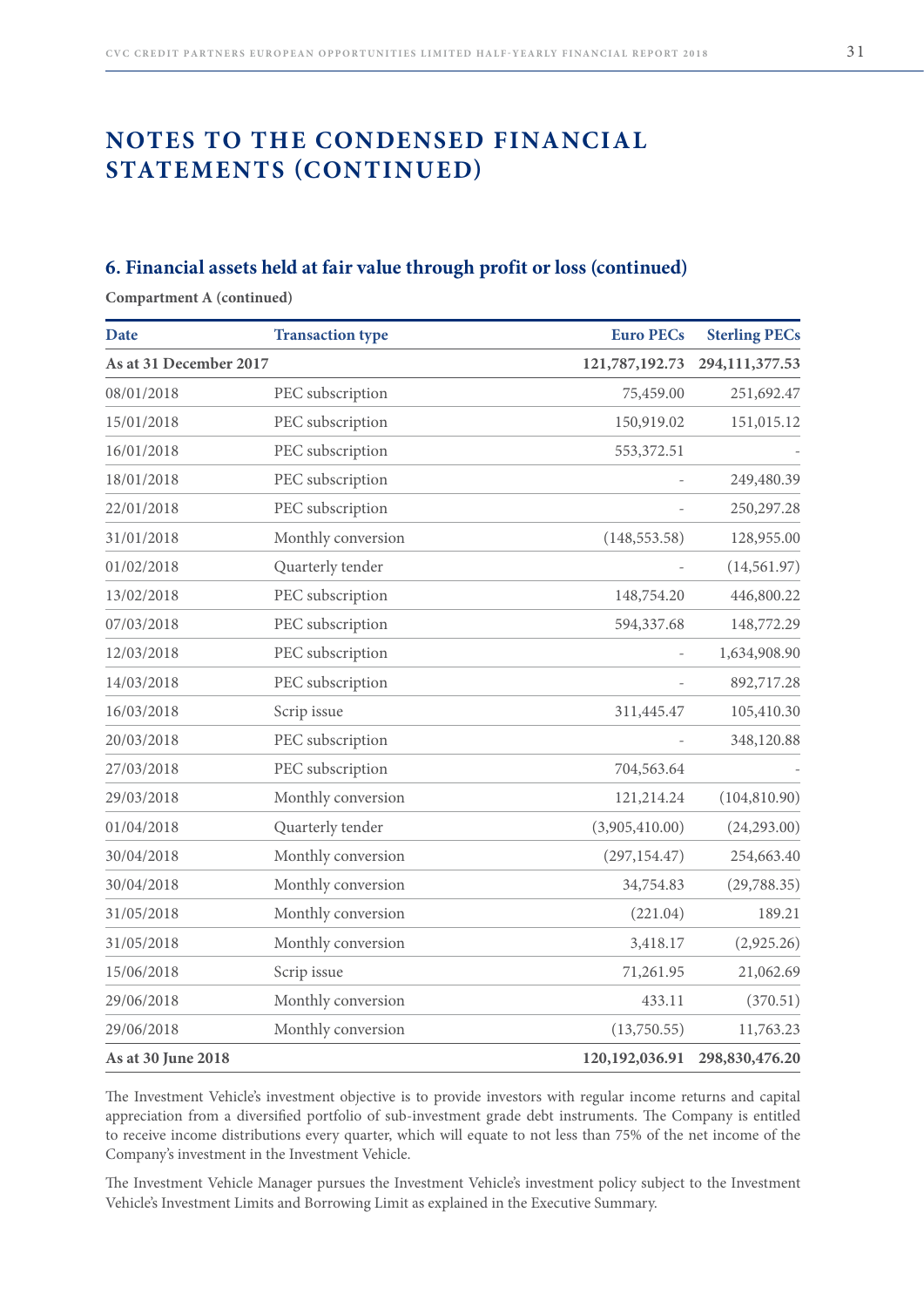#### **6. Financial assets held at fair value through profit or loss (continued)**

#### **Fair value hierarchy**

IFRS 13 'Fair Value Measurement' ("IFRS 13") requires an analysis of investments valued at fair value based on the reliability and significance of information used to measure their fair value.

The Company categorises its financial assets and financial liabilities according to the following fair value hierarchy detailed in IFRS 13, that reflects the significance of the inputs used in determining their fair values:

**Level 1:** Quoted market price (unadjusted) in an active market for an identical instrument.

**Level 2:** Valuation techniques based on observable inputs, either directly (i.e., as prices) or indirectly (i.e., derived from prices). This category includes instruments valued using: quoted market prices in active markets for similar instruments; quoted prices for identical or similar instruments in markets that are considered less than active; or other valuation techniques where all significant inputs are directly or indirectly observable from market data.

**Level 3:** Valuation techniques using significant unobservable inputs. This category includes all instruments where the valuation technique includes inputs not based on observable data and the unobservable variable inputs have a significant effect on the instrument's valuation. This category includes instruments that are valued based on quoted prices for similar instruments where significant unobservable adjustments or assumptions are required to reflect differences between the instruments.

|                                                                    | Level 1<br>(Unaudited) | Level 2<br>(Unaudited)   | Level 3<br>(Unaudited) | <b>Total</b><br>(Unaudited) |
|--------------------------------------------------------------------|------------------------|--------------------------|------------------------|-----------------------------|
| As at 30 June 2018                                                 | €                      | €                        | €                      | €                           |
| <b>Financial assets</b>                                            |                        |                          |                        |                             |
| Financial investments held at fair value<br>through profit or loss |                        | $\overline{\phantom{a}}$ | 515,341,685            | 515, 341, 685               |
| <b>Financial liabilities</b>                                       |                        |                          |                        |                             |
| Ordinary shares $(*)$                                              | 519,075,394            | $\overline{\phantom{a}}$ |                        | 519,075,394                 |
|                                                                    | Level 1<br>(Audited)   | Level 2<br>(Audited)     | Level 3<br>(Audited)   | <b>Total</b><br>(Audited)   |
| As at 31 December 2017                                             | €                      | €                        | €                      | €                           |
| <b>Financial assets</b>                                            |                        |                          |                        |                             |
| Financial investments held at fair value<br>through profit or loss |                        |                          | 507,308,415            | 507,308,415                 |
| <b>Financial liabilities</b>                                       |                        |                          |                        |                             |
| Ordinary shares $(*)$                                              | 510,483,535            |                          | $\sim$ 10 $\pm$        | 510,483,535                 |

\* - Please note for disclosure purposes only, ordinary shares have been disclosed at fair value using the quoted price in accordance with IFRS 13. As disclosed in note 2.3, the Company classifies its ordinary shares as financial liabilities held at amortised cost.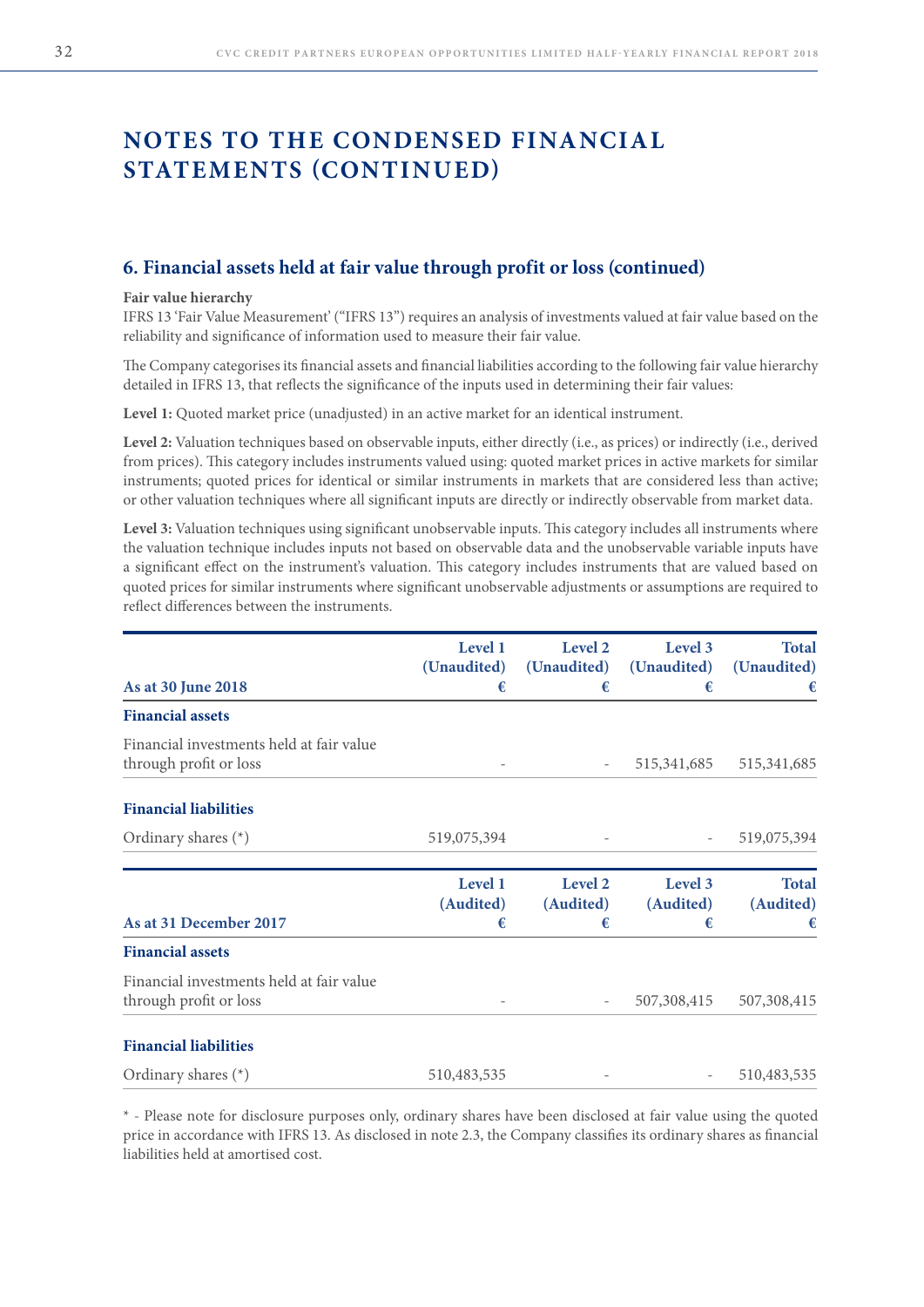### **6. Financial assets held at fair value through profit or loss (continued)**

### **Level 3 reconciliation – Compartment A PECs**

The following table shows a reconciliation of all movements in the fair value of financial instruments categorised within Level 3 between the beginning and the end of the reporting period.

|                                                                          | 30 June<br>2018<br>(Unaudited)<br>€ |
|--------------------------------------------------------------------------|-------------------------------------|
| Balance as at 1 January 2018                                             | 507,308,415                         |
| Purchases of investments (PECs)                                          | 8,581,749                           |
| Subscriptions arising from conversion of investments (PECs)              | 685,272                             |
| Redemption proceeds arising from conversion of investments (PECs)        | (685, 106)                          |
| Redemption proceeds arising from quarterly tenders of investments (PECs) | (4,299,088)                         |
| Net gains on investments held at fair value                              | 2,340,454                           |
| Foreign exchange gain on investments held at fair value                  | 1,409,989                           |
| Balance as at 30 June 2018                                               | 515,341,685                         |

**Change in unrealised gain related to investments still held at six months ended 30 June 2018 2,047,755**

During the six months ended 30 June 2018, there were no reclassifications between levels of the fair value hierarchy.

|                                                                          | 31 December<br>2017<br>(Audited)<br>€ |
|--------------------------------------------------------------------------|---------------------------------------|
| Balance as at 1 January 2017                                             | 404,603,610                           |
| Purchases of investments (PECs)                                          | 132,697,195                           |
| Subscriptions arising from conversion of investments (PECs)              | 5,738,095                             |
| Redemption proceeds arising from conversion of investments (PECs)        | (5,795,819)                           |
| Redemption proceeds arising from quarterly tenders of investments (PECs) | (35,502,351)                          |
| Net gains on investments held at fair value                              | 16,793,912                            |
| Foreign exchange loss on investments held at fair value                  | (11,226,227)                          |
| Balance as at 31 December 2017                                           | 507,308,415                           |

**Change in unrealised gain related to investments still held at year ended 31 December 2017 14,573,869**

During year ended 31 December 2017, there were no reclassifications between levels of the fair value hierarchy.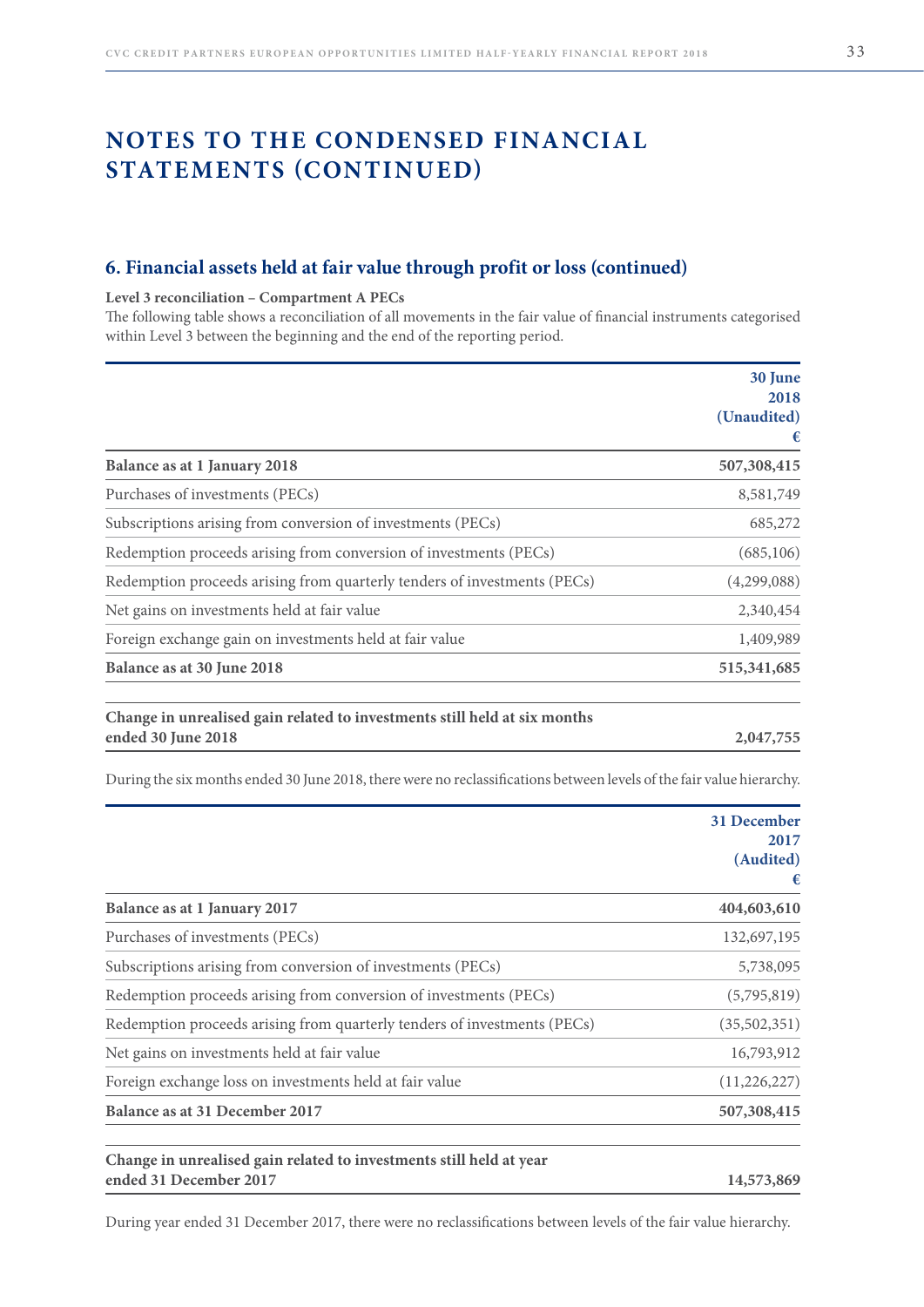### **6. Financial assets held at fair value through profit or loss (continued)**

**Quantitative information of significant unobservable inputs – Level 3 – PECs**

| <b>Description</b> | 30 June<br>2018<br>(Unaudited)<br>€   | <b>Valuation</b><br>technique | <b>Unobservable</b><br>input      | Range/weighted<br>average |
|--------------------|---------------------------------------|-------------------------------|-----------------------------------|---------------------------|
| <b>PECs</b>        | 515,341,685                           | Adjusted Net<br>Asset Value   | Discount for lack<br>of liquidity | $0 - 3\%$                 |
| <b>Description</b> | 31 December<br>2017<br>(Audited)<br>€ | <b>Valuation</b><br>technique | <b>Unobservable</b><br>input      | Range/weighted<br>average |
| <b>PECs</b>        | 507,308,415                           | Adjusted Net<br>Asset Value   | Discount for lack<br>of liquidity | $0 - 3\%$                 |

The Board believes that it is appropriate to measure the PECs at the NAV of the investments held at the Investment Vehicle, adjusted for percentage holding of PECs in the Investment Vehicle.

The net asset value of the Investment Vehicle attributable to each PEC unit is 1.23 (31 December 2017: 1.22).

**Sensitivity analysis to significant changes in unobservable inputs within Level 3 hierarchy – Level 3 – PECs** The significant unobservable inputs used in the fair value measurement categorised within Level 3 of the fair value hierarchy together with a quantitative sensitivity analysis as at 30 June 2018 and comparative are as shown below:

#### **As at 30 June 2018 (Unaudited)**

| <b>Description</b>               | Input                         | <b>Sensitivity used</b> | <b>Effect on fair value</b><br>€.         |
|----------------------------------|-------------------------------|-------------------------|-------------------------------------------|
| PECs                             | Discount of lack of liquidity | 3%                      | (15,460,251)                              |
| As at 31 December 2017 (Audited) |                               |                         |                                           |
| <b>Description</b>               | Input                         | <b>Sensitivity used</b> | <b>Effect on fair value</b><br>$\epsilon$ |
| PECs                             | Discount of lack of liquidity | 3%                      | (15,219,252)                              |

Please refer to note 2.3 for valuation methodology of PECs.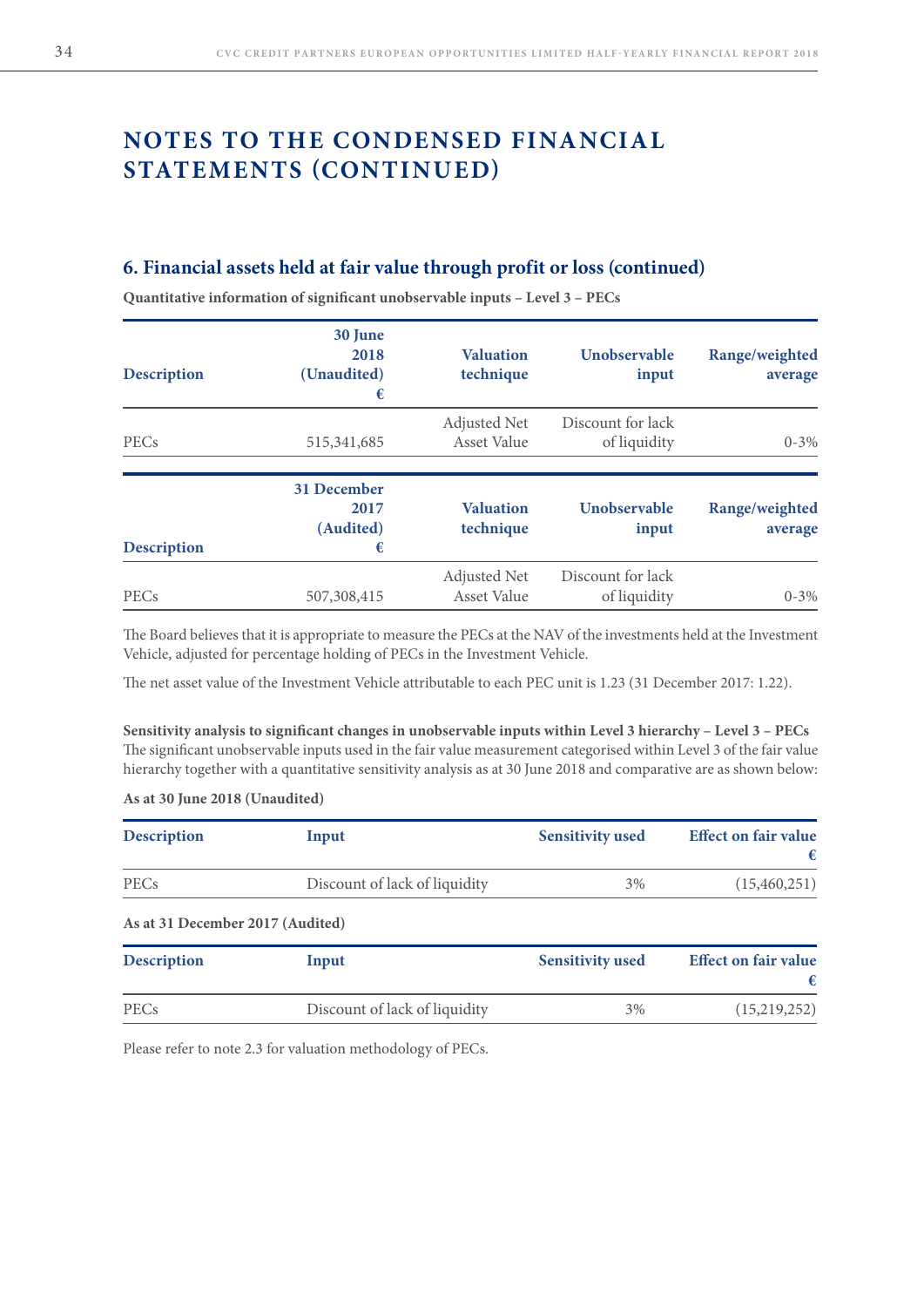## **7. Payables**

|                       | 30 June<br>2018<br>(Unaudited)<br>€ | 31 December<br>2017<br>(Audited)<br>€ |
|-----------------------|-------------------------------------|---------------------------------------|
| Administration fees   | 31,133                              | 33,750                                |
| Audit fees            | 42,373                              | 20,434                                |
| Advisor fees          | 54,689                              | 47,292                                |
| Commission fees       | 22,034                              |                                       |
| Other payables        | 60,905                              | 154,574                               |
| <b>Total payables</b> | 211,134                             | 256,050                               |

Partial termination fee expense of €19,804 (30 June 2017: €291,829) was incurred during the period, of which €19,804 (31 December 2017: €nil) is payable to the Corporate Services Manager as at 30 June 2018. In the case of any shareholder tendering shares through a contractual quarterly tender, the Company becomes liable to pay a partial termination fee to the Corporate Services Manager and records an expense in accordance with the prospectus. A fee is built into the tender price of 1% of the placing price of the contractual quarterly tender facility to cover this partial termination fee. No further partial termination fees are payable beyond March 2018, at which point the entire 1% fee built into the tender price in respect of tenders beyond that date accrues to the Company.

As at 30 June 2018, advisor fees of €54,689 (31 December 2017: €47,292) is payable to the Corporate Services Manager and commission fees of €22,034 (31 December 2017: €nil) is payable to the Trust.

### **8. Contingent liabilities**

As at 30 June 2018, the Company had no contingent liabilities (31 December 2017: €nil).

### **9. Stated capital**

|                   | Number of<br>shares<br>30 June<br>2018<br>(Unaudited) | <b>Stated capital</b><br>30 June<br>2018<br>(Unaudited) | Number of<br>shares<br>30 June<br>2017<br>(Unaudited) | <b>Stated capital</b><br>30 June<br>2017<br>(Unaudited) |
|-------------------|-------------------------------------------------------|---------------------------------------------------------|-------------------------------------------------------|---------------------------------------------------------|
|                   | €                                                     |                                                         |                                                       | €                                                       |
| Management shares |                                                       | $\overline{\phantom{a}}$                                |                                                       |                                                         |

Management shares are non-redeemable, have no par value and no voting rights, and also no profit allocated to them for the earnings per share calculation.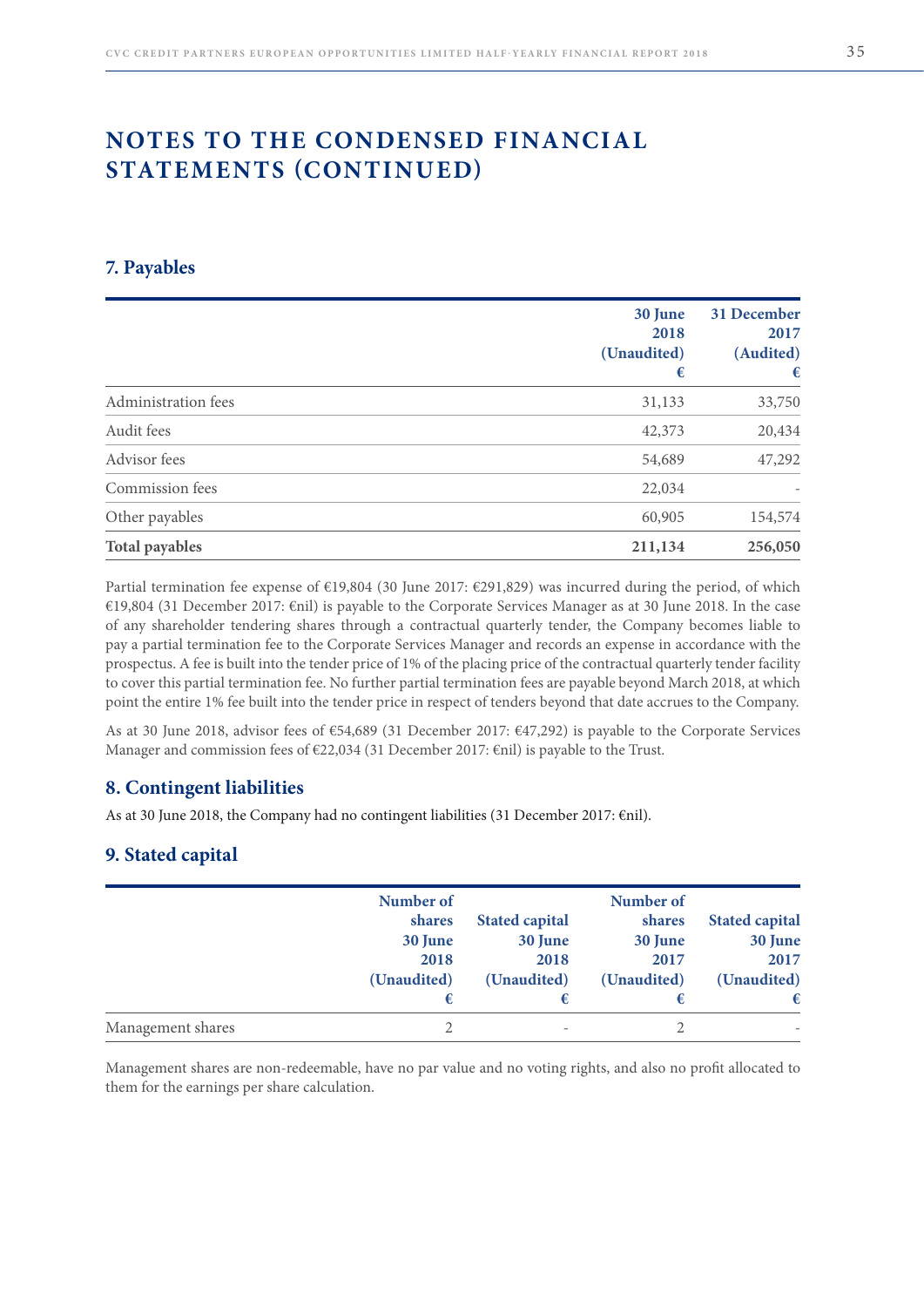# **10. Ordinary shares**

|                        | Number of<br>shares <sup>1</sup><br>30 June<br>2018<br>(Unaudited) | <b>Stated capital</b><br>30 June<br>2018<br>(Unaudited)<br>€ | Number of<br>shares <sup>1</sup><br>30 June<br>2017<br>(Unaudited) | <b>Stated capital</b><br>30 June<br>2017<br>(Unaudited)<br>€ |
|------------------------|--------------------------------------------------------------------|--------------------------------------------------------------|--------------------------------------------------------------------|--------------------------------------------------------------|
| Euro Shares            | 121,344,131                                                        | 122,010,918                                                  | 117, 147, 455                                                      | 117,242,303                                                  |
| <b>Sterling Shares</b> | 300,948,694                                                        | 354,043,860                                                  | 202,610,969                                                        | 231,178,183                                                  |
| <b>Total</b>           | 422,292,825                                                        | 476,054,778                                                  | 319,758,424                                                        | 348,420,486                                                  |

1 - Excludes 10,000,000 (30 June 2017: 110,001,299) Euro Shares and 56,926,490 (30 June 2017: 70,239,838) Sterling Shares held as treasury shares.

|                                                                       | <b>Total</b><br>(Unaudited)      |
|-----------------------------------------------------------------------|----------------------------------|
|                                                                       | €                                |
| Balance as at 1 January 2018                                          | 470,296,339                      |
| Issue of ordinary shares                                              | 8,654,777                        |
| Subscriptions arising from conversion of ordinary shares              | 685,277                          |
| Redemption payments arising from conversion of ordinary shares        | (685, 111)                       |
| Redemption payments arising from quarterly tenders of ordinary shares | (4,314,788)                      |
| Foreign currency exchange gain on ordinary shares                     | 1,418,284                        |
| Balances as at 30 June 2018                                           | 476,054,778                      |
|                                                                       | <b>Total</b><br>(Unaudited)<br>€ |
| Balance as at 1 January 2017                                          | 383, 362, 971                    |
| Issue of ordinary shares                                              | 3,472,906                        |
| Subscriptions arising from conversion of ordinary shares              |                                  |
| Redemption payments arising from conversion of ordinary shares        |                                  |
| Redemption payments arising from quarterly tenders of ordinary shares | (31, 211, 030)                   |
| Foreign currency exchange gain on ordinary shares                     | (7,204,361)                      |
| Balances as at 30 June 2017                                           | 348,420,486                      |

#### **Ordinary shares**

The Company has two classes of ordinary shares, being Euro Shares and Sterling Shares.

Each Euro Share holds 1 voting right, and each Sterling Share holds 1.17 voting rights.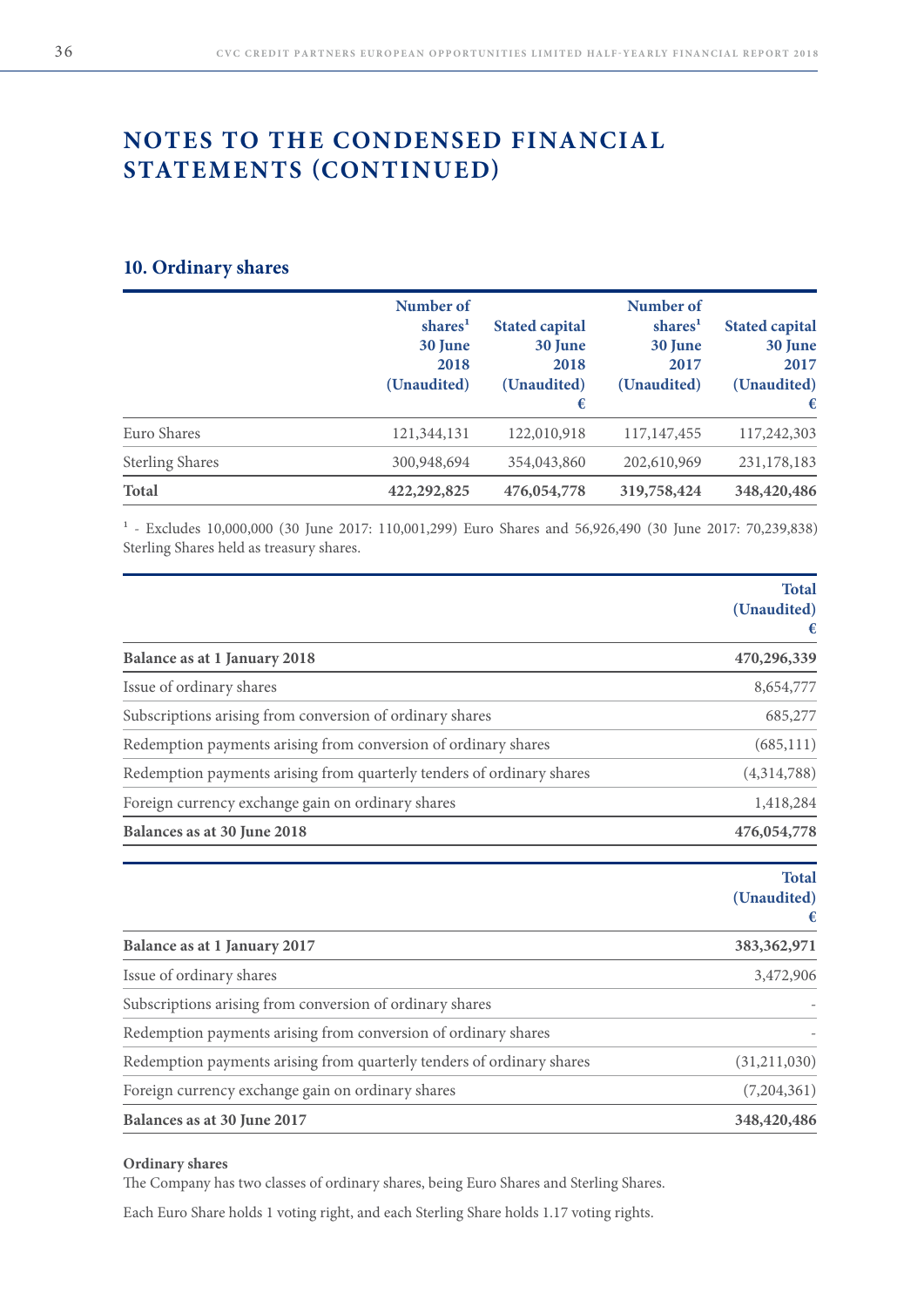#### **10. Ordinary shares (continued)**

#### **Sale of treasury shares**

Excluding shares sold to Conversion SPV Limited (the "Conversion Vehicle") as detailed below, the Company completed the sale of 2,225,000 Euro and 4,400,000 Sterling treasury shares during the six months ended 30 June 2018. Refer to page 5 for details.

#### **Voluntary conversion**

The Company offers a monthly conversion facility pursuant to which holders of ordinary shares of one class may convert such shares into ordinary shares of any other class, subject to regulatory considerations as detailed in the prospectus.

Such conversion will be effected on the basis of the ratio of the NAV per class to be converted (calculated in Euro less the costs of effecting such conversion and adjusting any currency hedging arrangements and taking account of dividends resolved to be paid), to the NAV per class of the shares into which they will be converted (also calculated in Euro), in each case on the relevant conversion calculation date being the first business day of the month. During the period 464,105 Euro Shares (30 June 2017: nil, 31 December 2017: 4,954,779) were converted into 398,583 Sterling Shares (30 June 2017: nil, 31 December 2017: 4,266,370) and 138,868 Sterling Shares (30 June 2017: nil, 31 December 2017: 294,967) were converted into 161,168 Euro Shares (30 June 2017: nil, 31 December 2017: 326,524).

#### **Treasury share convertor mechanism**

At the 2016 Annual General Meeting the Company requested, and received, shareholder approval to create a mechanism whereby treasury shares held by the Company be converted from one currency denomination to another in accordance with the procedure set out in the Articles. As the conversion cannot take place while the treasury shares are held by the Company it was proposed that a facility be created so that some or all of the treasury shares be sold to a related party, who would be willing to facilitate the conversion of the treasury shares from one currency denomination to another. The treasury share convertor mechanism was put in place to provide the Company with a means of converting one class into another to meet the demand in the market from time to time.

Accordingly on the 11 September 2017, the Company established the Trust, a business purpose trust established under Jersey law. The purpose of the Trust is the facilitation of the conversion of the treasury shares by the incorporation of a company, the Conversion Vehicle, who would purchase the treasury shares from the Company, convert them into shares of the other currency denomination and sell those converted shares back to the Company. The Chairman of the Company was appointed as the enforcer of the Trust.

On 21 June 2018, the Company announced the sale of 41,564,426 Euro treasury shares to the Conversion Vehicle, which completed on 22 June 2018. Subsequently, the Company issued a facilitation request pursuant to the Share Subscription, Conversion and Repurchase Agreement to the Conversion Vehicle requiring the Conversion Vehicle to convert those 41,564,426 Euro Shares held by it into Sterling Shares. The 41,564,426 Euro Shares were converted into 35,477,357 Sterling Shares at a ratio of 0.853551, calculated in accordance with the share conversion provisions appearing in the Company's Articles.

On 28 June 2018, the conversion process was completed with the Company purchasing 35,477,357 Sterling Shares from the Conversion Vehicle and holding them in treasury. The transactions had no material impact on the Company's liquidity or NAV.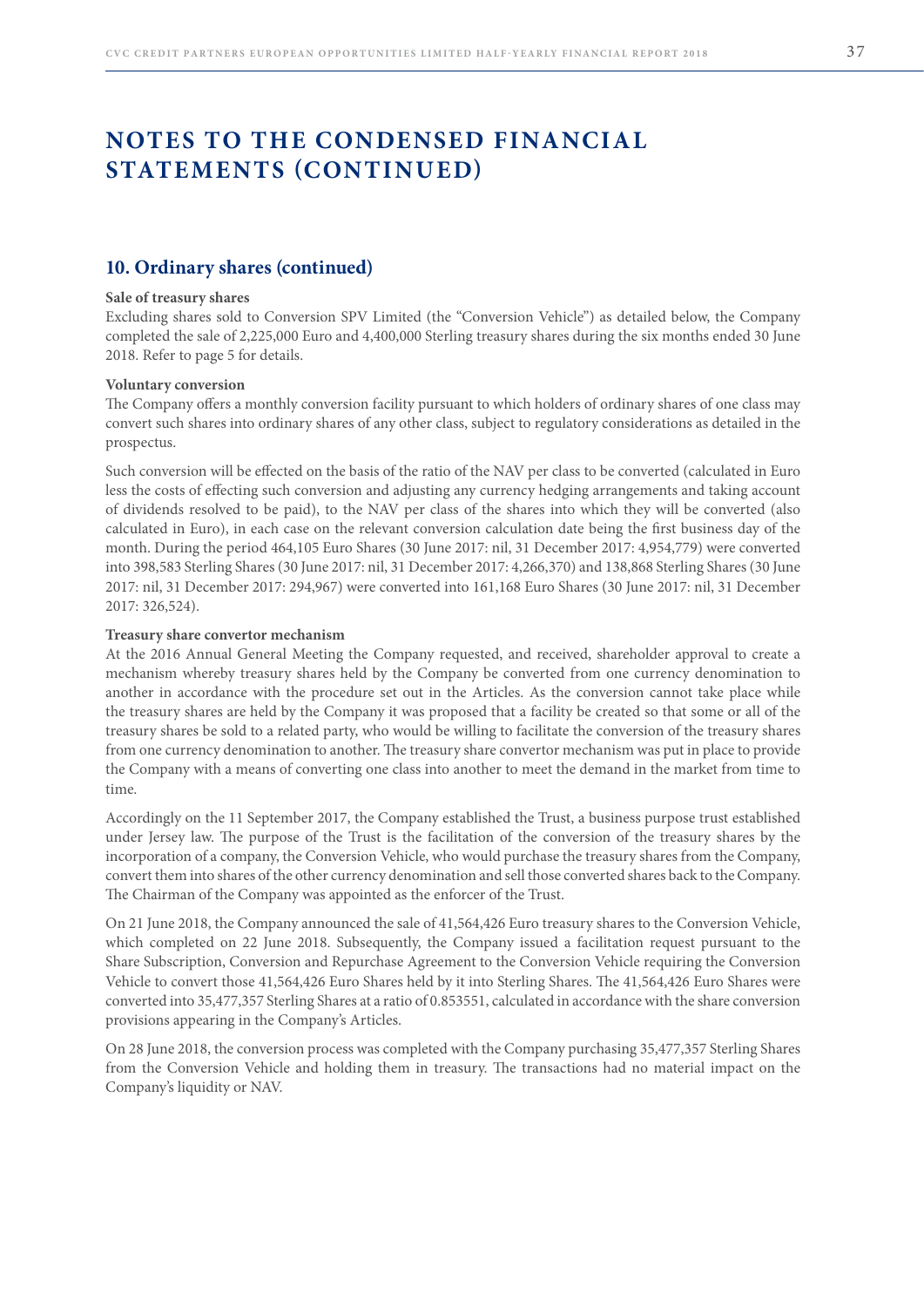### **10. Ordinary shares (continued)**

#### **Contractual quarterly tender facility**

As the Company has been established as a closed-ended vehicle, there is no right or entitlement attaching to the ordinary shares that allows them to be redeemed or repurchased by the Company at the option of the shareholder. The Company has, however, established a contractual quarterly tender facility that enables shareholders to tender their shares in the Company in accordance with a stated contracted mechanism.

The Directors believe that the Company's contractual quarterly tender facility should provide shareholders with additional liquidity when compared with other listed closed-ended investment companies.

The offer of contractual quarterly tenders is subject to annual shareholder approval and subject to the terms, conditions and restrictions as set out in the prospectus. The Company is subject to annual shareholder approval to tender each quarter for up to 24.99 per cent. of the shares of such class in issue at the relevant quarter record date, (being the date on which the number of shares then in issue will be recorded for the purposes of determining the restrictions), subject to a maximum annual limit of 50 per cent. of the shares of such class in issue.

However, it is important to note that contractual quarterly tenders, if made, are contingent upon certain factors including, but not limited to, the Company's ability to finance tender purchases through submitting redemption requests to the Investment Vehicle to redeem a pro rata amount of Company Investment Vehicle Interests.

Factors, including restrictions at the Investment Vehicle level on the amount of PECs which can be redeemed, may mean that sufficient Company Investment Vehicle Interests cannot be redeemed and, consequently, tender purchases in any given quarter may be scaled back on a pro rata basis.

Shareholders should therefore have no expectation of being able to tender their shares to the Company successfully on a quarterly basis.

In addition to the contractual quarterly tender facility, the Directors seek annual shareholder approval to grant them the power to make ad hoc market purchases of shares. If such authority is subsequently granted, the Directors will have complete discretion as to the timing, price and volume of shares to be purchased. Shareholders should not place any reliance on the willingness or ability of the Directors so to act.

In the absence of the availability of the contractual quarterly tender facility shareholders wishing to realise their investment in the Company will be required to dispose of their shares on the stock market.

Accordingly, shareholders' ability to realise their investment at any particular price and/or time may be dependent on the existence of a liquid market in the shares.

During the six months ended 30 June 2018, 3,933,091 Euro Shares (30 June 2017: 11,814,129, 31 December 2017: 15,827,693) and 39,093 Sterling Shares (30 June 2017: 14,938,350, 31 December 2017: 14,938,350) were redeemed as part of the contractual quarterly tender facility and held by the Company in the form of treasury shares. Refer to page 5 for details. Treasury shares do not carry any right to attend or vote at any general meeting of the Company. In addition, the contractual quarterly tenders and the voluntary conversion facility are not available in respect of Treasury shares.

As at 30 June 2018, 10,000,000 Euro Shares (30 June 2017: 110,001,299, 31 December 2017: 49,856,335) and 56,926,490 Sterling Shares (30 June 2017: 70,239,838, 31 December 2017: 25,810,040) were held as treasury shares.

#### **Dividends**

The ordinary shares of each class carry the right to receive all income of the Company attributable to such class of ordinary share, and to participate in any distribution of such income made by the Company and within each such class such income shall be divided pari passu among the shareholders in proportion to the shareholdings of that class.

Please refer to page 39 for amounts recognised as dividend distributions to ordinary shareholders in the year ended 31 December 2017 and the period ended 30 June 2018.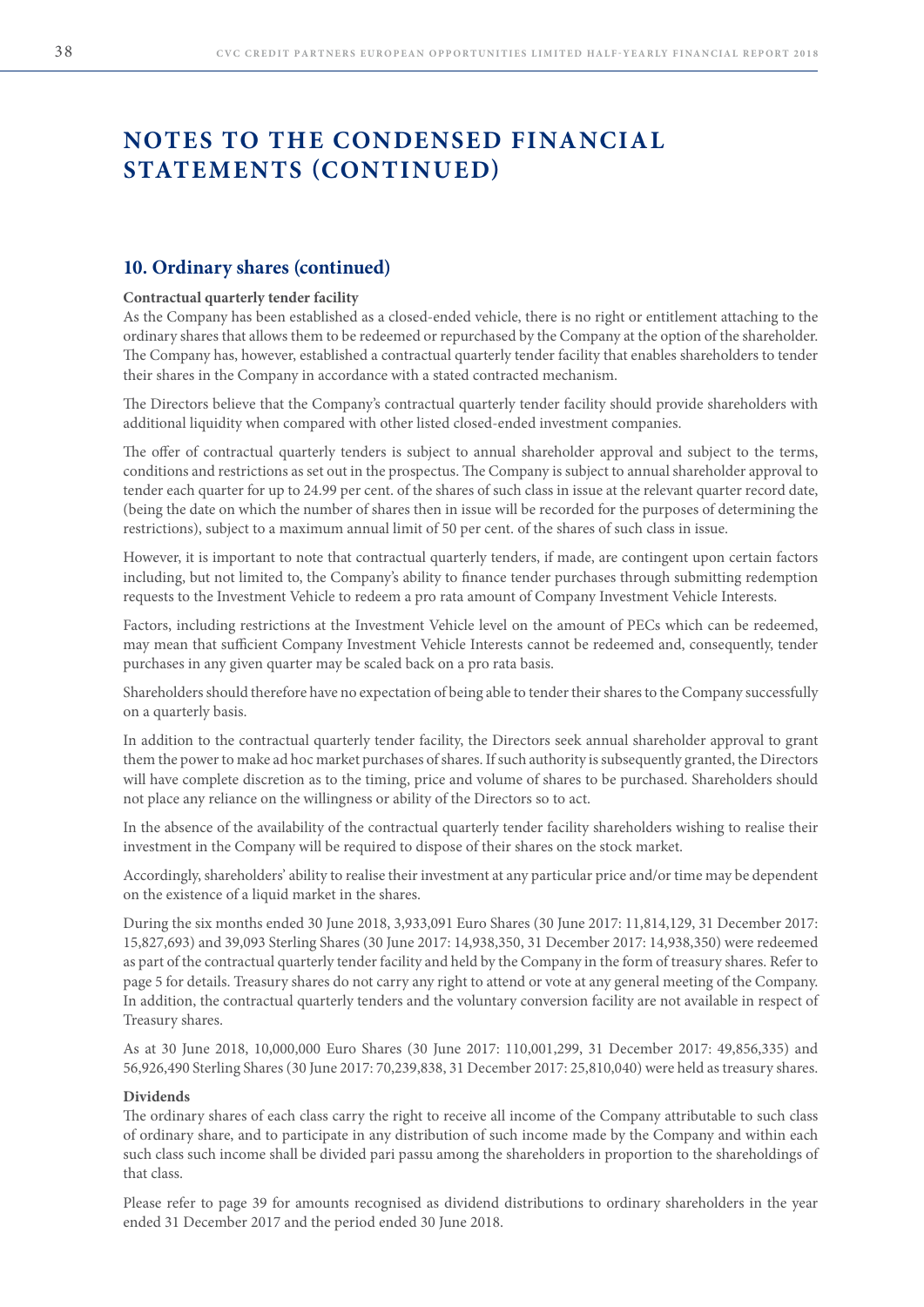# **10. Ordinary shares (continued)**

**Dividends (continued)**

|                                                          | <b>Ex-dividend date</b> | <b>Payment date</b> | $\pounds$ equivalent | €          |
|----------------------------------------------------------|-------------------------|---------------------|----------------------|------------|
| Euro - €0.0125 per share <sup>1</sup>                    | 02/02/2017              | 24/02/2017          |                      | 1,533,639  |
| Sterling - £0.0125 per share <sup>1</sup>                | 02/02/2017              | 24/02/2017          | 2,585,957            | 2,952,387  |
| Euro - €0.0125 per share <sup>1</sup>                    | 04/05/2017              | 26/05/2017          |                      | 1,464,343  |
| Sterling - $\text{\pounds}0.0125$ per share <sup>1</sup> | 04/05/2017              | 26/05/2017          | 2,525,762            | 2,883,662  |
| Euro - €0.01375 per share <sup>1</sup>                   | 10/08/2017              | 01/09/2017          |                      | 1,728,958  |
| Sterling - £0.01375 per share <sup>1</sup>               | 10/08/2017              | 01/09/2017          | 3,737,362            | 4,266,945  |
| Euro - €0.01375 per share <sup>1</sup>                   | 02/11/2017              | 15/12/2017          |                      | 1,742,385  |
| Sterling - £0.01375 per share <sup>1</sup>               | 02/11/2017              | 15/12/2017          | 3,986,308            | 4,551,167  |
|                                                          |                         |                     |                      | 21,123,486 |
| Euro - €0.01375 per share <sup>2</sup>                   | 01/02/2018              | 16/03/2018          |                      | 1,699,464  |
| Sterling - £0.01375 per share <sup>2</sup>               | 01/02/2018              | 16/03/2018          | 4,086,727            | 4,645,382  |
| Euro - €0.01375 per share2                               | 03/05/2018              | 15/06/2018          |                      | 1,667,639  |
| Sterling - £0.01375 per share <sup>2</sup>               | 03/05/2018              | 15/06/2018          | 4,137,625            | 4,703,236  |
|                                                          |                         |                     |                      | 12,715,721 |

1 - Recognised in the year ended 31 December 2017

2 - Recognised in the period ended 30 June 2018

Please refer to note 14 for further information subsequent to the reporting period.

**Earnings per share** 

|                                       | 30 June<br>2018<br>(Unaudited)<br>$\pounds$ equivalent | 30 June<br>2018<br>(Unaudited)<br>€ | 30 June<br>2017<br>(Unaudited)<br>$\pounds$ equivalent | 30 June<br>2017<br>(Unaudited)<br>€ |
|---------------------------------------|--------------------------------------------------------|-------------------------------------|--------------------------------------------------------|-------------------------------------|
| <b>Euro Shares</b>                    |                                                        |                                     |                                                        |                                     |
| Increase in net assets for the period |                                                        | 896,674                             |                                                        | 5,817,243                           |
| Earnings per share                    |                                                        | 0.007231                            |                                                        | 0.048516                            |
| <b>Sterling Shares</b>                |                                                        |                                     |                                                        |                                     |
| Increase in net assets for the period | 1,905,652                                              | 2,166,154                           | 7,197,908                                              | 9,928,795                           |
| Earnings per share                    | 0.006362                                               | 0.007231                            | 0.035172                                               | 0.048516                            |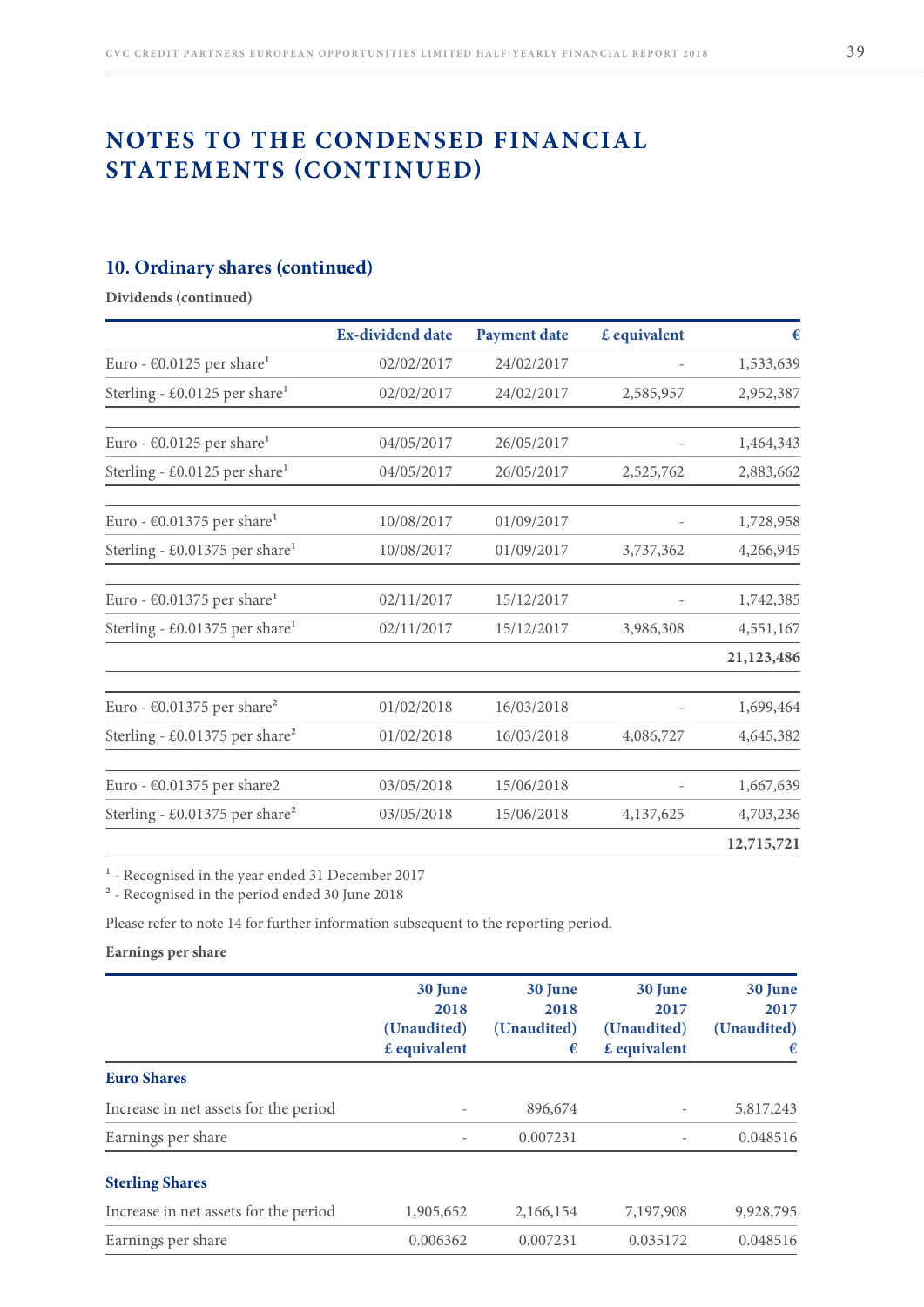### **10. Ordinary shares (continued)**

Earnings per share have been calculated on a weighted average basis. The weighted average number of ordinary shares held during the six months ended 30 June 2018 was 423,542,201 (30 June 2017: 324,544,463), comprising 123,996,264 Euro Shares (30 June 2017: 119,903,957) and 299,545,937 Sterling Shares (30 June 2017: 204,650,506).

### **11. Net asset value per share**

|                                         | 30 June<br>2018<br>(Unaudited)<br>$\pounds$ equivalent | 30 June<br>2018<br>(Unaudited)<br>€ | 31 December<br>2017<br>(Audited)<br>$\pounds$ equivalent | 31 December<br>2017<br>(Audited)<br>€ |
|-----------------------------------------|--------------------------------------------------------|-------------------------------------|----------------------------------------------------------|---------------------------------------|
| <b>Euro Shares</b>                      |                                                        |                                     |                                                          |                                       |
| Net Asset Value                         |                                                        | 133,019,761                         |                                                          | 134, 451, 748                         |
| Net Asset Value per share               |                                                        | 1.0962                              |                                                          | 1.0933                                |
| <b>Sterling Shares</b>                  |                                                        |                                     |                                                          |                                       |
| Net Asset Value                         | 339,272,439                                            | 383,479,638                         | 331,462,152                                              | 373,226,384                           |
| Net Asset Value per share               | 1.1273                                                 | 1.2742                              | 1.1190                                                   | 1.2600                                |
| Net assets attributable to shareholders |                                                        | 516,499,399                         |                                                          | 507,678,132                           |

Net asset per share has been calculated based on the share capital in issue as at period end. The issued share capital as at 30 June 2018 comprised of 121,344,131 Euro Shares (31 December 2017: 122,972,583) and 300,948,694 Sterling Shares (31 December 2017: 296,201,850).

## **12. Reconciliation of liabilities arising from financing activities**

| Balance as at 1 January 2018                                                        | 507,678,132  |
|-------------------------------------------------------------------------------------|--------------|
| <b>Cash flow movements</b>                                                          |              |
| Proceeds from issuance and subscriptions arising from conversion of ordinary shares | 9,340,054    |
| Payments from redemption of ordinary shares                                         | (4,999,899)  |
| Share issue costs paid                                                              | (81,014)     |
| Dividends paid                                                                      | (12,715,721) |
| Bank charges                                                                        | (6, 565)     |
| Non cash flow movements                                                             |              |
| Foreign currency exchange loss on ordinary shares                                   | 1,418,284    |
| Profit before finance costs and taxation                                            | 15,866,128   |
| Balance as at 30 June 2018                                                          | 516,499,399  |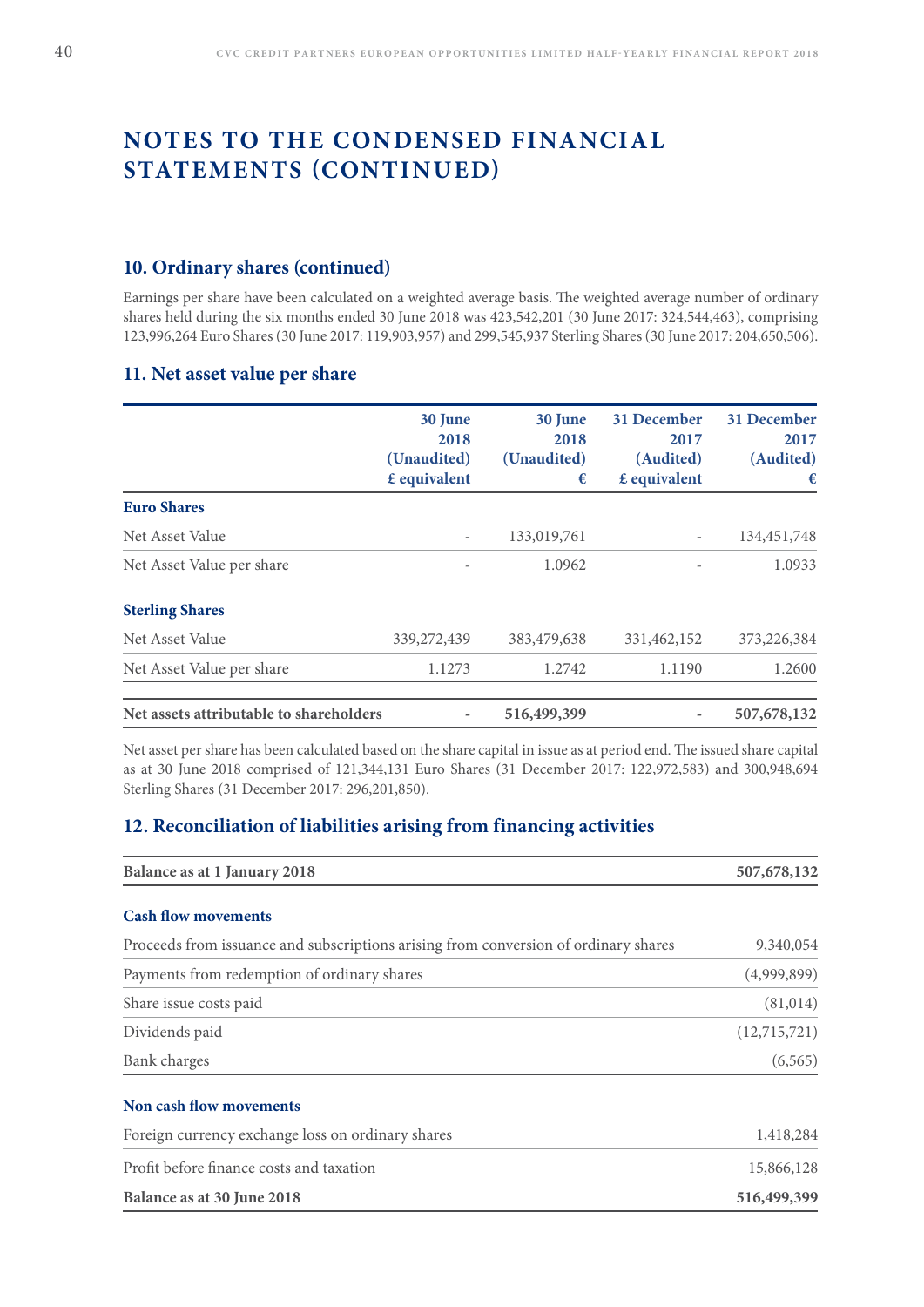### **13. Related party disclosure**

The Directors are entitled to remuneration for their services. Please refer to note 5 for further detail.

Please refer to note 4 and note 7 for transactions between the Company and the Corporate Services Manager.

Richard Boleat acts as the enforcer of the CCPEOL Purpose Trust, a business purpose trust established under Jersey law and settled by the Company. The role has arisen as a result of the implementation of the resolution passed at the Company's Annual General Meeting on 4 April 2016 which authorised the Company to make arrangements to enable the conversion of treasury shares held by the Company from time to time from one currency denomination to another. The position is unremunerated and represents an alignment of interests with those of the Company.

### **14. Events after the reporting period**

Management has evaluated subsequent events for the Company through 20 September 2018, the date the financial statements were available to be issued, and has concluded that the material events listed below do not require adjustment of the condensed financial statements.

#### *Placing of treasury shares*

On 5 July 2018, the Company sold 496,442 Euro treasury shares and 20,663,959 Sterling treasury shares at a price of €1.1086 per Euro treasury share and £1.1397 per Sterling treasury share respectively.

|            |                    | Price per      |                        | Price per      |
|------------|--------------------|----------------|------------------------|----------------|
| Date       | <b>Euro Shares</b> | treasury share | <b>Sterling Shares</b> | treasury share |
| 09/07/2018 |                    |                | 500,000                | £1.1397        |
| 13/07/2018 | 150,000            | €1.1086        | 2,200,000              | £1.1397        |
| 17/07/2018 | $\qquad \qquad -$  |                | 500,000                | £1.1397        |
| 20/07/2018 |                    |                | 500,000                | £1.1386        |
| 23/07/2018 |                    |                | 1,000,000              | £1.1388        |
| 27/07/2018 | -                  |                | 1,600,000              | £1.1417        |
| 09/08/2018 |                    |                | 650,000                | £1.1338        |
| 10/08/2018 | 250,000            | €1.1027        | 250,000                | £1.1338        |
| 15/08/2018 |                    |                | 500,000                | £1.1338        |
| 22/08/2018 |                    |                | 500,000                | £1.1396        |
| 28/08/2018 | 250,000            | €1.1066        | 500,000                | £1.1396        |
| 03/09/2018 | 150,000            | €1.1074        | 686,832                | £1.1407        |
| 10/09/2018 | 1,000,000          | €1.1088        | ۰                      |                |
| 14/09/2018 |                    |                | 1,500,000              | £1.1426        |

*Sale of treasury shares*

#### *Contractual quarterly tender*

On 24 July 2018, the Company announced it had received applications from shareholders to tender 25 Euro Shares and 608 Sterling Shares under the June 2018 Contractual Quarterly Tender. On 17 August 2018, the June 2018 Contractual Quarterly Tender completed with 25 Euro Shares and 608 Sterling Shares being repurchased and transferred into the Company's name and held as treasury shares.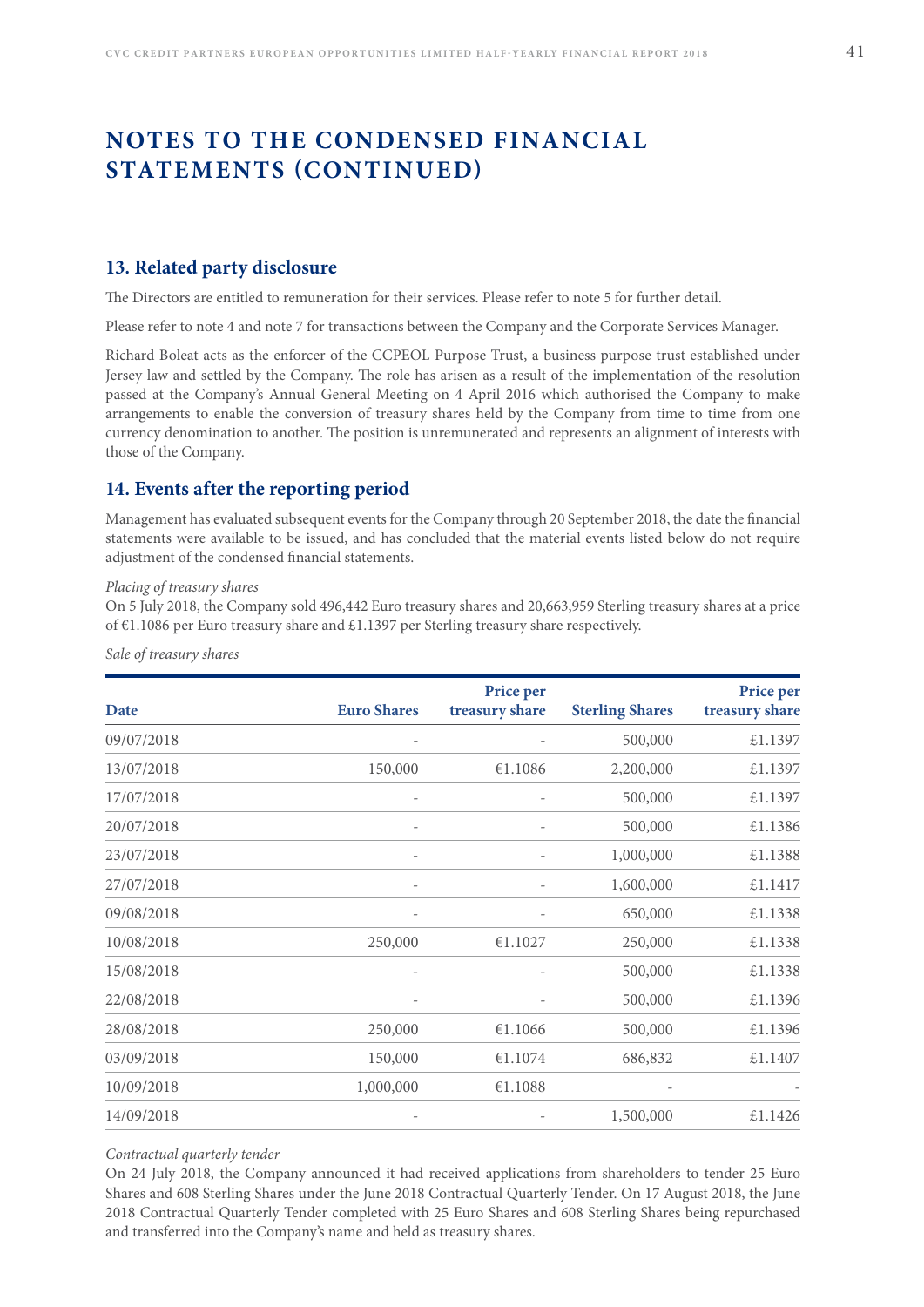### **14. Events after the reporting period (continued)**

#### *Dividend declaration*

On 1 August 2018, the Company declared a dividend of £0.01375 per Sterling Share and €0.01375 per Euro Share payable on 20 September 2018 to shareholders on the register as at 10 August 2018.

#### *Issue of scrip dividend shares*

On 17 September 2018, the Company announced that application had been made to the UK Listing Authority ("UKLA") and the London Stock Exchange ("LSE") for 308,921 Euro Shares and 450,777 Sterling Shares, to be listed on the premium segment of the Official List of the UKLA and to be admitted to trading on the main market of the LSE. The shares will be issued pursuant to the Company's scrip dividend scheme in respect of the dividend declared on 1 August 2018. Dealings in the shares are expected to commence at 8.00 a.m. on 21 September 2018.

#### *Voluntary share conversion*

On 18 September 2018, the Company announced it had received applications from shareholders to convert 750,006 Euro Shares into Sterling Shares and 10,457 Sterling Shares into Euro Shares.

#### **15. Controlling party**

In the Directors' opinion, the Company has no ultimate controlling party.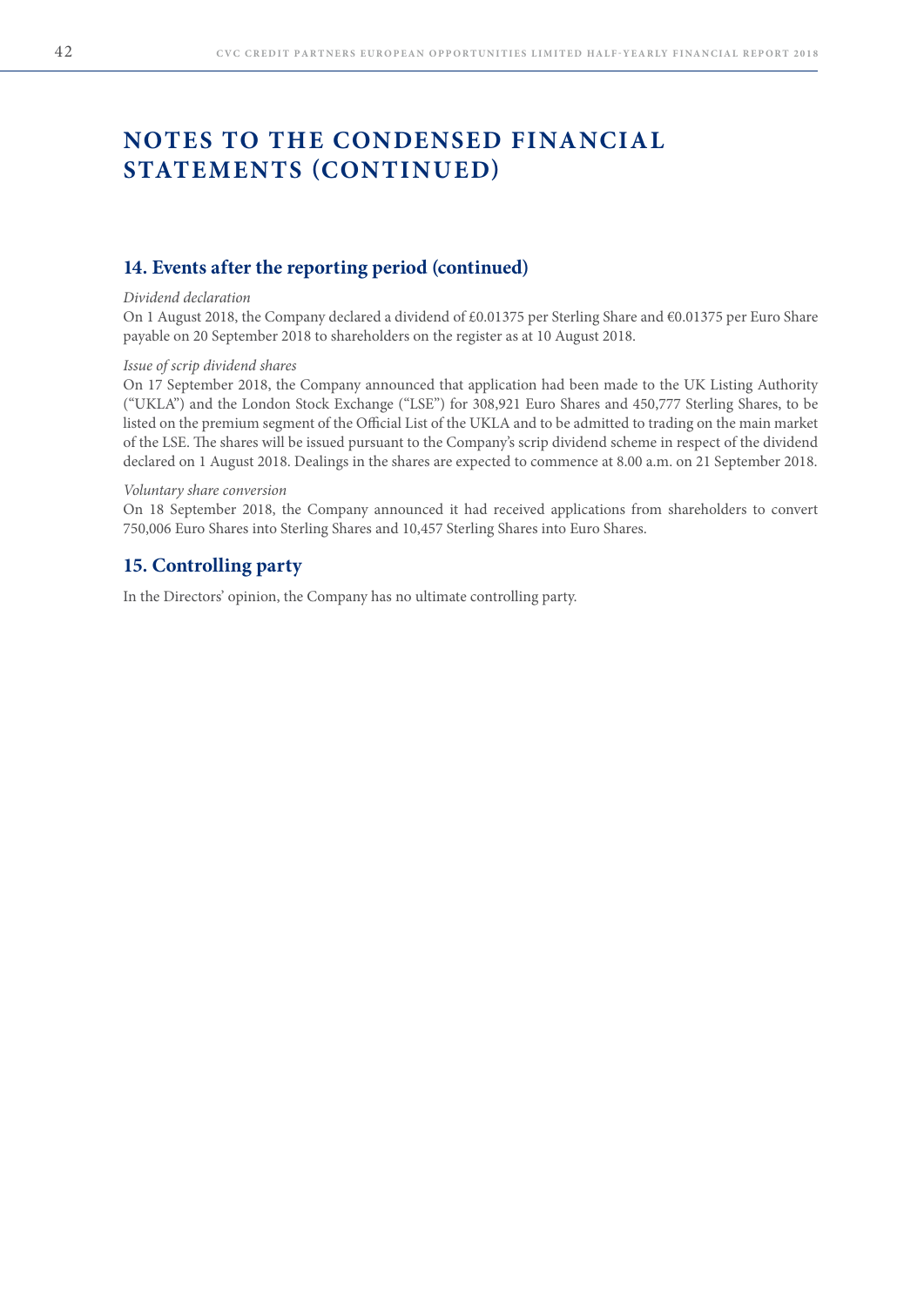# **COMPANY INFORMATION**

IFC1, The Esplanade St Helier, Jersey JE1 4BP

### **Investment Vehicle Manager Custodian**

**CVC Credit Partners Investment Management Limited** 111 Strand, London WC2R 0AG

#### **Corporate Services Manager Auditor**

**CVC Credit Partners Investment Services Management Limited** 1 Waverly Place, Union Street St Helier, Jersey JE1 1SG

**Goldman Sachs International** Peterborough Court, 133 Fleet Street London EC4A 2BB

#### **Winterflood Securities Limited**

The Atrium Building Cannon Bridge House 25 Dowgate Hill London EC4R 2GA

# **Solicitors to the Company Registrar**<br> **Registrar**<br> **Registrar**<br> **Registrar**

**Herbert Smith Freehills LLP** Exchange House Primrose Street London EC2A 2EG

# **Registered Office Advocates to the Company**<br> **Advocates to the Company**<br>
(as to Jersey law)

**Bedell Cristin** 26 New Street St Helier, Jersey JE2 3RA

**BNP Paribas Securities Services S.C.A., Jersey Branch** IFC1, The Esplanade St Helier, Jersey JE1 4BP

**Ernst & Young LLP** 25 Churchill Place Canary Wharf London, E14 5EY

### **Corporate Brokers Administrator and Company Secretary**

**BNP Paribas Securities Services S.C.A., Jersey Branch** IFC1, The Esplanade St Helier, Jersey JE1 4BP

BNP Paribas Securities Services S.C.A. Jersey Branch is regulated by the Jersey Financial Services Commission.

**Computershare Investor Services (Jersey) Limited** Queensway House Hilgrove Street St Helier Jersey JE1 1ES

#### **For Investors in Switzerland:**

The Prospectus, the Memorandum and Articles of Association as well as the annual and half yearly financial reports of the Company may be obtained free of charge from the Swiss Representative. In respect of the Shares distributed in and from Switzerland to Qualified Investors, the place of performance and the place of jurisdiction is at the registered office of the Swiss Representative.

Swiss Representative: FIRST INDEPENDENT FUND SERVICES LTD., Klausstrasse 33, CH-8008 Zurich, Switzerland.

Swiss Paying Agent: Neue Helvetische Bank AG, Seefeldstrasse 215, CH-8008 Zurich, Switzerland.